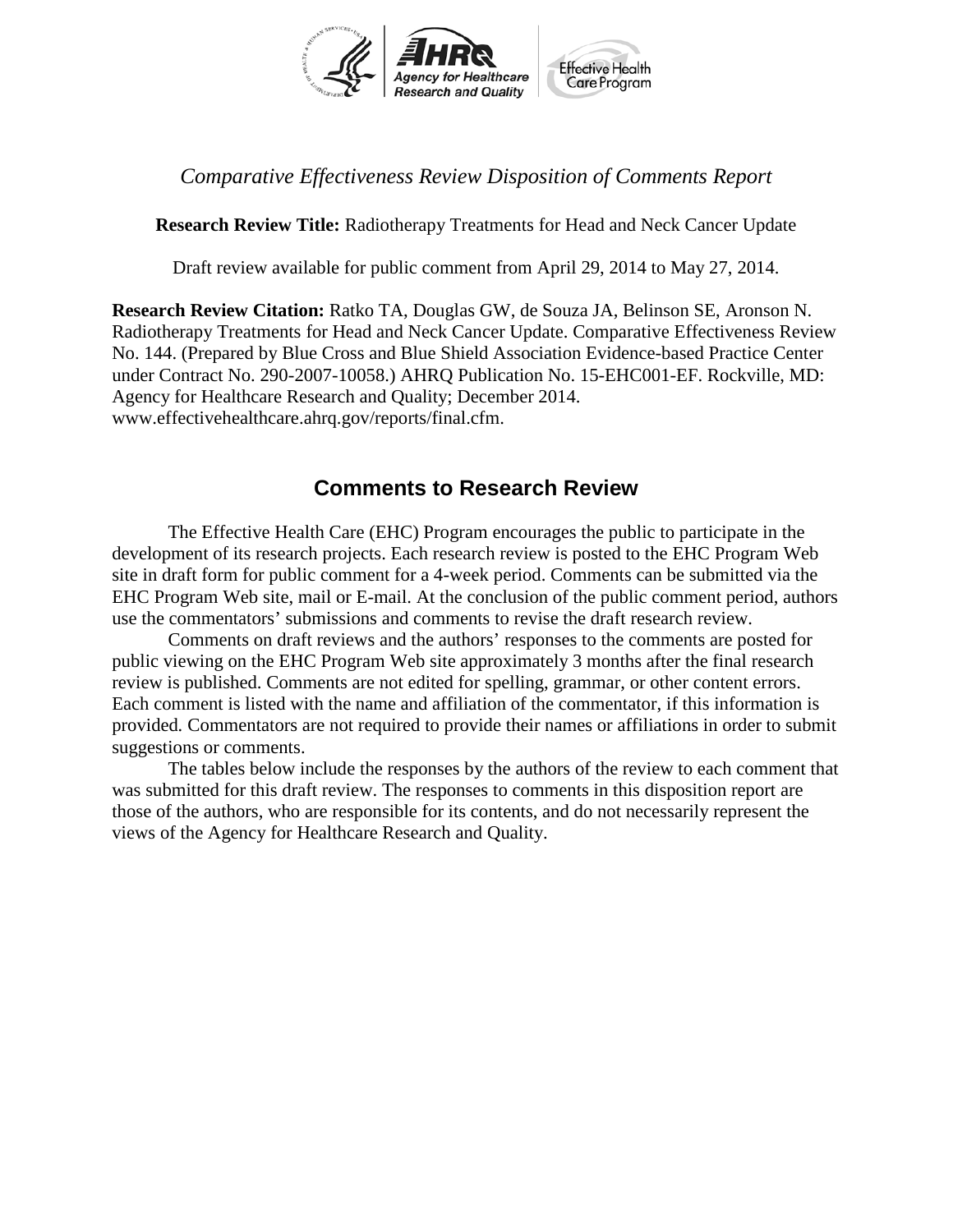

| <b>Commentator &amp;</b><br><b>Affiliation</b> | <b>Section</b>      | <b>Comment</b>                                                                                                                                                                                                                                                                                                                                                                                                                                                                                                                                                                                 | <b>Response</b>                                                                                                                                                                                                  |
|------------------------------------------------|---------------------|------------------------------------------------------------------------------------------------------------------------------------------------------------------------------------------------------------------------------------------------------------------------------------------------------------------------------------------------------------------------------------------------------------------------------------------------------------------------------------------------------------------------------------------------------------------------------------------------|------------------------------------------------------------------------------------------------------------------------------------------------------------------------------------------------------------------|
| <b>TEP #1</b>                                  | <b>Introduction</b> | OK.                                                                                                                                                                                                                                                                                                                                                                                                                                                                                                                                                                                            | Thank you.                                                                                                                                                                                                       |
| Peer Reviewer #1                               | Introduction        | Concise.                                                                                                                                                                                                                                                                                                                                                                                                                                                                                                                                                                                       | Thank you.                                                                                                                                                                                                       |
| <b>Peer Reviewer #2</b>                        | <b>Introduction</b> | The introduction nicely frames the issues studied<br>and the goals of the meta-analysis.                                                                                                                                                                                                                                                                                                                                                                                                                                                                                                       | Thank you. Note, though, we did not<br>perform any quantitative synthesis of<br>data.                                                                                                                            |
| <b>TEP #2</b>                                  | Introduction        | Thorough discussion of the background and<br>purpose. May consider a separate<br>statement in the first paragraph of the<br>objectives to state that the purpose was to<br>review effectiveness of RT techniques that<br>are used alone as primary radiotherapeutic<br>approach.                                                                                                                                                                                                                                                                                                               | Added the following sentence to the first<br>paragraph: "In particular, with the goal of<br>reviewing the effectiveness of<br>radiotherapy techniques that are used<br>alone as the primary treatment modality." |
| <b>TEP #3</b>                                  | Introduction        | Some corrections and housekeeping issues:<br>1. It is stated through the report that<br>stereotactic body RT (SBRT) delivers<br>"ablative" doses of radiation. While<br>this is sometimes the case for some<br>anatomic sites (e.g. brain), it is not<br>the case for head and neck RT as far<br>as I know. Rather SBRT is used to<br>give "tumoricidal" doses in short<br>periods of time compared to<br>standard IMRT delivery.<br>On page 4 lines 6 and 7 it is stated<br>2.<br>that the "PTV is an expansion of the<br>PTV" which should be changed to<br>"PTV is an expansion of the CTV" | Changed text to use the term<br>A)<br>"tumoricidal".<br>Changed to CTV<br>2.<br>3. We revised to address this<br>comment and correct the citation.                                                               |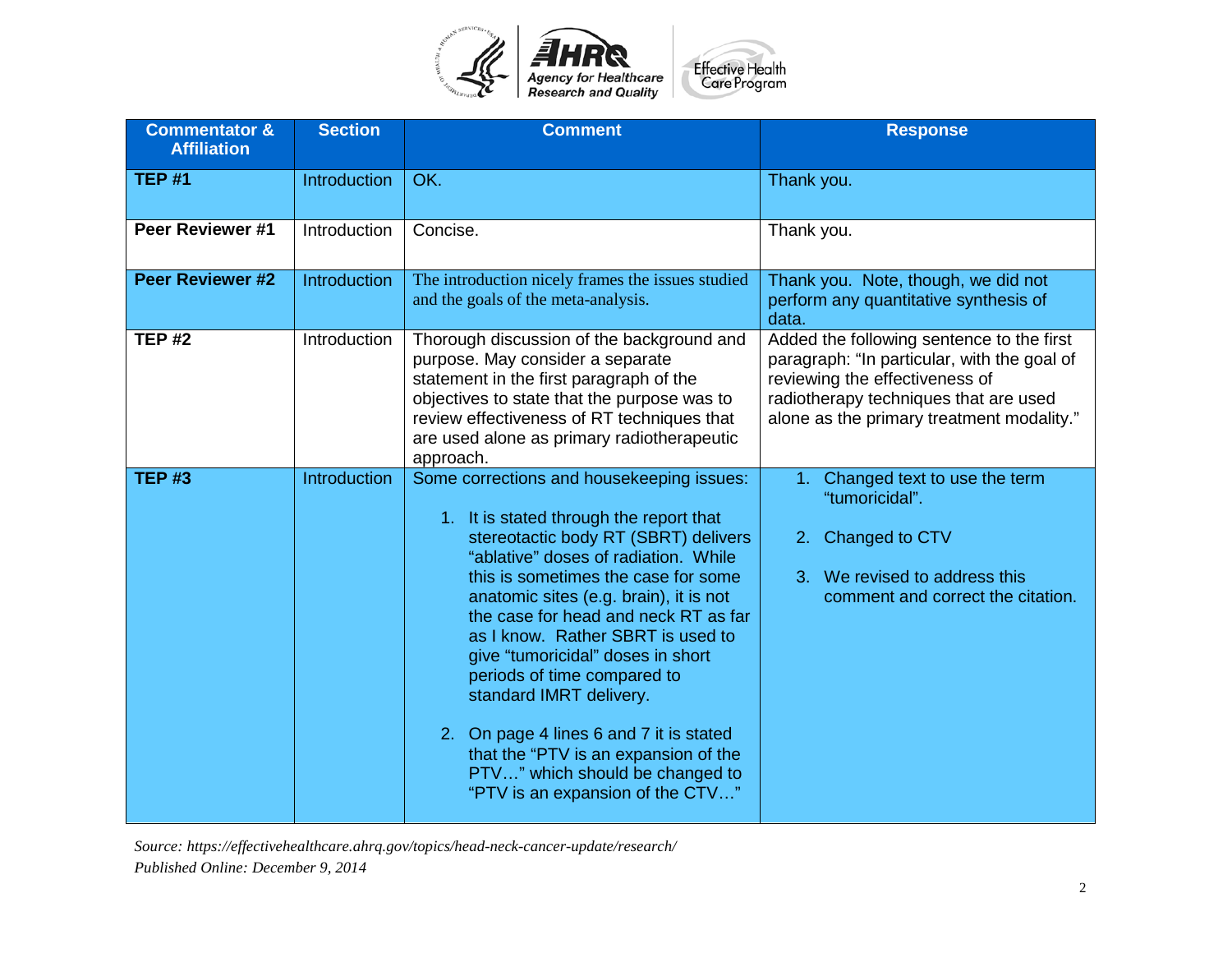

| <b>Commentator &amp;</b><br><b>Affiliation</b> | <b>Section</b> | <b>Comment</b>                                                                                                                                                                                                                                                                                                                                                                                                                                                                                                                                                                           | <b>Response</b>                                                                                                                                                                                                                                                                                                                                                                                |
|------------------------------------------------|----------------|------------------------------------------------------------------------------------------------------------------------------------------------------------------------------------------------------------------------------------------------------------------------------------------------------------------------------------------------------------------------------------------------------------------------------------------------------------------------------------------------------------------------------------------------------------------------------------------|------------------------------------------------------------------------------------------------------------------------------------------------------------------------------------------------------------------------------------------------------------------------------------------------------------------------------------------------------------------------------------------------|
|                                                |                | 3. Also on Page 4 line 14 gives<br>reference 13 in the context of<br>definitions of 3DRT, IMRT, and<br>SBRT. However ref 13 is Burri, et al.<br>which includes no reference to SBRT<br>in my search of that article. This<br>should probably be a reference to<br>Siddiqui, et al. which is #11 in the ES<br>section. In addition, note that the<br>correct name of the author in ref 13<br>is Bucci not Burri.                                                                                                                                                                          |                                                                                                                                                                                                                                                                                                                                                                                                |
| <b>TEP #4</b>                                  | Introduction   | Concise, but see [general comments] re:<br><b>PBRT</b>                                                                                                                                                                                                                                                                                                                                                                                                                                                                                                                                   | Thank you.                                                                                                                                                                                                                                                                                                                                                                                     |
| <b>Peer Reviewer #3</b>                        | Introduction   | Well done overall. Radiation is a<br>1 <sub>1</sub><br>mainstay of treatment, but saying it is<br>"the" mainstay some would say is an<br>overstatement. Surgery is a central<br>modality of therapy as well. Caution<br>is appropriate regarding<br>"deintensification" of treatment for<br>HPV related disease.<br>2. While mentioning research in this<br>area is fine, it should be noted that<br>currently practice guidelines such as<br>the NCCN do not recommend<br>treatment differences based on HPV<br>status (with perhaps the exception of<br>HPV+ unknown primary cancers). | 1. Changed from "the mainstay" to "<br>a vital component of the<br>treatment"<br>2. Added on page 3:<br>"In this regard, it is important to note that<br>current practice guidelines, such as the<br><b>National Comprehensive Cancer Network</b><br>(NCCN) do not recommend treatment<br>differences based on HPV status (with<br>perhaps the exception of HPV+ unknown<br>primary cancers)." |
| Peer Reviewer #4                               | Introduction   | 1. The distinctions between 3D-CRT,<br>IMRT, and stereotactic body RT are<br>vague and could be strengthened.<br>This would be particularly helpful to                                                                                                                                                                                                                                                                                                                                                                                                                                   | 1. We agree that some distinctions<br>were "high-level". However, we<br>sought to make the introduction<br>more accessible to lay healthcare                                                                                                                                                                                                                                                   |

*Source: https://effectivehealthcare.ahrq.gov/topics/head-neck-cancer-update/research/*

*Published Online: December 9, 2014*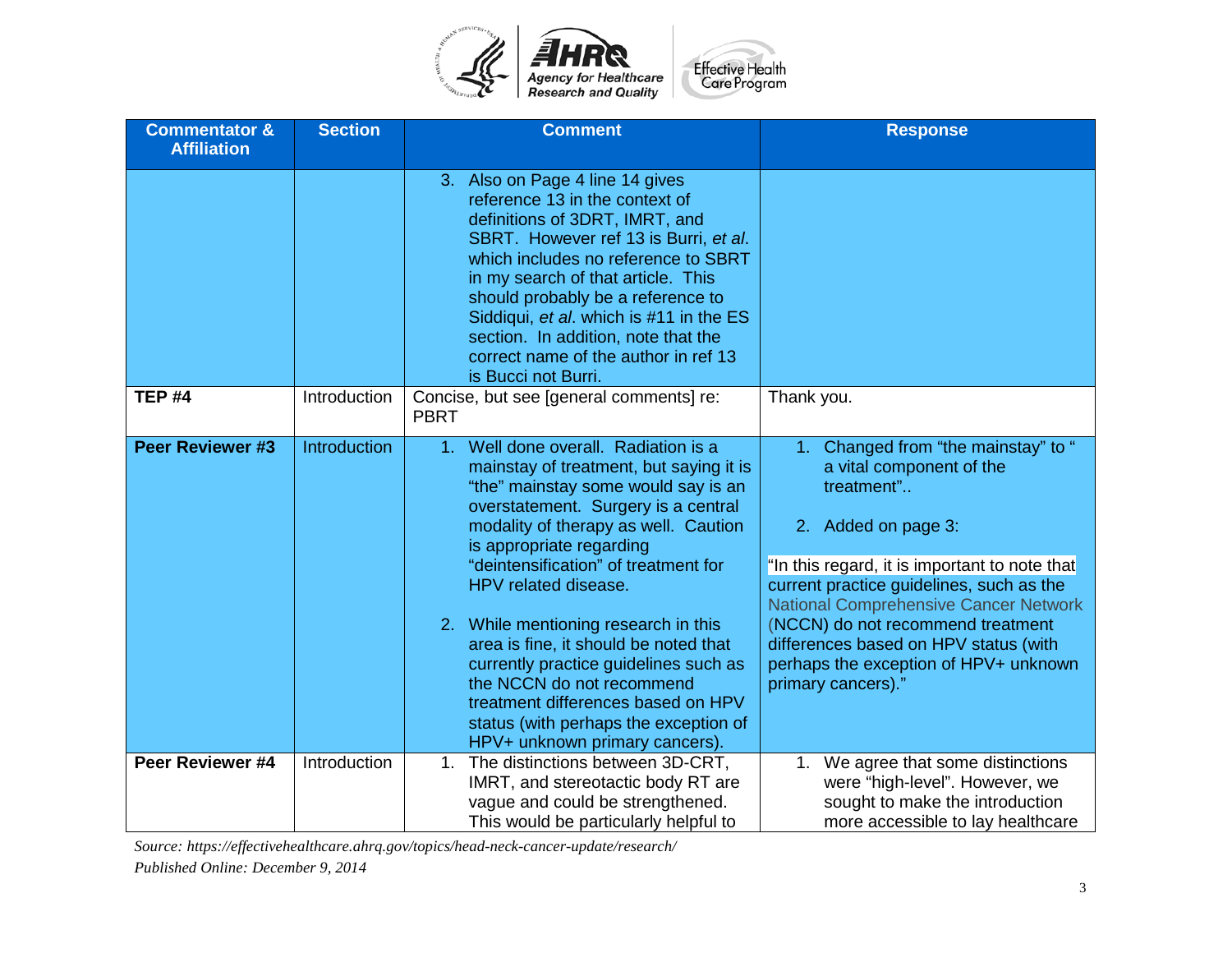

| <b>Commentator &amp;</b><br><b>Affiliation</b> | <b>Section</b> | <b>Comment</b>                                                                                                                                                                                                                                                                                                                                                                                                                                                                                                                                                                                                                                                                                                                                                 | <b>Response</b>                                                                                                                                                                                                                                                                                                                                                                                                                                                                                                                                                                                                                                                                                                                                                                                                                                                             |
|------------------------------------------------|----------------|----------------------------------------------------------------------------------------------------------------------------------------------------------------------------------------------------------------------------------------------------------------------------------------------------------------------------------------------------------------------------------------------------------------------------------------------------------------------------------------------------------------------------------------------------------------------------------------------------------------------------------------------------------------------------------------------------------------------------------------------------------------|-----------------------------------------------------------------------------------------------------------------------------------------------------------------------------------------------------------------------------------------------------------------------------------------------------------------------------------------------------------------------------------------------------------------------------------------------------------------------------------------------------------------------------------------------------------------------------------------------------------------------------------------------------------------------------------------------------------------------------------------------------------------------------------------------------------------------------------------------------------------------------|
|                                                |                | the physician but non-radiation<br>oncologist readership. It would be<br>useful to point out that the manner in<br>which SBRT achieves dose<br>conformality is the same as that used<br>for IMRT, the only significant<br>difference between the two being the<br>dose per fraction. It is interesting the<br>description of IMRT states that it is<br>more conformal than "conventional<br>therapy."<br>2. Conventional therapy is never<br>defined, however, and the reader is<br>left to wonder what conventional<br>therapy actually is. Certainly it is not<br>2d radiotherapy, which the report<br>rightfully labels as obsolete. It would<br>be nice to define conventional<br>therapy. I would argue that IMRT is<br>now de facto conventional therapy | decision makers (as also<br>suggested by Peer Reviewer<br>#11). Nevertheless, the goal of<br>this review is not to fully educate<br>non-radiation oncologists on the<br>different types of therapies, but to<br>introduce the types of<br>interventions we would be<br>comparing in the analyses. We<br>also added the following text to<br>make sure readers are aware of<br>our intent: "We present here a<br>brief overview of the different<br>types of conformal RT modalities<br>for those who are less familiar<br>with the specific technologies. For<br>those seeking further details on<br>the different approaches,<br>information is available from the<br>National Cancer Institute."[citation]<br>2. We removed the term<br>"conventional" referring to 2DRT.<br>We are not aware of a consensus<br>definition of "conventional" RT so<br>will avoid mention. |
| <b>Peer Reviewer #5</b>                        | Introduction   | The description of radiation therapy<br>modalities needs significant work.                                                                                                                                                                                                                                                                                                                                                                                                                                                                                                                                                                                                                                                                                     | We sought to make the introduction more<br>accessible to lay healthcare decision<br>makers (as also suggested by Peer<br>Reviewer #11). The goal of this review is<br>not to fully educate non-radiation<br>oncologists on the different types of<br>therapies, but to introduce the types of                                                                                                                                                                                                                                                                                                                                                                                                                                                                                                                                                                               |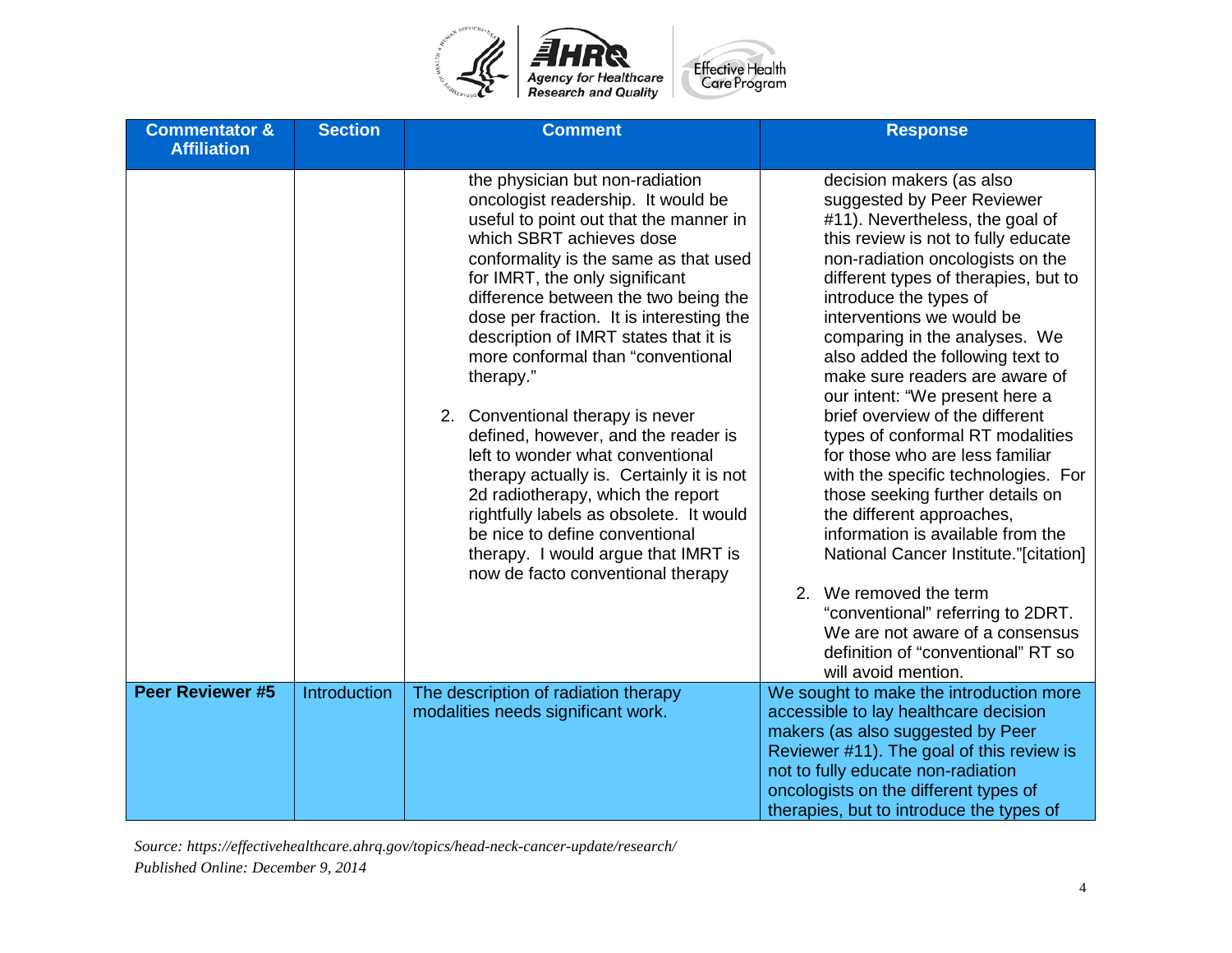

| <b>Commentator &amp;</b><br><b>Affiliation</b> | <b>Section</b> | <b>Comment</b>                                                                                                                                                                                                                                                                                                                                                                                                                                                                                                                                                                                                                                                                                                                                                                                                                                                                                                                                                     | <b>Response</b>                                                                                                                                                                                                                                                                                                                                                                                                                                          |
|------------------------------------------------|----------------|--------------------------------------------------------------------------------------------------------------------------------------------------------------------------------------------------------------------------------------------------------------------------------------------------------------------------------------------------------------------------------------------------------------------------------------------------------------------------------------------------------------------------------------------------------------------------------------------------------------------------------------------------------------------------------------------------------------------------------------------------------------------------------------------------------------------------------------------------------------------------------------------------------------------------------------------------------------------|----------------------------------------------------------------------------------------------------------------------------------------------------------------------------------------------------------------------------------------------------------------------------------------------------------------------------------------------------------------------------------------------------------------------------------------------------------|
|                                                |                |                                                                                                                                                                                                                                                                                                                                                                                                                                                                                                                                                                                                                                                                                                                                                                                                                                                                                                                                                                    | interventions we would be comparing in<br>the analyses. However, we have revised<br>this section per comments received to<br>accurately and succinctly reflect key<br>differences among RT methods.                                                                                                                                                                                                                                                      |
| Peer Reviewer #6                               | Introduction   | 1. - p.7, L.7ff: The stronger<br>recommendation regarding the lower<br>incidence of xerostomia after IMRT<br>as compared to 3DCRT would<br>benefit from a discussion of two<br>points: 1) was parotid sparing<br>attempted in the 3DCRT arms of the<br>reviewed trials? 2) a more careful<br>consideration of case mix in terms of<br>sites within the HN. This latter point<br>is not trivial even if the distribution of<br>tumors among sub-sites in the HN<br>region is balanced between<br>treatment arms. The concern is that<br>the risk of xerostomia varies<br>considerably from sub-site to sub-<br>site, say, from vocal cord tumors to<br>nasopharyngeal carcinomas. While<br>ignoring this variability may be<br>conservative in one sense, the<br>problem arises when generalizing<br>study findings to other populations.<br>2. - p.14, L.7: Definition of SBRT:<br>"generally compromiseby<br>definition" this statement is self-<br>contradictory | 1. We sought studies that specifically<br>compared results between tumor<br>subsites and specific organs, or<br>that stratified for those. In CER<br>No. 20, the PARSPORT trial, for<br>example, only consisted of<br>balanced oropharyngeal and<br>hypopharynx tumors. Data on<br>other subsites are indeed<br>extrapolation of data, as it would<br>not be possible to run Phase 3<br>trials for each subsite.<br>2. Changed to "generally consist of" |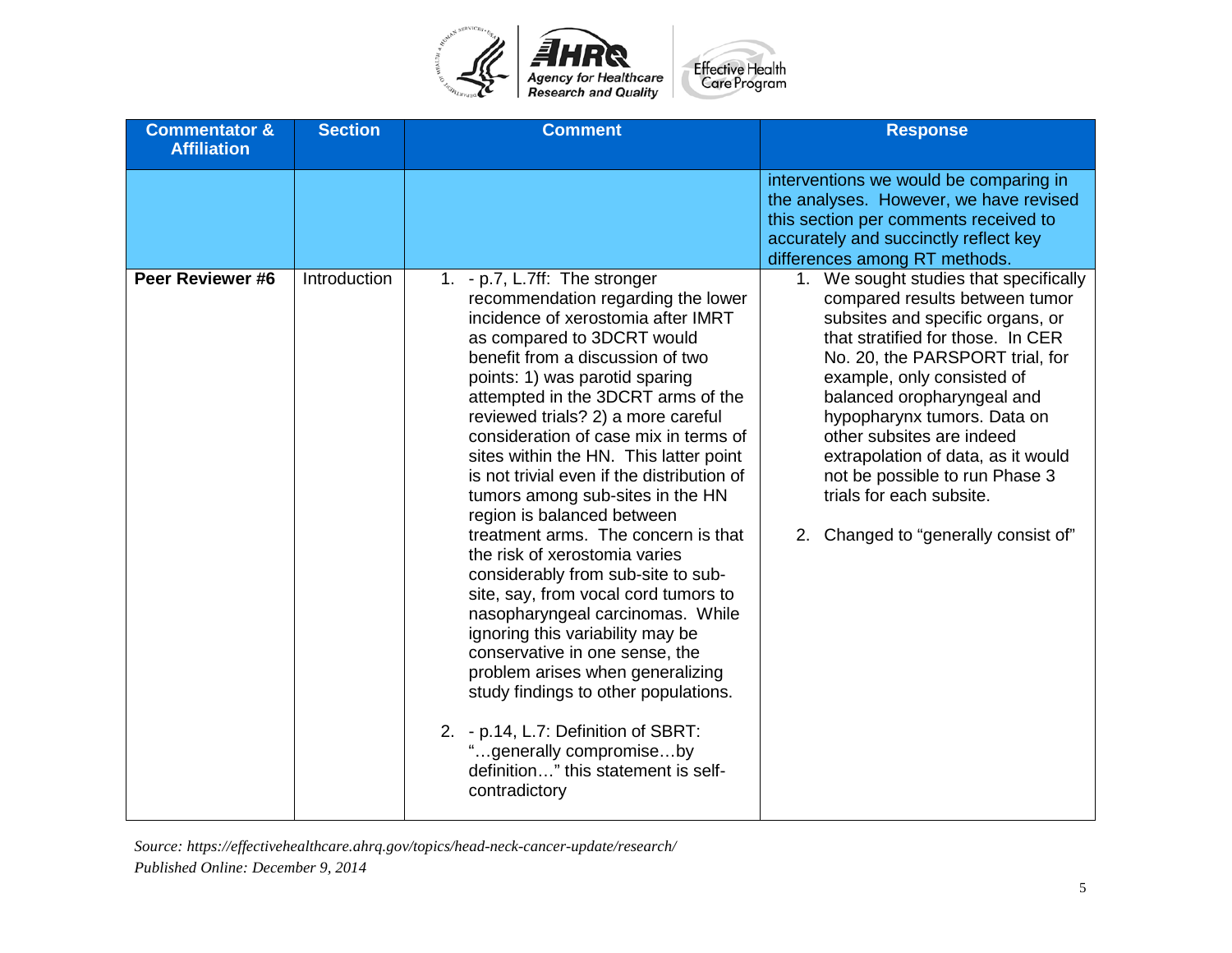

| <b>Commentator &amp;</b><br><b>Affiliation</b> | <b>Section</b>          | <b>Comment</b>                                                                                                                                                                                                                                                                                                                                                                                                                  | <b>Response</b>                                                                                                                                                                                           |
|------------------------------------------------|-------------------------|---------------------------------------------------------------------------------------------------------------------------------------------------------------------------------------------------------------------------------------------------------------------------------------------------------------------------------------------------------------------------------------------------------------------------------|-----------------------------------------------------------------------------------------------------------------------------------------------------------------------------------------------------------|
|                                                |                         | 3. - p.14, L.21-23: "Taken together, the<br>emergence of new technology and<br>evidence suggesting potential<br>differences between interventions in<br>some outcomes prompted AHRQ to<br>prioritize this update of CER No. 20."<br>This statement is key in terms of<br>justification for the update of CER<br>No. 20. It should be substantiated<br>and ideally a reference to the note<br>(of published) should be included. | 3. Citation to CER no. 20 was added.                                                                                                                                                                      |
|                                                |                         | 4. - p.15, L.5: Presumably the<br>population was restricted to patients<br>with a histopathological diagnosis of<br>squamous cell carcinoma? This<br>should be underlined.                                                                                                                                                                                                                                                      | 4. Added squamous cell carcinoma<br>of the head and neck.                                                                                                                                                 |
|                                                |                         | 5. - p.15, L.25: "intervention" should be<br>replaced by "radiation therapy<br>modality"                                                                                                                                                                                                                                                                                                                                        | 5. Added "radiation therapy<br>modalities"                                                                                                                                                                |
|                                                |                         | 6. - p.15, L.42: "Comparator" perhaps<br>better "Comparisons"                                                                                                                                                                                                                                                                                                                                                                   | 6. Added comparisons                                                                                                                                                                                      |
|                                                |                         | - p.16, L.13: "Timing" $-$ this is not<br>satisfactory. It is necessary to distinguish<br>between early and late effects. A study with<br>a, say, 6-month median follow-up for<br>reporting of late effects would not be<br>acceptable.                                                                                                                                                                                         | We acknowledge the importance of<br>distinguishing early and late effects.<br>However, for the purpose of this review,<br>timing was placed in context with the<br>study final and intermediate outcomes. |
| Peer Reviewer #6                               | Introduction<br>(cont.) | 1. - p.16, L.17: This should be more<br>than just Inpatient v. Outpatient,                                                                                                                                                                                                                                                                                                                                                      | 1. We revised this PICOT element to<br>reflect the comment: "Typically                                                                                                                                    |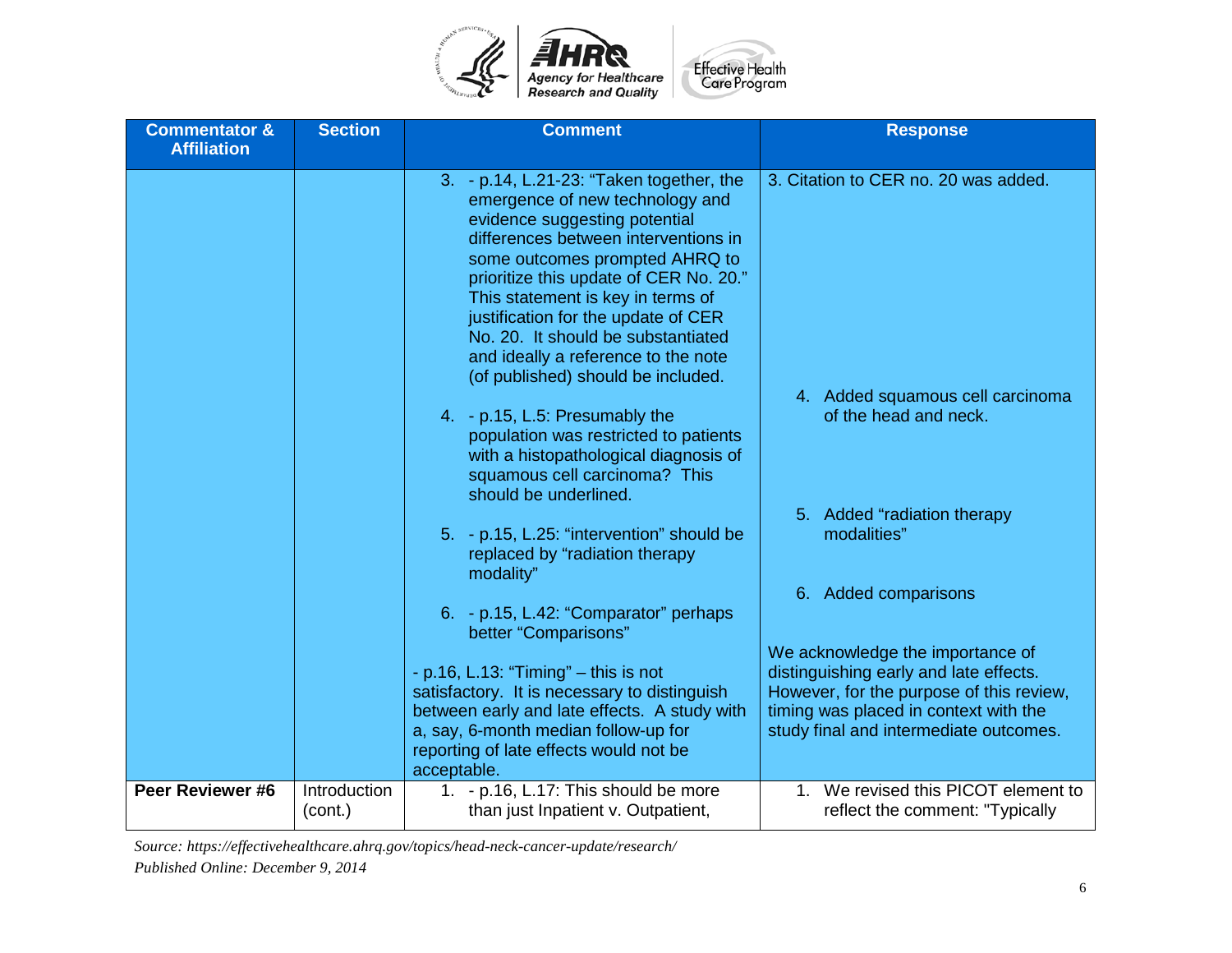

| <b>Commentator &amp;</b><br><b>Affiliation</b> | <b>Section</b> | <b>Comment</b>                                                                                                                                                                                                                                                                                                                                  | <b>Response</b>                                                                                                                                                                                                                                                                                                                             |
|------------------------------------------------|----------------|-------------------------------------------------------------------------------------------------------------------------------------------------------------------------------------------------------------------------------------------------------------------------------------------------------------------------------------------------|---------------------------------------------------------------------------------------------------------------------------------------------------------------------------------------------------------------------------------------------------------------------------------------------------------------------------------------------|
|                                                |                | more like Academic Center v.<br>Community Hospital. The distinction<br>between inpatient and outpatient is<br>not relevant in the context and gives<br>the impression - probably not<br>justified - that the writer is not<br>familiar with the area of medicine<br>reviewed. The explanation of the<br>Setting is much better in Table E.      | community-based versus tertiary<br>or academic medical centers".<br>2. "User experience" is a                                                                                                                                                                                                                                               |
|                                                |                | 2. - p.17, Fig. A: I disagree that "user<br>experience" is an outcome in CER. I<br>also do not agree with the pairing of<br>"intermediate vs. long-term"<br>outcomes in the figure text. This is<br>not a distinction in the time domain<br>but a causal relationship. If this<br>figure is cited from another source, a<br>citation is needed. | comparative parameter specified<br>in Key Question 4. We<br>acknowledge that it is not a<br>clinical outcome, but it can be<br>construed as an intermediate<br>parameter that could have an<br>impact on clinical outcomes.<br>Thus, we left it in the analytical<br>framework. We revised the figure<br>legend by deleting "long-term" and |
|                                                |                | 3. - p.41, L.27: Please provide a<br>reference to the AHRQ 2011<br>surveillance report. This report<br>seems important in understanding                                                                                                                                                                                                         | substituting "final health" for that<br>term. We created the figure so no<br>citation is needed for it.                                                                                                                                                                                                                                     |
|                                                |                | the background of the current update<br>and should be presented and<br>discussed in a little more detail. It is<br>remarkable to this reviewer that the<br>surveillance report apparently<br>predates the publication of the Gupta<br>RCT (available online July 30, 2012).                                                                     | 3. We added a citation for CER No.<br>20. The original surveillance<br>report was released in 2011,<br>predating the Gupta RCT.                                                                                                                                                                                                             |
| Peer Reviewer #7                               | Introduction   | The introduction was clear and concise<br>without being obscure. As I mentioned in my                                                                                                                                                                                                                                                           | Edits were made throughout the text.<br>However, we agree that lay language                                                                                                                                                                                                                                                                 |

*Source: https://effectivehealthcare.ahrq.gov/topics/head-neck-cancer-update/research/*

*Published Online: December 9, 2014*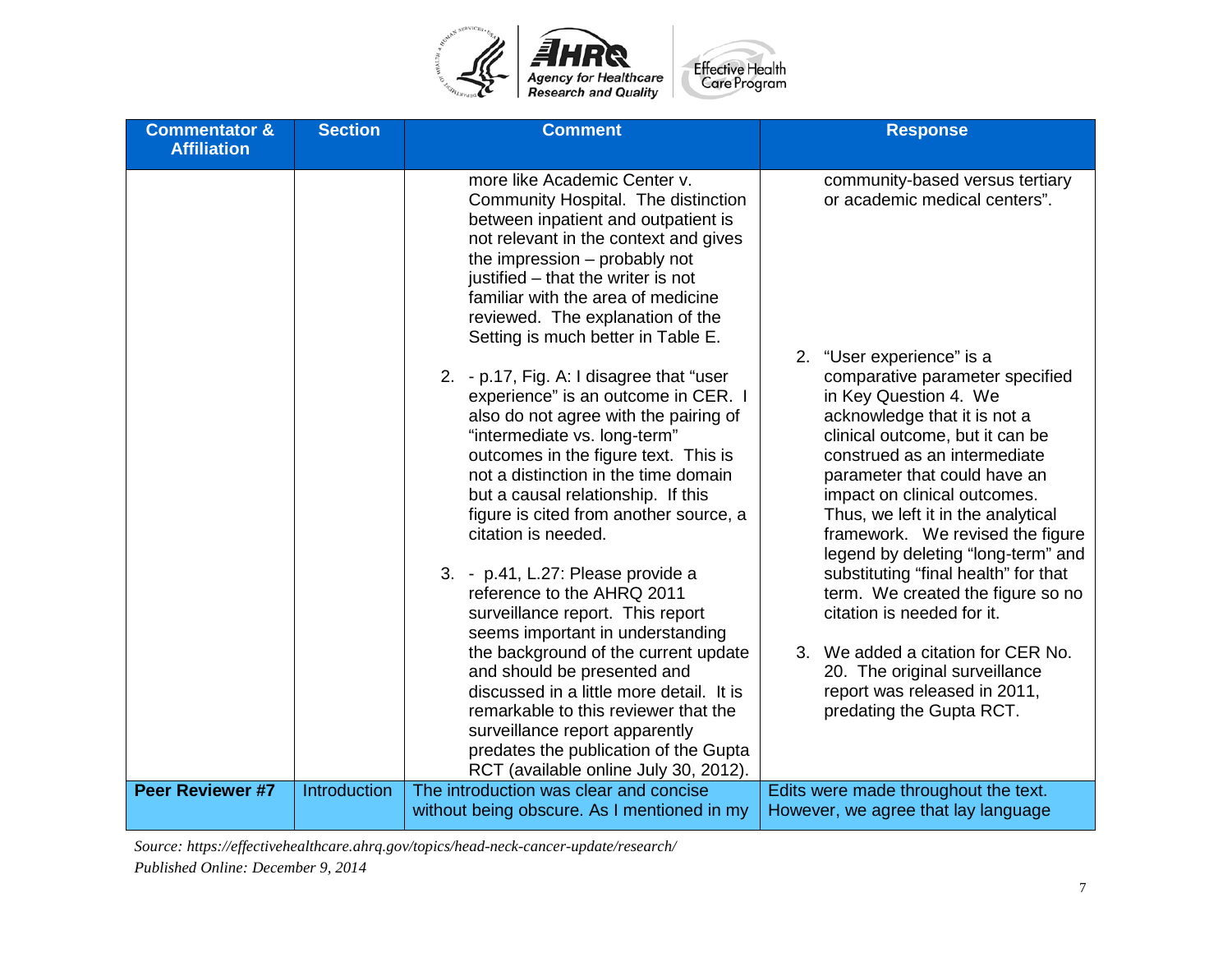

| <b>Commentator &amp;</b><br><b>Affiliation</b> | <b>Section</b> | <b>Comment</b>                                                                                                                                                                                                                                                                                                                                                                                                     | <b>Response</b>                                                                                                                                                                                                                                                                                                                                                                               |
|------------------------------------------------|----------------|--------------------------------------------------------------------------------------------------------------------------------------------------------------------------------------------------------------------------------------------------------------------------------------------------------------------------------------------------------------------------------------------------------------------|-----------------------------------------------------------------------------------------------------------------------------------------------------------------------------------------------------------------------------------------------------------------------------------------------------------------------------------------------------------------------------------------------|
|                                                |                | general comments, I specifically wonder if<br>plain language summary of this introductory<br>information might make it more accessible to<br>lay healthcare decision makers. However, I<br>recognize the burden of trying to distill<br>complex and nuanced information for a lay<br>audience in such as way as avoids over-<br>generalization and loss of critical detail.                                        | would not make justice to such a topic,<br>full of nuances.                                                                                                                                                                                                                                                                                                                                   |
| <b>TEP #5</b>                                  | Introduction   | The overview of head and neck cancer,<br>treatment modalities, and general approach<br>to treatment are concisely presented and<br>appropriate to the topic.                                                                                                                                                                                                                                                       | Thank you.                                                                                                                                                                                                                                                                                                                                                                                    |
| <b>TEP #1</b>                                  | <b>Methods</b> | See my comment on inclusion/exclusion of<br>studies in Results.                                                                                                                                                                                                                                                                                                                                                    | Acknowledged and addressed in Results.                                                                                                                                                                                                                                                                                                                                                        |
| Peer Reviewer #1                               | Methods        | The logic was clear and reproducible.                                                                                                                                                                                                                                                                                                                                                                              | Thank you.                                                                                                                                                                                                                                                                                                                                                                                    |
| Peer Reviewer #2                               | <b>Methods</b> | Methods described are straightforward.                                                                                                                                                                                                                                                                                                                                                                             | Thank you.                                                                                                                                                                                                                                                                                                                                                                                    |
| <b>TEP #2</b>                                  | Methods        | Yes.                                                                                                                                                                                                                                                                                                                                                                                                               | Unclear what this comment refers to.                                                                                                                                                                                                                                                                                                                                                          |
| <b>TEP #3</b>                                  | <b>Methods</b> | 1. As mentioned [elsewhere], it seems that<br>perhaps the exclusion of "standard"<br>a.k.a. "conventional" a.k.a. "2D<br>treatment" methods compromised the<br>number of studies analyzed and hence<br>the usefulness of the results, especially<br>as they related to QOL issue.<br>2. Additionally, it is not clear what some of<br>the "reasons for exclusion" mean in<br>Append C and this has compromised the | We understand that exclusion of<br>1 <sub>1</sub><br>2DRT could compromise the numbers<br>of studies we included. However, we<br>determined a priori and in discussion<br>with out TEP that 2DRT is no longer<br>part of definitive RT for head and neck<br>cancer.<br>2. We agree with the comment regarding<br>reasons for exclusion, acknowledging<br>that for example, the term "outdated |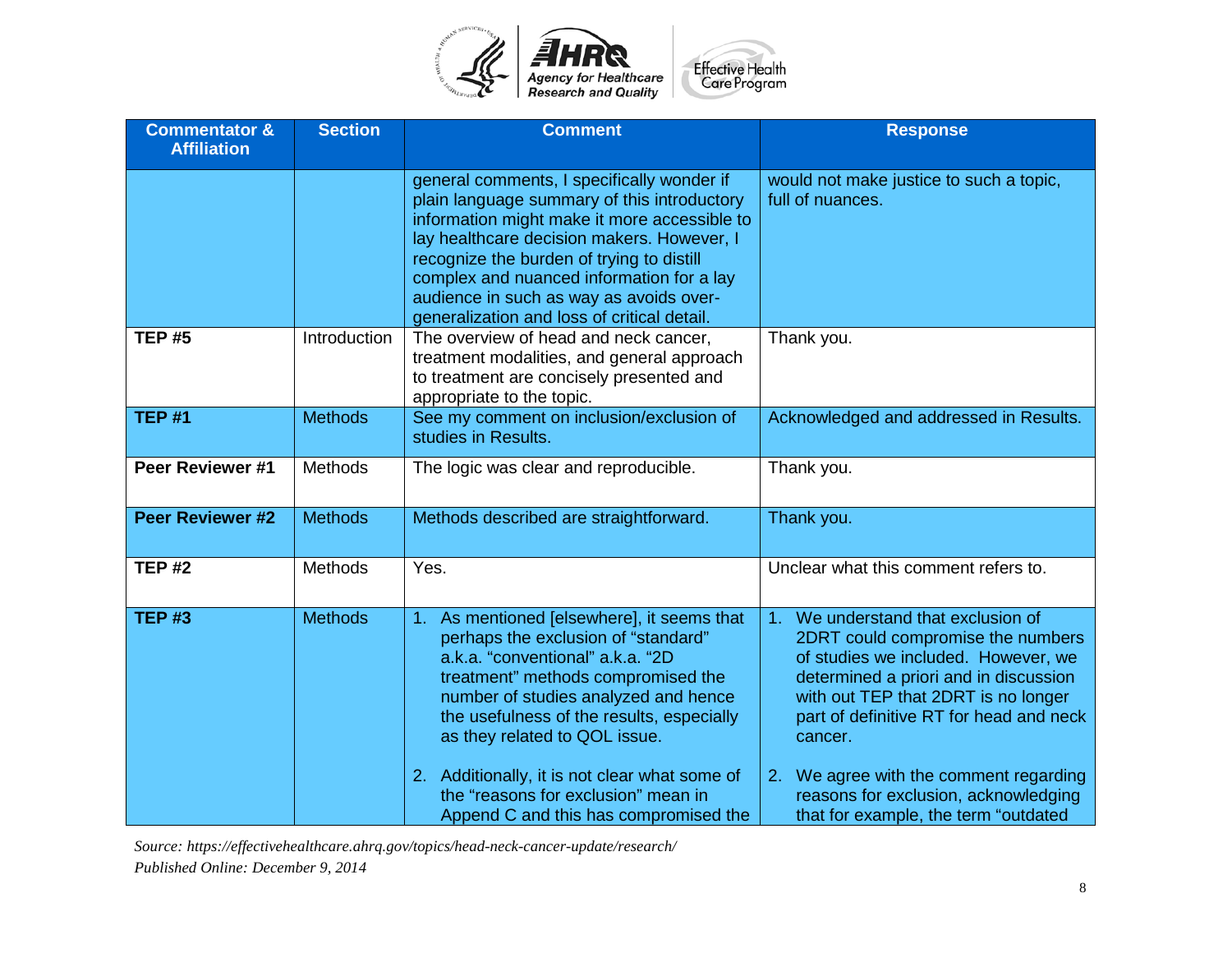

| <b>Commentator &amp;</b><br><b>Affiliation</b> | <b>Section</b> | <b>Comment</b>                                                                                                                                                                                                                                                                                                                                                                                                                                                                                                                                                                                                                                                                                                                                                                                                                                                                                                                                                                                     | <b>Response</b>                                                                                                                                                                                                                                                                                                                                                                                                                                                                                                                                                                                                                                                                                                                                                                                                   |
|------------------------------------------------|----------------|----------------------------------------------------------------------------------------------------------------------------------------------------------------------------------------------------------------------------------------------------------------------------------------------------------------------------------------------------------------------------------------------------------------------------------------------------------------------------------------------------------------------------------------------------------------------------------------------------------------------------------------------------------------------------------------------------------------------------------------------------------------------------------------------------------------------------------------------------------------------------------------------------------------------------------------------------------------------------------------------------|-------------------------------------------------------------------------------------------------------------------------------------------------------------------------------------------------------------------------------------------------------------------------------------------------------------------------------------------------------------------------------------------------------------------------------------------------------------------------------------------------------------------------------------------------------------------------------------------------------------------------------------------------------------------------------------------------------------------------------------------------------------------------------------------------------------------|
|                                                |                | strength and acceptance of the<br>conclusions. Some examples are:<br>"outdated" study (Pow, et al., Pocholke,<br>et al., Jabbari, et al.); "nonrelevant"<br>study (Feng, et al.) and "invalid"<br>treatment modalities (Yu, et al.). These<br>terms need to be clearly defined in the<br>context of this study and if they refer at<br>all to the exclusion of any study that<br>used 2D RT that is perhaps a serious<br>flaw relative to the study goals.<br>3. While it would not be possible or<br>relevant to incorporate 2D into Question<br>2, it does seem that studies comparing<br>QOL issues to the standard of care (up<br>to about 2005) can still shed light on<br>questions 1, 3 and 4.<br>4. Finally, the exclusion of Nutting, et al.<br>2011 for the reason "included in the<br>original CER" is very concerning since<br>this is the 2011 published update on this<br>very import CRT with long term FU -<br>how could a 2011 publication have been<br>included in the 2009 CER? | study" was an artifact of our screening<br>protocol because of the publication<br>date and that it may already have<br>been in CER No. 20. We have<br>revised this term. We did exclude any<br>study that used 2DRT.<br>3. We understand that exclusion of<br>2DRT could compromise the numbers<br>of studies we included. However, we<br>determined a priori and in discussion<br>with out TEP that 2DRT is no longer<br>part of definitive RT for head and neck<br>cancer.<br>We understand that PARSPORT was<br>4.<br>published in peer-reviewed form in<br>2011. However, we obtained the full<br>data from Dr. Nutting in 2010 as the<br>report went to press. We don't<br>believe the longer F/U data alter our<br>original conclusions. Hence, our<br>exclusion of PARSPORT from the<br>CER No. 20 update. |
| <b>TEP #6</b>                                  | Methods        | Appropriate and well done.                                                                                                                                                                                                                                                                                                                                                                                                                                                                                                                                                                                                                                                                                                                                                                                                                                                                                                                                                                         | Thank you.                                                                                                                                                                                                                                                                                                                                                                                                                                                                                                                                                                                                                                                                                                                                                                                                        |
| <b>Peer Reviewer #3</b>                        | <b>Methods</b> | Well done overall. As noted [in introduction<br>comments], the identified studies focused on<br>upper aerodigestive tracts cancers, not<br>salivary gland cancers. It would have been<br>appropriate to have some quantification                                                                                                                                                                                                                                                                                                                                                                                                                                                                                                                                                                                                                                                                                                                                                                   | Thank you. We considered the role of<br>chemotherapy very carefully in<br>developing this CER update. In our<br>internal discussions, review of the<br>literature, and our TEP discussions, we                                                                                                                                                                                                                                                                                                                                                                                                                                                                                                                                                                                                                    |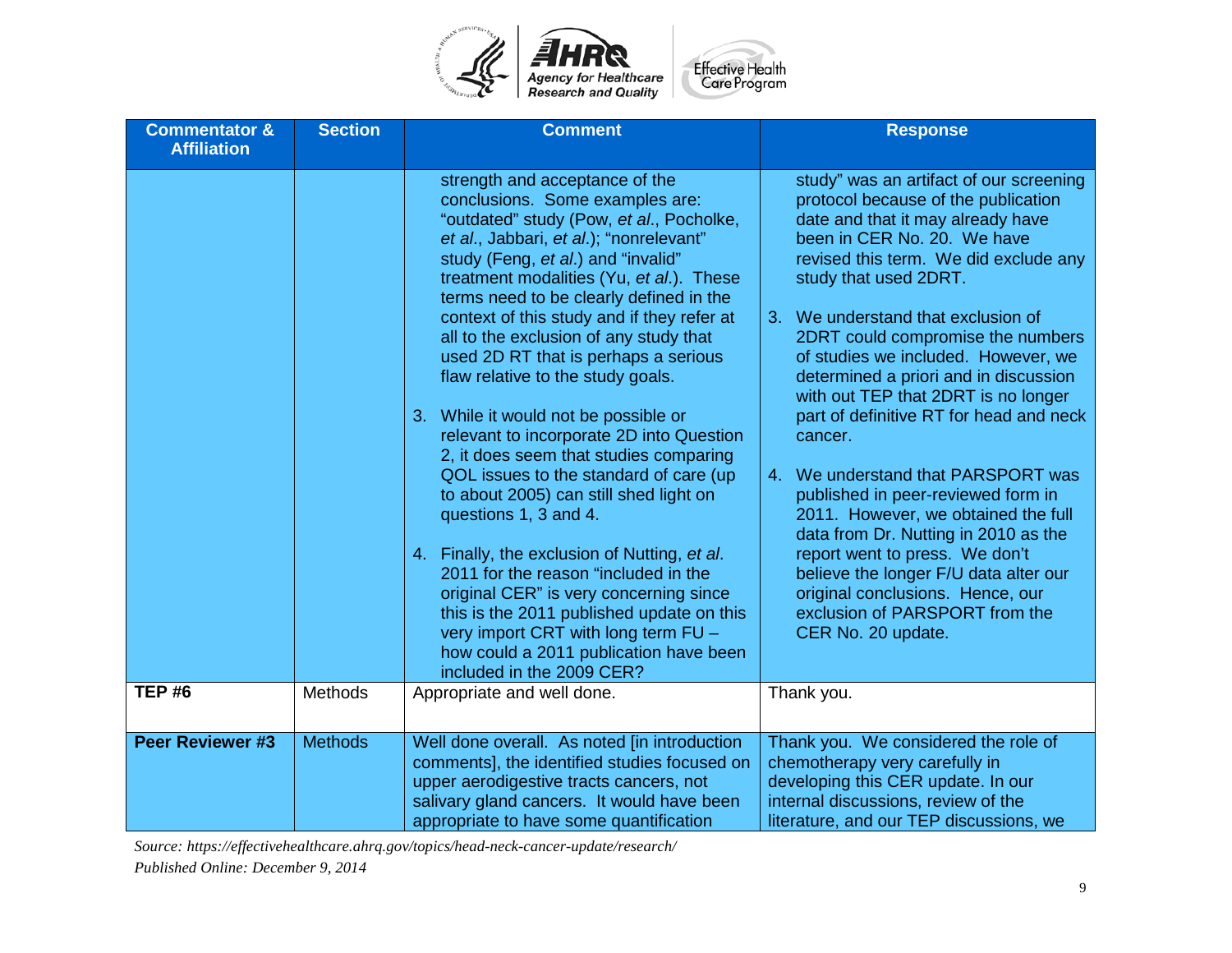

| <b>Commentator &amp;</b><br><b>Affiliation</b> | <b>Section</b> | <b>Comment</b>                                                                                                                                                                                                                                                                                                                                                           | <b>Response</b>                                                                                                                                                                                                                                                                                                                                                                                                      |
|------------------------------------------------|----------------|--------------------------------------------------------------------------------------------------------------------------------------------------------------------------------------------------------------------------------------------------------------------------------------------------------------------------------------------------------------------------|----------------------------------------------------------------------------------------------------------------------------------------------------------------------------------------------------------------------------------------------------------------------------------------------------------------------------------------------------------------------------------------------------------------------|
|                                                |                | scheme for the administration of<br>chemotherapy. This would have been<br>relevant from a toxicity perspective (e.g. was<br>compliance with chemotherapy affected?)<br>and potentially for disease control outcomes<br>(e.g. did one arm receive a different amount<br>of concurrent chemotherapy?).                                                                     | concluded that our most objective<br>approach would be to examine CT<br>regimens as to their current relevance, as<br>well as issues such as compliance. The<br>latter issue is a major reason why we<br>decided to include only direct<br>comparative studies that would minimize<br>potential differences between study arms<br>besides the RT modalities, allowing us to<br>potentially "isolate" the RT effects. |
| Peer Reviewer #4                               | <b>Methods</b> | It is not clear what criteria were used to cull<br>the manuscripts that were searched in full<br>text from the original larger list of librarian<br>identified titles. A more detailed description<br>of this process would be helpful.                                                                                                                                  | We clearly described our inclusion and<br>exclusion criteria a priori in the Methods<br>section of the CER. If a study met initial<br>criteria including appropriate RT<br>modalities in a direct comparative study<br>of a defined head and neck cancer<br>population, we retrieved it for full-text<br>examination to ensure it met inclusion<br>criteria.                                                         |
| <b>Peer Reviewer #5</b>                        | <b>Methods</b> | Please see the attached document.<br>Methods were sufficient and nicely<br>described.                                                                                                                                                                                                                                                                                    | Thank you.                                                                                                                                                                                                                                                                                                                                                                                                           |
| Peer Reviewer #6                               | Methods        | 1. The search strategies are clearly<br>described and appear reasonable,<br>although the list of papers for full-text<br>screening suggests that the filtering<br>has not worked.<br>2. Regarding statistical methods, there<br>are no attempts to synthesize or<br>even compare quantitative estimates<br>between studies, although in my<br>view, that would have been | We cannot control issues that<br>$1_{-}$<br>affect indexing of articles in<br>MEDLINE or EMBASE and lead to<br>larger takes than seem necessary.<br>Our search strategies for the CER<br>update were essentially identical<br>to those used for CER No. 20 but<br>broadened to include SBRT and<br>PBT.<br>2. We believed based on our a priori                                                                      |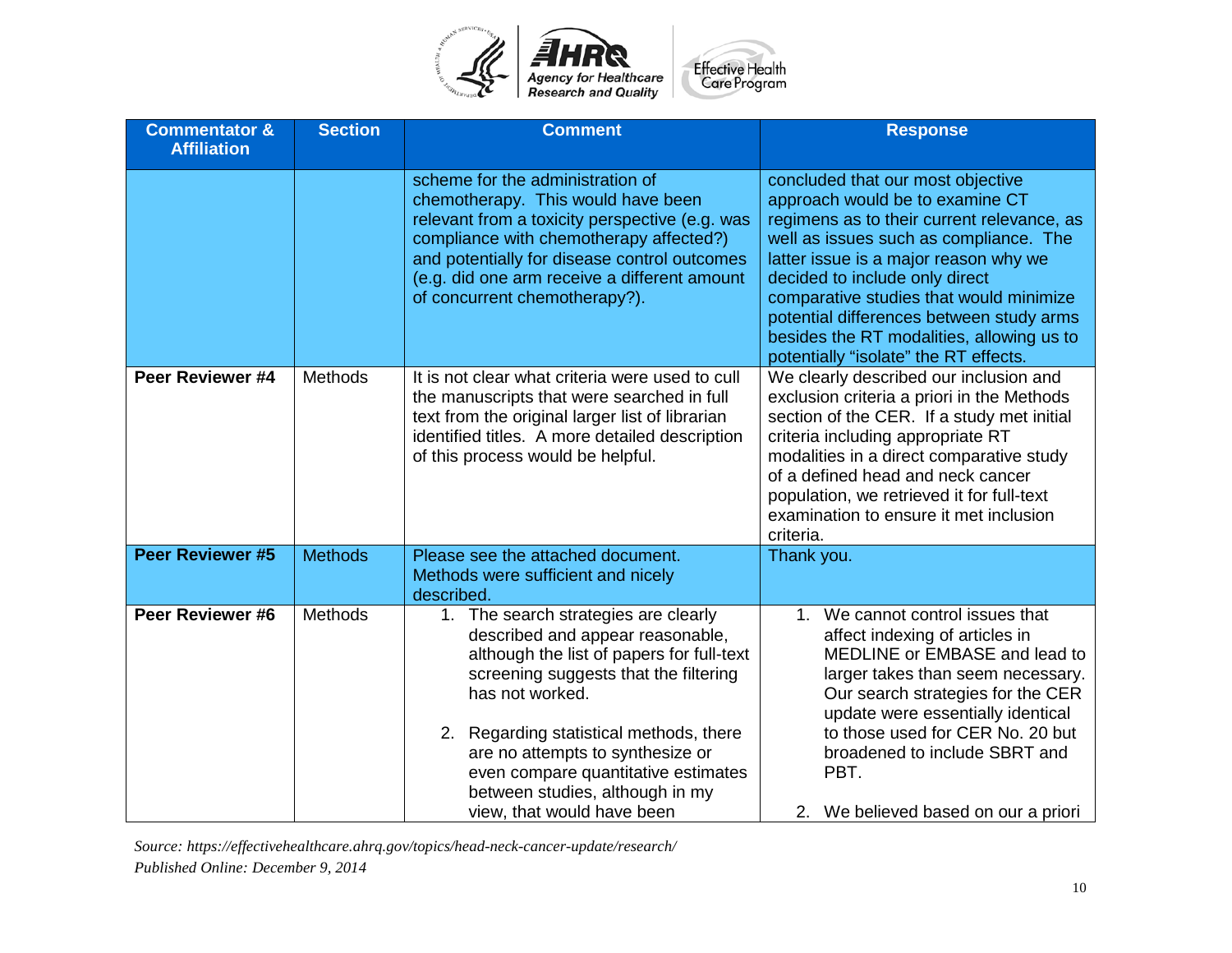

| <b>Commentator &amp;</b><br><b>Affiliation</b> | <b>Section</b> | <b>Comment</b>                                                                                                                                                                                                                                                                                                                                                                                                                                                                                                                                       | <b>Response</b>                                                                                                                                                                                                                                                                                                                                                                                                                                                                                                                                                                                                                                                                                        |
|------------------------------------------------|----------------|------------------------------------------------------------------------------------------------------------------------------------------------------------------------------------------------------------------------------------------------------------------------------------------------------------------------------------------------------------------------------------------------------------------------------------------------------------------------------------------------------------------------------------------------------|--------------------------------------------------------------------------------------------------------------------------------------------------------------------------------------------------------------------------------------------------------------------------------------------------------------------------------------------------------------------------------------------------------------------------------------------------------------------------------------------------------------------------------------------------------------------------------------------------------------------------------------------------------------------------------------------------------|
|                                                |                | informative in the few instances<br>where this would be have possible.<br>See attached report for more<br>detailed comments.<br>The assessment of consistency of<br>3.<br>findings across studies seems to be<br>based on the significance of the P-<br>value alone without appropriate<br>consideration of effect sizes, see for<br>example the discussion of Dysphagia<br>in Table B on p. 26. This is not an<br>appropriate criterion from a statistical<br>point of view.                                                                        | experience, and input from our<br>TEP, that we would not have<br>sufficiently homogeneous studies<br>in sufficient number to perform<br>rigorous quantitative syntheses,<br>regardless of outcomes under<br>consideration. This is stated in<br>the Methods.<br>3. The "precision" domain of the<br>GRADE SOE process is related to<br>the effect sizes and confidence<br>intervals (CI). The "consistency"<br>domain does not consider CIs, but<br>does consider the direction of<br>change. Regardless, absent a<br>statistically significant p-value for<br>a relative effect size, one cannot<br>ascribe an observed effect size to<br>one intervention compared to the<br>alternative in a trial. |
| <b>Peer Reviewer #7</b>                        | <b>Methods</b> | Overall, the methods were both appropriate<br>and well presented. I appreciated use of<br>schematics and effective application of<br>tabular information. The inclusion and<br>exclusion criteria were well delineated and<br>appropriately structured. The definitions<br>used are accepted and appropriate. The<br>qualitative synthesis employed in the two<br>questions for which there were evidence<br>was appropriate. I felt that the authors<br>reflected the state of the evidence fairly and<br>clearly and without unnecessary judgment. | Thank you.                                                                                                                                                                                                                                                                                                                                                                                                                                                                                                                                                                                                                                                                                             |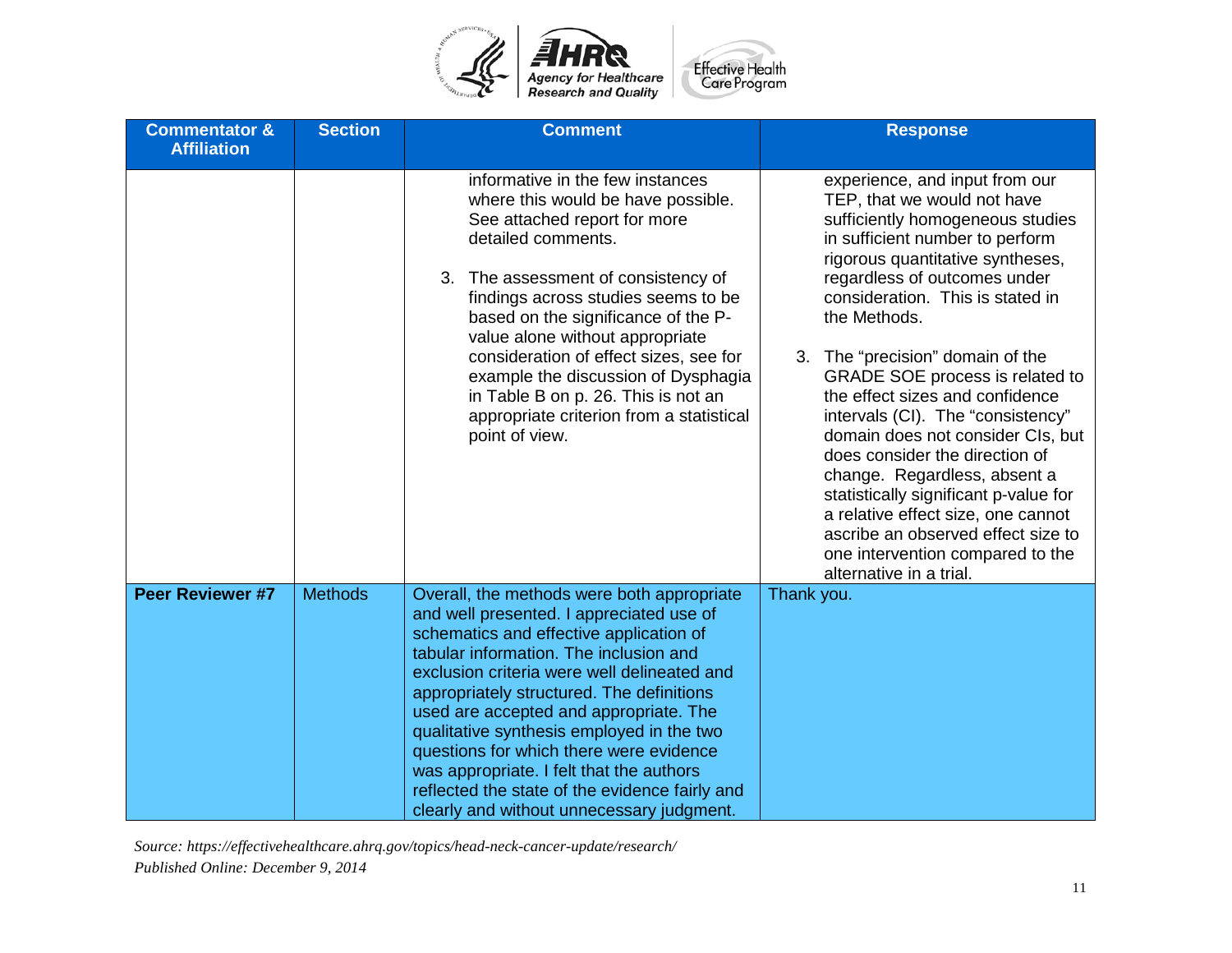

| <b>Commentator &amp;</b><br><b>Affiliation</b> | <b>Section</b> | <b>Comment</b>                                                                                  | <b>Response</b> |
|------------------------------------------------|----------------|-------------------------------------------------------------------------------------------------|-----------------|
| <b>TEP #5</b>                                  | Methods        | The methods are appropriate and clearly<br>stated to address the goals of the<br>investigation. | Thank you.      |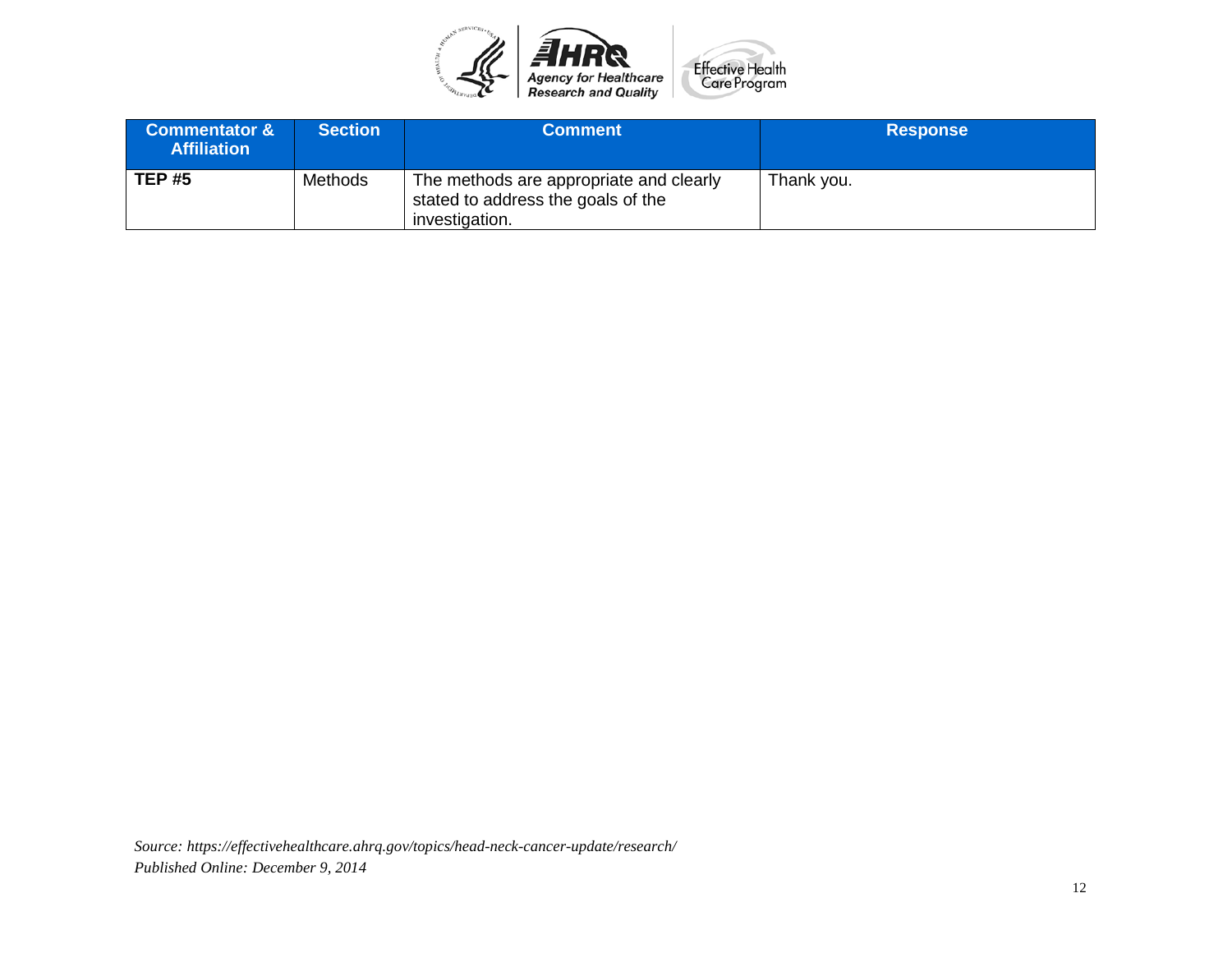

| <b>Commentator &amp;</b><br><b>Affiliation</b> | <b>Section</b> | <b>Comment</b>                                                                                                                                                                                                                                                                                                                                                                                                                                                                                                                                                                                                                                                                                                                                                                                                                                                                                                                                                                                                                                                                                                                                                                                                                                                                                                                                                                                                                                                                                   | <b>Response</b>                                                                                                                                                                                                                                                                                                                                                                                                                                                                                                                                                                                                                                                                                                                                                                                                                                                                                                                                                                                                                                                      |
|------------------------------------------------|----------------|--------------------------------------------------------------------------------------------------------------------------------------------------------------------------------------------------------------------------------------------------------------------------------------------------------------------------------------------------------------------------------------------------------------------------------------------------------------------------------------------------------------------------------------------------------------------------------------------------------------------------------------------------------------------------------------------------------------------------------------------------------------------------------------------------------------------------------------------------------------------------------------------------------------------------------------------------------------------------------------------------------------------------------------------------------------------------------------------------------------------------------------------------------------------------------------------------------------------------------------------------------------------------------------------------------------------------------------------------------------------------------------------------------------------------------------------------------------------------------------------------|----------------------------------------------------------------------------------------------------------------------------------------------------------------------------------------------------------------------------------------------------------------------------------------------------------------------------------------------------------------------------------------------------------------------------------------------------------------------------------------------------------------------------------------------------------------------------------------------------------------------------------------------------------------------------------------------------------------------------------------------------------------------------------------------------------------------------------------------------------------------------------------------------------------------------------------------------------------------------------------------------------------------------------------------------------------------|
| <b>TEP #1</b>                                  | <b>Results</b> | I am surprised at what was excluded.<br>1) The list of references (p. 96-) include<br>many dating back to the 1980s, while the list<br>of excluded papers has IMRT papers from<br>as recently as 2005 whose reason for<br>exclusion was "outdated study." Most of the<br>papers in the references are graded "poor<br>quality" by yourselves. I don't agree with the<br>structured abstract conclusion that<br>"evidence was insufficient to draw<br>conclusions on adverse events other than<br>late xerostomia (e.g. dysphagia). My group<br>has developed IMRT techniques aiming to<br>spare the swallowing organs, and our<br>published results of a Phase II study<br>showed much lower dysphagia than<br>expected after usual chemo-RT. These<br>results have been published (Feng, FY, et<br>al. JCO 2010, Eisbruch, A, et al. IJROBP<br>2011). These methods have in recent years<br>been adopted by many other radiation<br>oncologists. They suggest that judicious<br>IMRT can reduce dysphagia substantially. I<br>am surprised you have not included these<br>papers, however, I am aware of my conflict<br>of interest and if you decide they are not<br>worth mentioning I will not protest.<br>However, something needs to be said on<br>the potential of IMRT to reduce dysphagia.<br>It is a more important QOL issue than<br>xerostomia (see Hunter, Ku, et al., IJROBP<br>$2013$ ).<br>Source: https://effectivehealthcare.ahrq.gov/topics/head-neck-cancer-update/research/ | We used a strict set of study inclusion<br>criteria. A major qualification was a study<br>must be comparative to be included.<br>Feng 2010, Eisbruch 2011, and Hunter<br>2013 are single-arm studies and so were<br>excluded. We acknowledge that by<br>excluding single-arm studies we may not<br>have captured the universe of evidence<br>on rates of RT-associated adverse<br>events. However, we believe our focus<br>on comparative studies is sound in<br>reducing bias secondary to instudy<br>heterogeneity that would complicate<br>assessment of the evidence. We agree<br>that dysphagia is an important patient-<br>centered health outcome, but did not<br>review its importance relative to others,<br>such as xerostomia. Thus, we cannot<br>address the reviewer's commment on<br>that. Furthermore, we reported<br>inconsistency in rates of dysphagia that<br>conspired with poor study quality to<br>render the body of evidence insufficient to<br>form any conclusion as to the<br>comparative effect of IMRT versus<br>3DCRT on that outcome. |
|                                                |                |                                                                                                                                                                                                                                                                                                                                                                                                                                                                                                                                                                                                                                                                                                                                                                                                                                                                                                                                                                                                                                                                                                                                                                                                                                                                                                                                                                                                                                                                                                  |                                                                                                                                                                                                                                                                                                                                                                                                                                                                                                                                                                                                                                                                                                                                                                                                                                                                                                                                                                                                                                                                      |

*Published Online: December 9, 2014*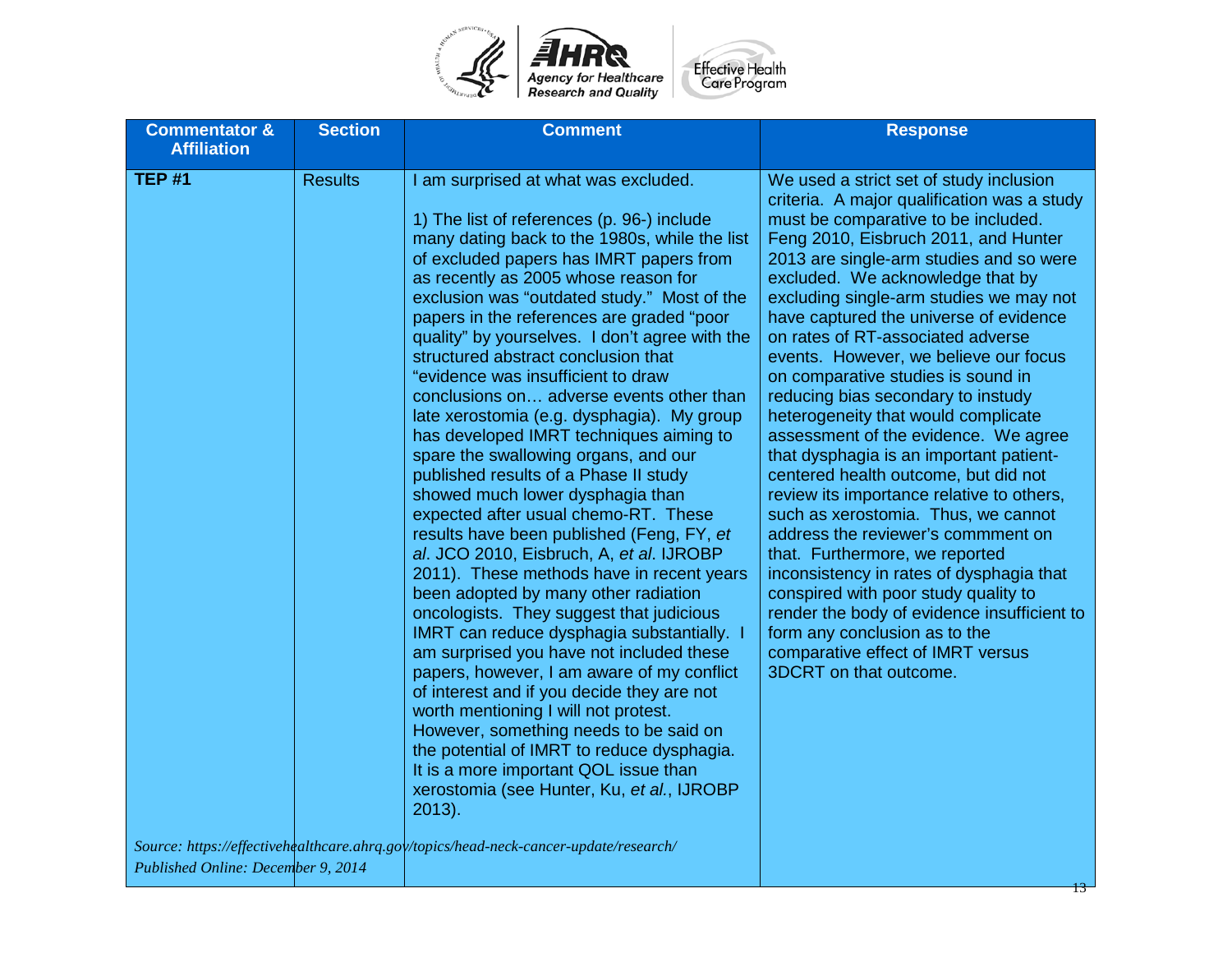

| <b>Commentator &amp;</b><br><b>Affiliation</b> | <b>Section</b> | <b>Comment</b>                                                                                                                                                                                                                                                                             | <b>Response</b>                                                                                                                                                                                                                                                                                                   |
|------------------------------------------------|----------------|--------------------------------------------------------------------------------------------------------------------------------------------------------------------------------------------------------------------------------------------------------------------------------------------|-------------------------------------------------------------------------------------------------------------------------------------------------------------------------------------------------------------------------------------------------------------------------------------------------------------------|
| Peer Reviewer #1                               | <b>Results</b> | I believe the results section is clear and<br>appropriate.                                                                                                                                                                                                                                 | Thank you.                                                                                                                                                                                                                                                                                                        |
| <b>Peer Reviewer #2</b>                        | <b>Results</b> | No studies that I can see were excluded<br>other than isolated smaller reviews.                                                                                                                                                                                                            | Thank you.                                                                                                                                                                                                                                                                                                        |
| <b>TEP #2</b>                                  | <b>Results</b> | The tabular data is helpful.                                                                                                                                                                                                                                                               | Thank you.                                                                                                                                                                                                                                                                                                        |
| <b>TEP #3</b>                                  | <b>Results</b> | By and large all of these characteristics are<br>adequately dealt with except as noted<br>[elsewhere] in some of the excluded studies.<br>Of particular note is the 2011 Nutting study<br>which is a high-quality, long term FU of this<br>RCT.                                            | Thank you. We obtained the latest<br>available data from Dr. Nutting and<br>PARSPORT in 2010 when we updated<br>the literature search for CER No. 20.                                                                                                                                                             |
| <b>TEP #4</b>                                  | <b>Results</b> | A style point, but tables that continue to<br>another page might have the headings that<br>wrap to the next page (e.g. the first column<br>in table B) be listed as "(heading),<br>continued."                                                                                             | Thank you for your observation.                                                                                                                                                                                                                                                                                   |
| <b>Peer Reviewer #3</b>                        | <b>Results</b> | Well done. Exception is that chemotherapy<br>data seems to have been considered in<br>qualitative terms only. Another is that it<br>would be helpful to quantitate how often<br>discrepancies in study inclusion required a<br>third reviewer; same for discordant quality<br>assessments. | Thank you. We address the<br>chemotherapy issue specifically in the<br>Methods section of the CER. We didn't<br>quantitate inclusion discrepancies<br>because of the small numbers of articles<br>involved. It was very clear to us whether<br>or not to include a study based on<br>rigorous selection criteria. |
| Peer Reviewer #4                               | <b>Results</b> | Ok as is.                                                                                                                                                                                                                                                                                  | Thank you.                                                                                                                                                                                                                                                                                                        |
| <b>Peer Reviewer #5</b>                        | <b>Results</b> | Please see the attached document. Results<br>were nicely described.                                                                                                                                                                                                                        | Thank you.                                                                                                                                                                                                                                                                                                        |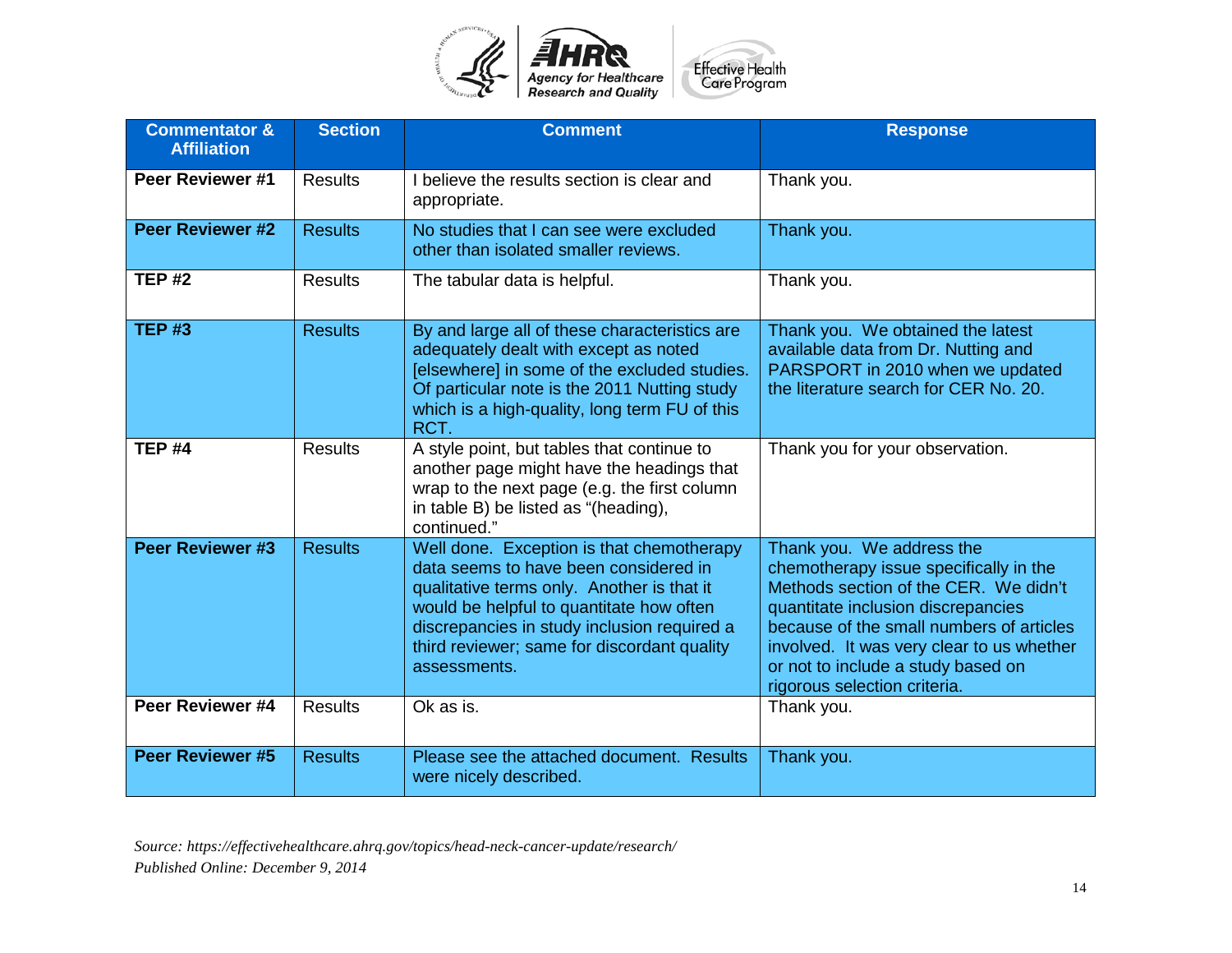

| <b>Commentator &amp;</b>           | <b>Section</b> | <b>Comment</b>                                                                                                                                                                                                                                                     | <b>Response</b>                                                                                                                                                                                                                                          |
|------------------------------------|----------------|--------------------------------------------------------------------------------------------------------------------------------------------------------------------------------------------------------------------------------------------------------------------|----------------------------------------------------------------------------------------------------------------------------------------------------------------------------------------------------------------------------------------------------------|
| <b>Affiliation</b>                 |                |                                                                                                                                                                                                                                                                    |                                                                                                                                                                                                                                                          |
| Peer Reviewer #6                   | <b>Results</b> | 1. The results are presented in great detail<br>and the tables are generally informative<br>although I have specific issues with<br>some of the included material (see                                                                                             | 1. Thank you.<br>2. We understand and acknowledge the                                                                                                                                                                                                    |
|                                    |                | attached report for examples).<br>2. The inclusion of the Ozyigit trial is<br>controversial at the very least. This is the<br>only SBRT v. IMRT comparison, but the<br>setting is re-irradiation of patients after a<br>local recurrence. The treatment aim, the   | issues raised about the Ozyigit trial.<br>However, it was the only comparative<br>study we identified for SBRT and<br>included it as it met inclusion criteria.<br>Our conclusions on SBRT would not<br>be altered by exclusion of the Ozyigit<br>study. |
|                                    |                | spectrum of acceptable toxicities, the<br>selected cases etc. are all very different                                                                                                                                                                               |                                                                                                                                                                                                                                                          |
|                                    |                | from the primary situation. Where the<br>CER update generally focuses on<br>various planning and delivery<br>technologies, the SBRT scenario<br>compares two very different dose-<br>fractionation regimens. They are not                                          | 3. Gupta et al. report they performed a<br>"modified intention-to-treat" analysis<br>(p. 344, in the first paragraph under<br>"Results"). This does not alter our<br>view of the study.                                                                  |
|                                    |                | known to be equivalent in any simple<br>sense, and I would argue that this<br>comparison is not meaningful in the<br>overall context of this report.<br>3. p.22, L.29: It in not correct that Gupta et<br>al. did not report an intention-to-treat                 | 4. We acknowledge that RT effects may<br>indeed be differentially affected by<br>chemotherapy agents. To ensure<br>chemotherapy or other treatments<br>were similar and contemporary, we<br>consulted accepted guidelines such                           |
|                                    |                | analysis, they did. But two patients were<br>non-evaluable with respect to any of the<br>study endpoints. This does not mean<br>that the analysis was not intention-to-<br>treat. See also below.                                                                  | as those from NCCN or NCI. We did<br>not extract details on chemotherapy<br>dosages or schedules, but rather<br>ascertained their degree of general<br>similarity and the proportions of                                                                 |
|                                    |                | p.24, L.17: It is not sufficient that the<br>4.<br>chemotherapy is identical in the two<br>groups treated with different RT<br>modalities. It is conceivable that the<br>Source: https://effectivehealthcare.ahrq.gov/topiqs&nethtrefkome@RTumbedathsp@ver another | patients who receive and complete<br>such regimens. We categorized and<br>synthesized evidence according to<br>overall treatment (e.g., concurrent                                                                                                       |
| Published Online: December 9, 2014 |                | will vary with the use of chemotherapy,<br>see for example Vogelius et al. Int J<br>Radiat Oncol Biol Phys 2011 or Khuntia<br>et al. Int J Radiat Oncol Biol Phys 2008.<br>72: S33                                                                                 | chemoradiotherapy or adjuvant RT),<br>not mixing these settings in the<br>strength of evidence (SOE) synthesis. <sup>5</sup><br>However, we had no way to quantitate<br>this based on the studies we<br>لممعمامنممد                                      |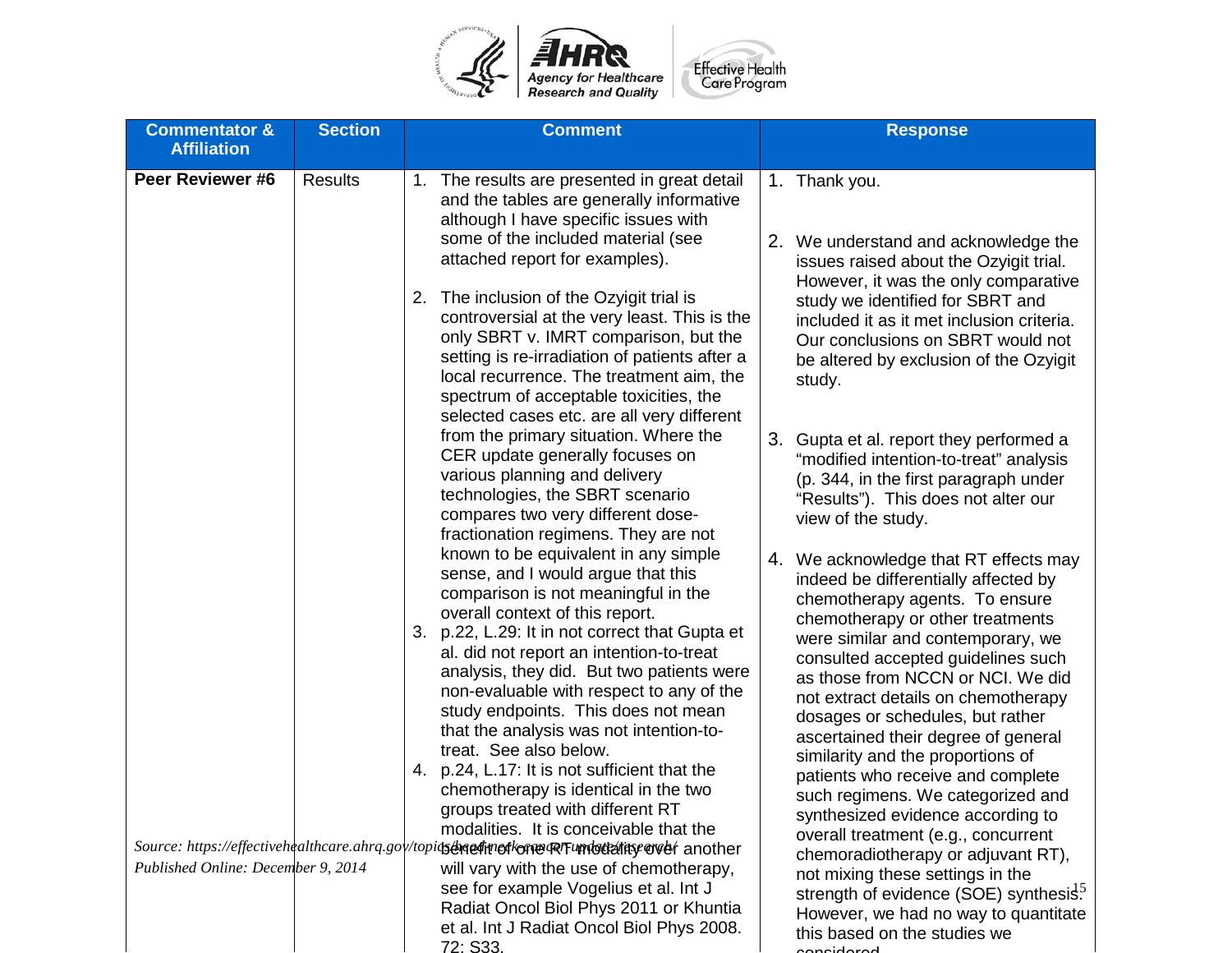

| <b>Commentator &amp;</b><br><b>Affiliation</b> | <b>Section</b>            | <b>Comment</b>                                                                                                                                                                                                                                                                                                                                                                                                                                                                                            | <b>Response</b>                                                                                                                                                                                                                                                                                                                                                                                                                                                                                                                                                                                                                                                                                                                                                                |
|------------------------------------------------|---------------------------|-----------------------------------------------------------------------------------------------------------------------------------------------------------------------------------------------------------------------------------------------------------------------------------------------------------------------------------------------------------------------------------------------------------------------------------------------------------------------------------------------------------|--------------------------------------------------------------------------------------------------------------------------------------------------------------------------------------------------------------------------------------------------------------------------------------------------------------------------------------------------------------------------------------------------------------------------------------------------------------------------------------------------------------------------------------------------------------------------------------------------------------------------------------------------------------------------------------------------------------------------------------------------------------------------------|
| <b>Peer Reviewer #10</b><br>(contd)            | <b>Results</b>            | 5. p.24, L.21: "on those grade 2 or higher<br>toxicities associated with RT in the head<br>and neck: dysphagia, salivary gland<br>function, and xerostomia." What does<br>this mean? There are many other side<br>effects in this population, e.g.<br>sensorineural hearing loss, persistent<br>laryngeal edema, hypothyroidism,<br>myelopathy, cerebrovascular morbidity,<br>changes in taste or smelling, fibrosis,<br>strictures, telangiectasia, radio-<br>osteonecrosis, fistula, trismus, etc. etc. | 6. As we state in the report, toxicity<br>outcomes were inconsistently<br>reported across studies. For this<br>reason, we focused this update, as<br>we did CER No. 20, on those<br>toxicities that are prominently<br>associated with significant QoL<br>decrements following RT in the head<br>and neck: dysphagia, salivary gland<br>function, and xerostomia. We also<br>only consider toxicities of grade 2 or<br>greater according to accepted criteria,<br>such as those of the Radiation<br>Therapy Oncology Group (RTOG) or<br>the NCI Common Terminology<br>Criteria for Adverse Events (CTCAE).<br>This level and higher are associated<br>with treatment interruption and<br>hospitalization and thus substantially<br>affect patient outcomes and<br>perceptions. |
| Peer Reviewer #10                              | <b>Results</b><br>(cont.) | p.24, L.35: The sentence "We are<br>1.<br>uncertain" sounds unreasonably<br>naïve, there are late effects - and if they<br>are not reported, it is because they are<br>not reported!<br>p.26, L.25: I am surprised: so, the fact<br>2.<br>that a trial finds a significant P-value<br>increases the SOE??                                                                                                                                                                                                 | We make that statement because in<br>1.<br>our experience performing systematic<br>reviews, adverse events are often<br>relegated to secondary importance<br>compared to clinical outcomes like<br>OS. If adverse events are not<br>reported in a paper, one cannot know<br>whether the investigators actually<br>sought to collect the data and didn't<br>report it, or didn't even seek the data.                                                                                                                                                                                                                                                                                                                                                                            |
|                                                |                           | p.26, Table B: Here and elsewhere in<br>3.<br>the report: It is a disservice to the reader                                                                                                                                                                                                                                                                                                                                                                                                                | This SOE was arrived at using AHRQ<br>2.<br>methods that derive from the GRADE                                                                                                                                                                                                                                                                                                                                                                                                                                                                                                                                                                                                                                                                                                 |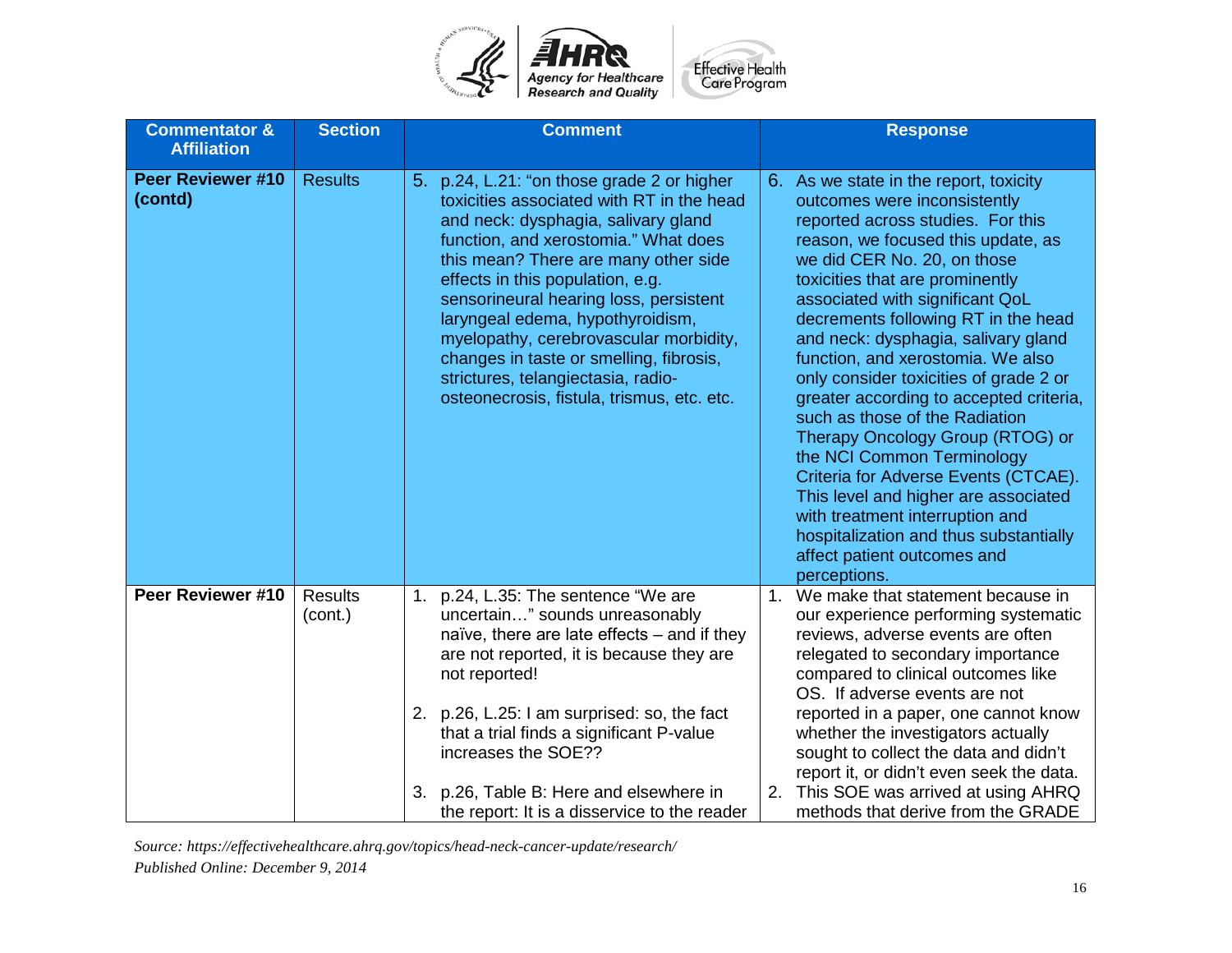

| <b>Commentator &amp;</b> | <b>Section</b> | <b>Comment</b>                                                                                                                                                                                                                                                                                                                                                                                                                                                                                                                                                                                                                                                                                                                                                                                                                                       | <b>Response</b>                                                                                                                                                                                                                                                                                                                                                                                                                                                                                                                                                                                                                                                                                                                                                                                                                                                             |
|--------------------------|----------------|------------------------------------------------------------------------------------------------------------------------------------------------------------------------------------------------------------------------------------------------------------------------------------------------------------------------------------------------------------------------------------------------------------------------------------------------------------------------------------------------------------------------------------------------------------------------------------------------------------------------------------------------------------------------------------------------------------------------------------------------------------------------------------------------------------------------------------------------------|-----------------------------------------------------------------------------------------------------------------------------------------------------------------------------------------------------------------------------------------------------------------------------------------------------------------------------------------------------------------------------------------------------------------------------------------------------------------------------------------------------------------------------------------------------------------------------------------------------------------------------------------------------------------------------------------------------------------------------------------------------------------------------------------------------------------------------------------------------------------------------|
| <b>Affiliation</b>       |                |                                                                                                                                                                                                                                                                                                                                                                                                                                                                                                                                                                                                                                                                                                                                                                                                                                                      |                                                                                                                                                                                                                                                                                                                                                                                                                                                                                                                                                                                                                                                                                                                                                                                                                                                                             |
|                          |                | that references are given as numeric in<br>some instances and by first author and<br>year in other instances. This means the<br>reader will need to go back to the<br>reference list to check the link between<br>the various statements.<br>p.26, L.35ff: The discussion of<br>4.<br>"Precision" is confusing in so far that the<br>two non-randomized studies did not<br>reach the same conclusion.<br>p.29, Table C: Overall survival and<br>5.<br>locoregional control. It appears illogical<br>(despite the description on p. 57) that a<br>provisional SOE of "high" is lowered by<br>the inclusion of two poor quality studies<br>that agrees with the first one. In other<br>words, if the strength of evidence on a<br>given issue is high the publication of a<br>very large, poor quality study in<br>agreement with the previous studies | methodologists. The SOE increase is<br>a result of the "precision" domain, due<br>to the similar direction and effect sizes<br>as well as the significant p-value of<br>Gupta.<br>We use the AHRQ convention for<br>3.<br>citations and refer to author and date<br>when highlighting a specific study.<br>The term "precision" as used in the<br>4.<br>AHRQ SOE rating system refers to<br>statistical precision based on similar<br>confidence intervals. However, when<br>faced with a mixed evidence base that<br>includes a fairly well executed RCT,<br>the strongest evidence, and several<br>poor quality non-RCTs, the fact that<br>the RCT did not show a statistically<br>significant result is sufficient to<br>downgrade the domain.<br>One RCT does not provide sufficient<br>5.<br>evidence because it is not possible to<br>grade the precision domain; the |
|                          |                | would downgrade the SOE??                                                                                                                                                                                                                                                                                                                                                                                                                                                                                                                                                                                                                                                                                                                                                                                                                            | addition of 2 much larger, poor-quality<br>studies will "overwhelm" the RCT<br>evidence by increasing the risk of bias<br>and resulting in a SOE downgrade.                                                                                                                                                                                                                                                                                                                                                                                                                                                                                                                                                                                                                                                                                                                 |
| <b>Peer Reviewer #7</b>  | <b>Results</b> | I found the results section readable, logical,                                                                                                                                                                                                                                                                                                                                                                                                                                                                                                                                                                                                                                                                                                                                                                                                       | Thank you.                                                                                                                                                                                                                                                                                                                                                                                                                                                                                                                                                                                                                                                                                                                                                                                                                                                                  |
|                          |                | and effective. The update from CER 20 was                                                                                                                                                                                                                                                                                                                                                                                                                                                                                                                                                                                                                                                                                                                                                                                                            |                                                                                                                                                                                                                                                                                                                                                                                                                                                                                                                                                                                                                                                                                                                                                                                                                                                                             |
|                          |                | easily apprehended. The level of detail was                                                                                                                                                                                                                                                                                                                                                                                                                                                                                                                                                                                                                                                                                                                                                                                                          |                                                                                                                                                                                                                                                                                                                                                                                                                                                                                                                                                                                                                                                                                                                                                                                                                                                                             |
|                          |                | to my eye appropriate though again the                                                                                                                                                                                                                                                                                                                                                                                                                                                                                                                                                                                                                                                                                                                                                                                                               |                                                                                                                                                                                                                                                                                                                                                                                                                                                                                                                                                                                                                                                                                                                                                                                                                                                                             |
|                          |                | issue of assimilation by lay readers came to<br>mind. The key messages were both well                                                                                                                                                                                                                                                                                                                                                                                                                                                                                                                                                                                                                                                                                                                                                                |                                                                                                                                                                                                                                                                                                                                                                                                                                                                                                                                                                                                                                                                                                                                                                                                                                                                             |
|                          |                | stated and well formatted. I am not aware of                                                                                                                                                                                                                                                                                                                                                                                                                                                                                                                                                                                                                                                                                                                                                                                                         |                                                                                                                                                                                                                                                                                                                                                                                                                                                                                                                                                                                                                                                                                                                                                                                                                                                                             |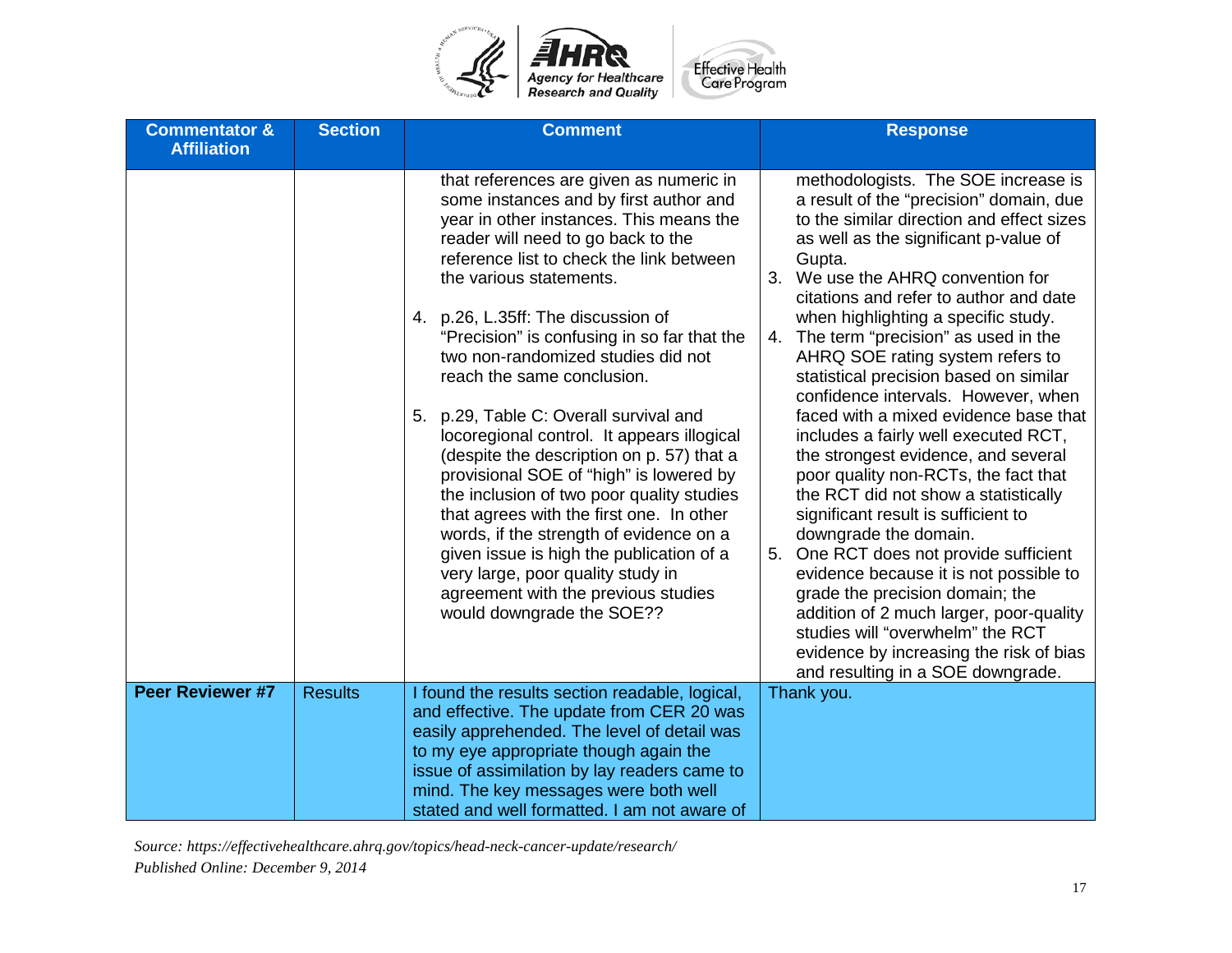

| <b>Commentator &amp;</b><br><b>Affiliation</b> | <b>Section</b>    | <b>Comment</b>                                                                                                                                                                                                                                                                                           | <b>Response</b>                                                                                                                                                                                                                                                  |
|------------------------------------------------|-------------------|----------------------------------------------------------------------------------------------------------------------------------------------------------------------------------------------------------------------------------------------------------------------------------------------------------|------------------------------------------------------------------------------------------------------------------------------------------------------------------------------------------------------------------------------------------------------------------|
|                                                |                   | any studies that were overlooked. I believe<br>the search strategy used in identification<br>was well matched to this update.                                                                                                                                                                            |                                                                                                                                                                                                                                                                  |
| <b>TEP #5</b>                                  | <b>Results</b>    | The content and presentation of the results<br>are concisely stated yet with adequate detail<br>particularly with reference to the tables. The<br>information is well-organized. Is it possible<br>to add Table 3 (pp. 63 & 64) to the executive<br>summary? This may provide meaningful<br>information. | Thank you. The Executive Summary is<br>not meant to be comprehensive given<br>length limitations, so we did not include<br>Table 3.                                                                                                                              |
| <b>TEP #1</b>                                  | <b>Discussion</b> | See my comment on Results.                                                                                                                                                                                                                                                                               | OK                                                                                                                                                                                                                                                               |
| Peer Reviewer #1                               | <b>Discussion</b> | I agree with the analysis and the<br>conclusions.                                                                                                                                                                                                                                                        | Thank you.                                                                                                                                                                                                                                                       |
| <b>Peer Reviewer #2</b>                        | <b>Discussion</b> | A longer section on future work involving<br>IMRT and its effects on dysphagia would be<br>warranted since this is becoming an<br>increasingly focused area of study,<br>considering the important impact on quality<br>of life that dysphagia entails.                                                  | We tried to focus on general areas that<br>could be addressed given the scant<br>amount of data that are available. We do<br>mention dysphagia as a key health<br>outcome in this section.                                                                       |
| <b>TEP #2</b>                                  | <b>Discussion</b> | Yes.                                                                                                                                                                                                                                                                                                     | <b>OK</b>                                                                                                                                                                                                                                                        |
| <b>TEP #3</b>                                  | <b>Discussion</b> | Findings are clearly stated as are the<br>limitation of the studies covered, but again<br>there seem to be a number of relevant<br>studies that could/should have been<br>included.                                                                                                                      | Which studies the reviewer refers to is not<br>stated so we can't address the comment<br>more specifically. However, we used a<br>very specific set of inclusion criteria that<br>we stated a priori and are confident we<br>included all relevant publications. |
| <b>TEP #4</b>                                  | <b>Discussion</b> | The statement about research gaps is pretty<br>general. I recognize that this reflects the<br>paucity of data. Good statement about the<br>challenges of conducting comparative trials.                                                                                                                  | We intended the discussion on research<br>gaps to reflect the large, general gap of a<br>scant evidence base and how to go about<br>addressing this through well-designed                                                                                        |

*Source: https://effectivehealthcare.ahrq.gov/topics/head-neck-cancer-update/research/*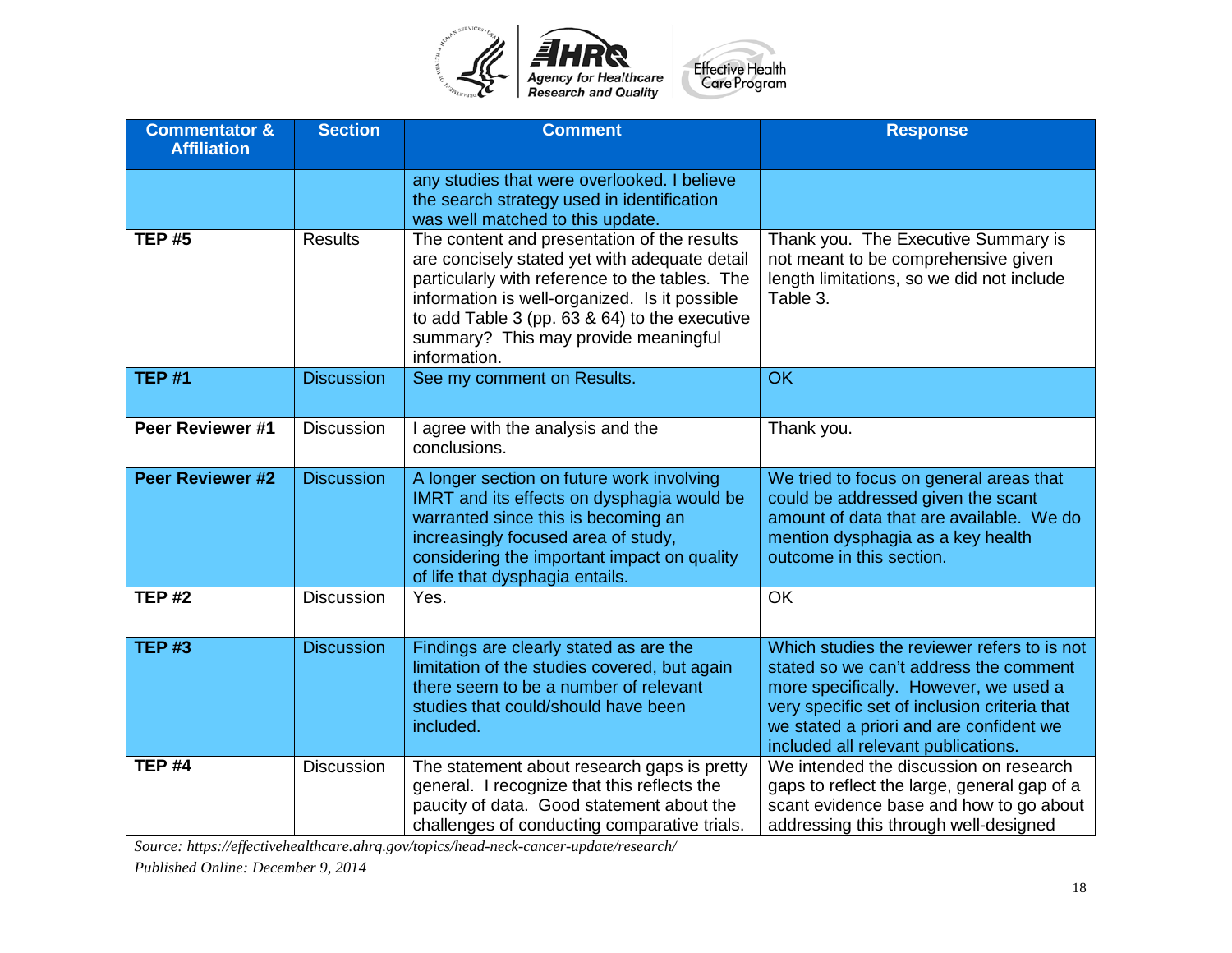

| <b>Commentator &amp;</b><br><b>Affiliation</b> | <b>Section</b>    | <b>Comment</b>                                                                                                                                                                                                                                                                                                                                                                                                                                                                                                                                                                                                                                                                                                                                                                                   | <b>Response</b>                                                                                                                                                                                      |
|------------------------------------------------|-------------------|--------------------------------------------------------------------------------------------------------------------------------------------------------------------------------------------------------------------------------------------------------------------------------------------------------------------------------------------------------------------------------------------------------------------------------------------------------------------------------------------------------------------------------------------------------------------------------------------------------------------------------------------------------------------------------------------------------------------------------------------------------------------------------------------------|------------------------------------------------------------------------------------------------------------------------------------------------------------------------------------------------------|
|                                                |                   | You might make a stronger statement about<br>the obligations to develop high quality CER<br>in this area, perhaps suggesting the key<br>comparisons and outcomes, which might<br>support application for funding to study<br>these questions.                                                                                                                                                                                                                                                                                                                                                                                                                                                                                                                                                    | clinical trials. We did address challenges,<br>for example in terms of general<br>dissemination of advanced RT<br>technologies to the community and how<br>that could impact clinical trial accrual. |
| <b>Peer Reviewer #3</b>                        | <b>Discussion</b> | Well done overall. However, on page 94<br>under impediments, there is only one<br>paragraph. Given the limited extent and<br>disappointing quality of the studies<br>identified, it would be appropriate to expand<br>this section. One issue not mentioned is<br>that if payers are willing to reimburse for<br>care associated with theoretical advantages<br>but without (or with very limited) actual<br>supporting clinical data, the development<br>and accrual to the types of prospective<br>clinical trials proposed in the prior section<br>are undermined. In the absence of such<br>clinical trials being done or planned,<br>perhaps some type of registry program with<br>required data reporting on these newer,<br>typically expensive, RT techniques deserves<br>consideration. | We intended the discussion on<br>impediments to pertain to the RT<br>modalities in the CER. Reimbursement is<br>an issue that is outside the scope of a<br>CER of this type.                         |
| Peer Reviewer #4                               | <b>Discussion</b> | These were somewhat vague and generic.                                                                                                                                                                                                                                                                                                                                                                                                                                                                                                                                                                                                                                                                                                                                                           | Ok.                                                                                                                                                                                                  |
| <b>Peer Reviewer #5</b>                        | <b>Discussion</b> | Please see the attached document.<br>Discussion was reasonable.                                                                                                                                                                                                                                                                                                                                                                                                                                                                                                                                                                                                                                                                                                                                  | Thank you.                                                                                                                                                                                           |
| Peer Reviewer #6                               | <b>Discussion</b> | 1. If this had been a scientific review<br>submitted to a journal, I would have<br>concluded that the insights added to<br>CER No. 20 represents less than 1                                                                                                                                                                                                                                                                                                                                                                                                                                                                                                                                                                                                                                     | 1. The CER is intended to reflect the<br>state of comparative evidence. It<br>is not intended to comment or<br>expound much beyond the                                                               |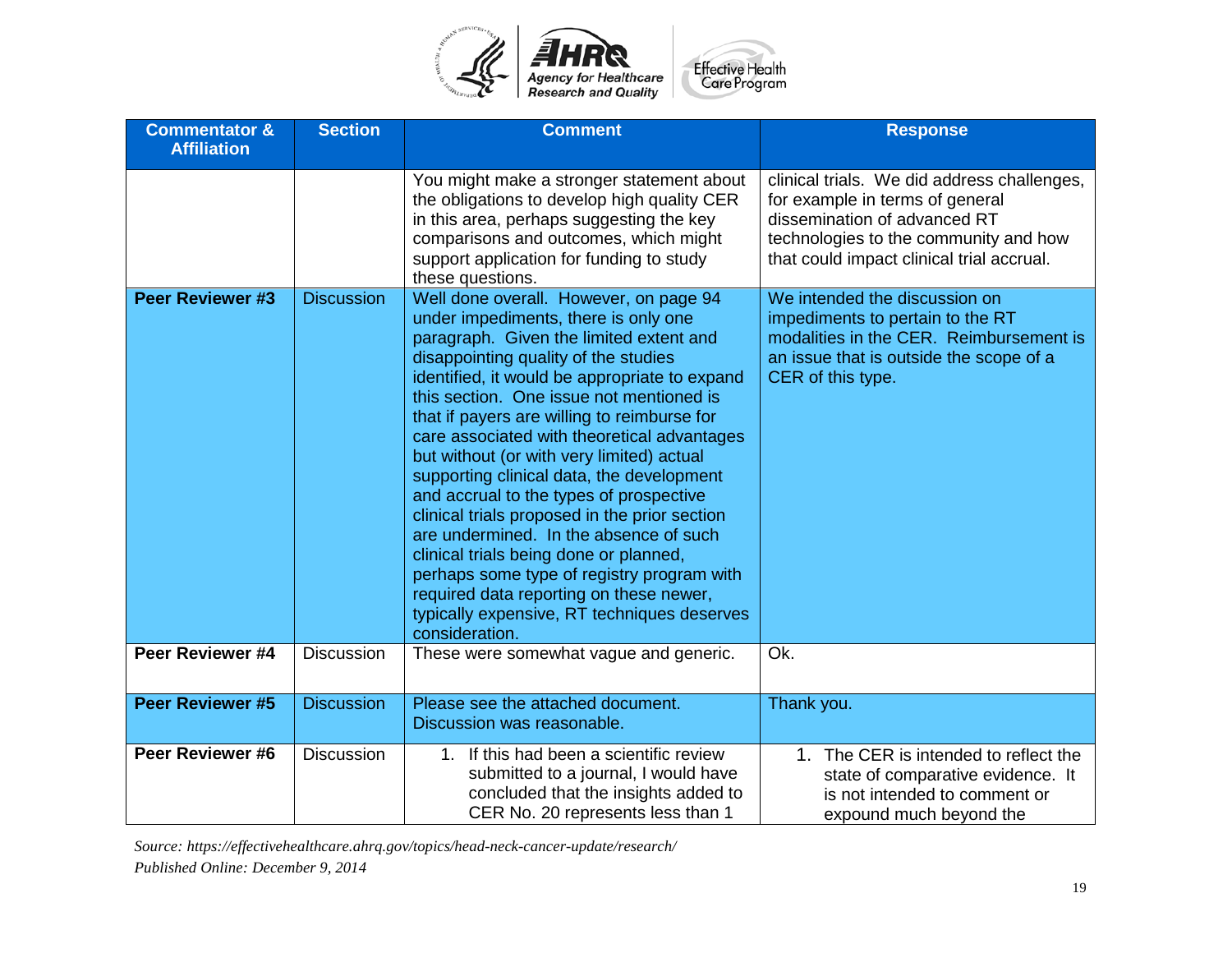

| <b>Commentator &amp;</b><br><b>Affiliation</b> | <b>Section</b>    | <b>Comment</b>                                                                                                                                                                                                                                                                                                                                  | <b>Response</b>                                                                                                                                                                                                                                        |
|------------------------------------------------|-------------------|-------------------------------------------------------------------------------------------------------------------------------------------------------------------------------------------------------------------------------------------------------------------------------------------------------------------------------------------------|--------------------------------------------------------------------------------------------------------------------------------------------------------------------------------------------------------------------------------------------------------|
|                                                |                   | $MPU$ (= minimum publishable unit). I<br>am not impressed by the future<br>research section which seems to<br>state the obvious, i.e. that more<br>RCT's are needed, but largely fails in<br>defining the limitations to our current<br>knowledge.                                                                                              | evidence.<br>2. By "perilous position", we refer to<br>a clinical state in which medically<br>fragile patients could quickly spiral<br>downward due to a combination of<br>cancer recurrence and prior<br>grueling therapy.                            |
|                                                |                   | 2. p.36, L.30: Please clarify the<br>statement: " perilous position for<br>typically medically frail patients."<br>3. p.37, L.29: The statement on<br>management of HPV-associated                                                                                                                                                              | 3. We revised the text to refer to RT<br>modalities in the context of<br>management of HPV-positive<br>HNSCC.                                                                                                                                          |
|                                                |                   | HNSCC should be related to the<br>comparison of RT modalities or<br>technologies that is the topic of this<br>CER.                                                                                                                                                                                                                              | 4. We revised the text to reflect this<br>comment, as follows: "The general<br>dissemination of advanced<br>conformal RT technologies into<br>community clinical practice is a                                                                         |
|                                                |                   | 4. p.37, L.38: It is not clear why the<br>"general dissemination of conformal<br>RT technologies" is a problem in<br>itself, but the wide uptake of IMRT<br>and the associated financial<br>implications are the real issues. The<br>situation for PBRT is quite different<br>and to lump them together in the<br>same statement does not work. | theoretical impediment to<br>comparative study of those<br>technologies. Thus, broad<br>availability of technologies<br>previously available only in the<br>tertiary setting may dissuade<br>referrals to the latter in favor of a<br>local provider." |
| <b>Peer Reviewer #7</b>                        | <b>Discussion</b> | The authors stated the implications of their<br>major findings clearly and acknowledge<br>limitations. The use of PICOTS is effective<br>and useful. I was glad to see CTCAE noted<br>with regard to outcomes in the gap analysis.                                                                                                              | Thank you for the compliments. We<br>didn't consider the place of PROs as our<br>charge in preparing a CER for AHRQ is to<br>examine the published, peer-reviewed<br>literature for comparative effectiveness                                          |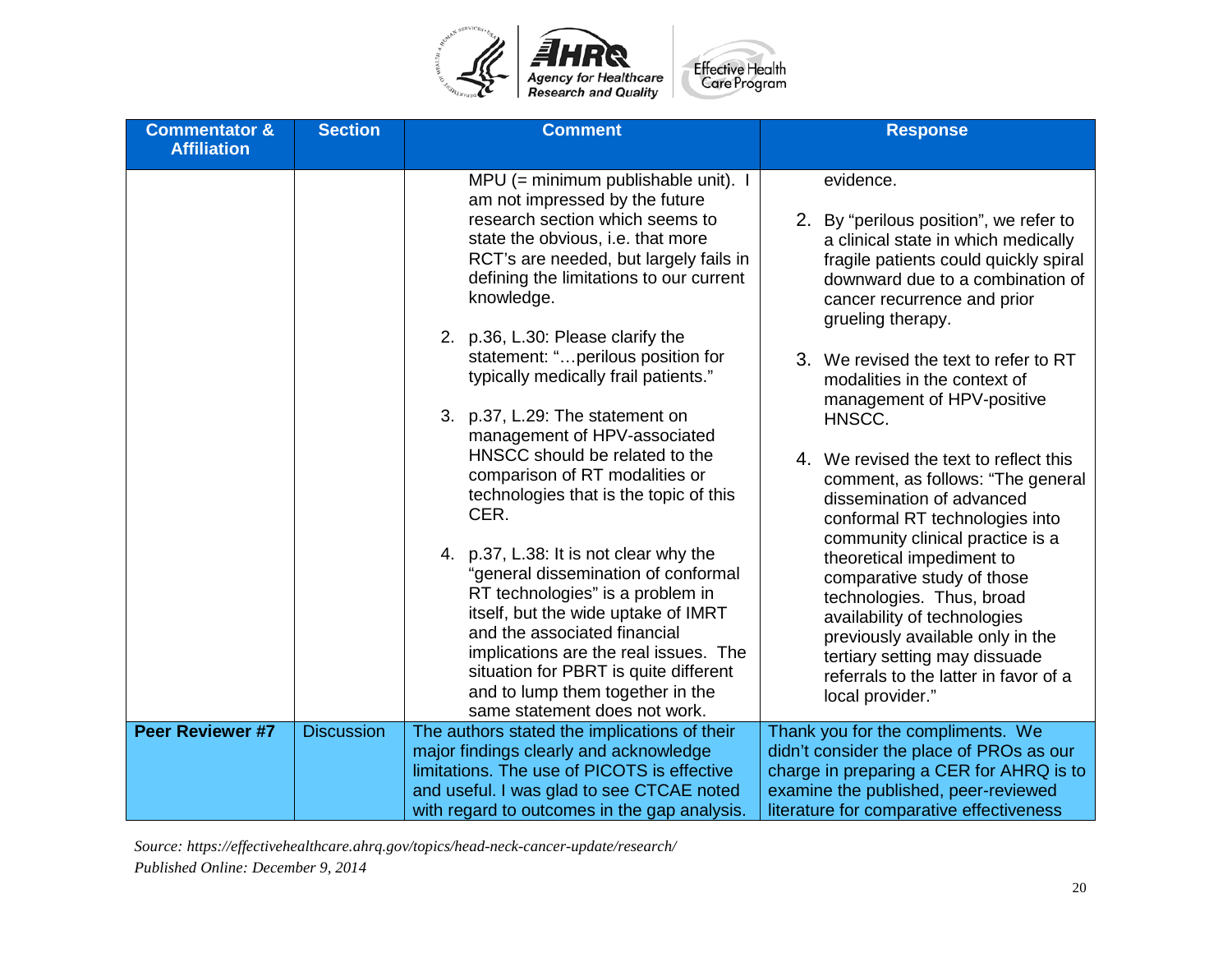

| <b>Commentator &amp;</b><br><b>Affiliation</b> | <b>Section</b>    | <b>Comment</b>                                                                                                                                                                                                                                                                                                                                                                                                                                                                                                                                                                                                                                                                                                                                                                                                                                                                                                                                                                                                                                                                                                                                                                                                                                                                                                                | <b>Response</b>                                                                                                                                                                                                                                                                                                                                                                                                                                                                                                                                                                              |
|------------------------------------------------|-------------------|-------------------------------------------------------------------------------------------------------------------------------------------------------------------------------------------------------------------------------------------------------------------------------------------------------------------------------------------------------------------------------------------------------------------------------------------------------------------------------------------------------------------------------------------------------------------------------------------------------------------------------------------------------------------------------------------------------------------------------------------------------------------------------------------------------------------------------------------------------------------------------------------------------------------------------------------------------------------------------------------------------------------------------------------------------------------------------------------------------------------------------------------------------------------------------------------------------------------------------------------------------------------------------------------------------------------------------|----------------------------------------------------------------------------------------------------------------------------------------------------------------------------------------------------------------------------------------------------------------------------------------------------------------------------------------------------------------------------------------------------------------------------------------------------------------------------------------------------------------------------------------------------------------------------------------------|
|                                                |                   | However, I wonder if the authors might also<br>consider reflecting on the place of PROs in<br>this analysis. The place of the CTCAE-PRO<br>and the relation to healthcare decision<br>makers is a valuable matter on which to<br>comment if we are to move the science<br>forward. The anatomic site variation and<br>relative rarity of head and neck cancer<br>underscores this point for me. I hope it is<br>useful to the authors as well. Issues of<br>inconsistent measurement and of outcomes<br>reporting are important in this realm of<br>cancer treatment both for intensity of<br>treatment and treatment outcomes. I read<br>the discussion and gap analysis carefully,<br>coming to the conclusion that the authors<br>might want to emphasize the directions for<br>future research a bit more strongly. I worry<br>that the heterogeneity that limits this science<br>presently will continue without somewhat<br>sharp reminders to improve the quality of<br>future investigations. As this is a CER<br>update, I am not confident about the<br>suitability of my suggestion for this particular<br>report. However, given my practice and<br>research in the domain, I think that<br>somewhat more pointed direction for future<br>research is important to consider if<br>substantive change is to occur. | evidence on relative outcomes associated<br>with conformal RT modalities. Although<br>patient-reported outcomes may indeed<br>accurately reflect a specific patient's<br>condition(s), compilation from a database<br>may provide an inaccurate picture of AEs.<br>We acknowledge that AEs observed in<br>clinical studies and reported in the<br>literature also are often limited in scope<br>and hence information value. In this<br>work, we attempt to minimize bias by<br>specifically delimiting the allowed<br>evidence base and not admixing it with<br>non-peer reviewed evidence. |
| <b>TEP #5</b>                                  | <b>Discussion</b> | I am not aware of any relevant literature that<br>has not been included in the analysis. The<br>discussion is thorough without being overly<br>redundant with the earlier content. The                                                                                                                                                                                                                                                                                                                                                                                                                                                                                                                                                                                                                                                                                                                                                                                                                                                                                                                                                                                                                                                                                                                                        | Thank you.                                                                                                                                                                                                                                                                                                                                                                                                                                                                                                                                                                                   |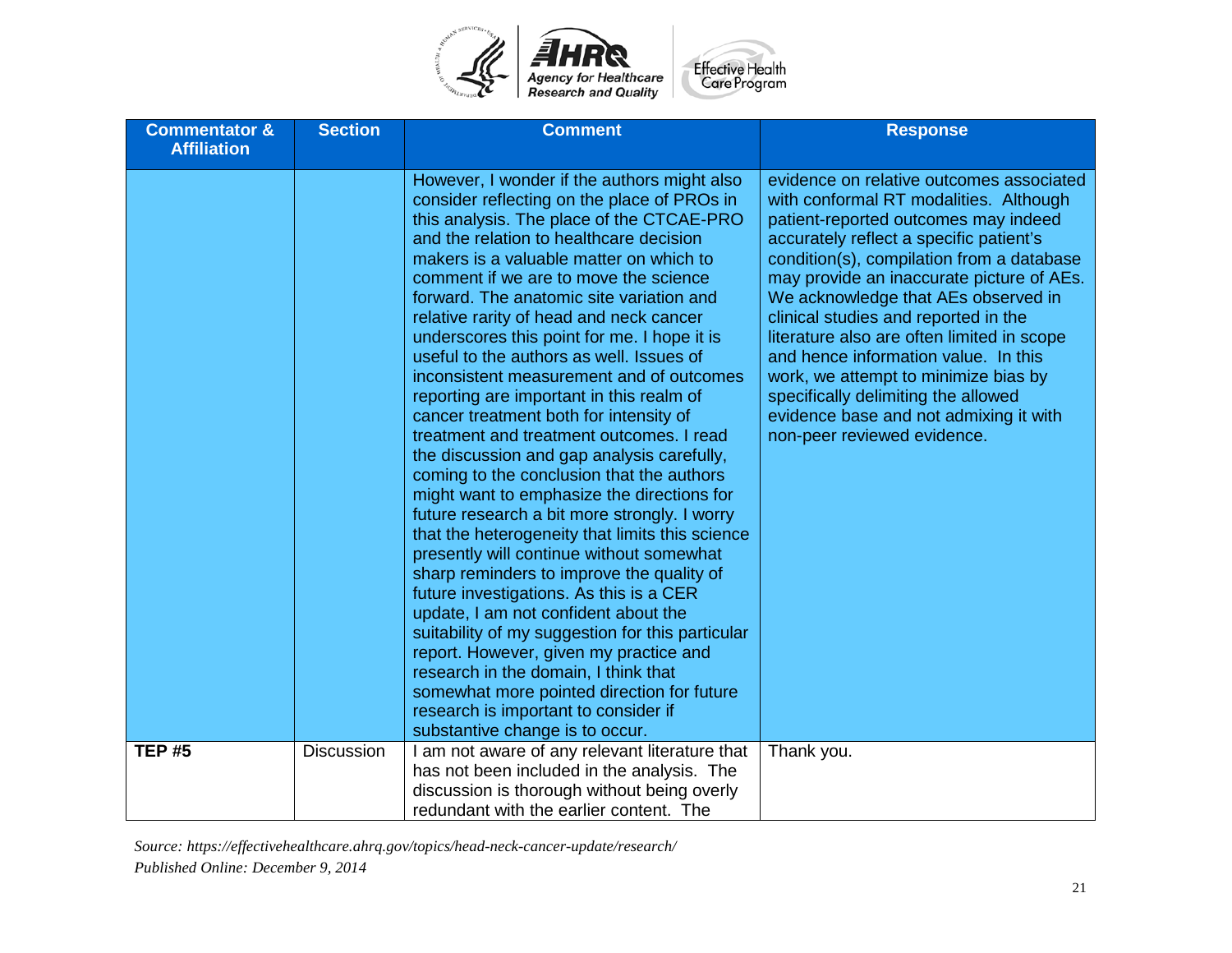

| <b>Commentator &amp;</b><br><b>Affiliation</b> | <b>Section</b> | <b>Comment</b>                                                                                                                                                                                                                                                                                                                                             | <b>Response</b>                                                                                                                                                                                                                                                                    |
|------------------------------------------------|----------------|------------------------------------------------------------------------------------------------------------------------------------------------------------------------------------------------------------------------------------------------------------------------------------------------------------------------------------------------------------|------------------------------------------------------------------------------------------------------------------------------------------------------------------------------------------------------------------------------------------------------------------------------------|
|                                                |                | findings are supported and the limitations<br>clearly stated for each of the 4 key<br>questions.                                                                                                                                                                                                                                                           |                                                                                                                                                                                                                                                                                    |
| <b>TEP #1</b>                                  | Conclusion     | Yes.                                                                                                                                                                                                                                                                                                                                                       | Ok.                                                                                                                                                                                                                                                                                |
| Peer Reviewer #1                               | Conclusion     | I agree with the analysis and the<br>conclusions.                                                                                                                                                                                                                                                                                                          | Thank you.                                                                                                                                                                                                                                                                         |
| <b>Peer Reviewer #2</b>                        | Conclusion     | Since the study confirms a prior one, I don't<br>see how any major influence on policy<br>decisions can ensue.                                                                                                                                                                                                                                             | We agree to an extent, but we also<br>believe our update strengthens the<br>original findings in the specific area of<br>xerostomia.                                                                                                                                               |
| <b>TEP #2</b>                                  | Conclusion     | Yes, it is well organized. Yes, it can be<br>used to inform practice/policy with most of<br>the limits to that being exerted by the lack of<br>data not the structure of the report.                                                                                                                                                                       | Thank you.                                                                                                                                                                                                                                                                         |
| <b>TEP #3</b>                                  | Conclusion     | Yes to structure, organization and clarity.<br>However, the conclusions are not very<br>useful since they do not extend those<br>presented in the 2009 report. This reviewer<br>feels that this is perhaps misleading since it<br>seems some excluded studies would have<br>added to the conclusions in a meaningful<br>way for both providers and payers. | Thank you for the compliments. We<br>specifically limited inclusion criteria to<br>direct comparative studies of patients with<br>HNSCC who received treatment with<br>conformal RT. We are confident our a<br>priori methods are sound and based on<br>acceptable CER principles. |
| <b>TEP #4</b>                                  | Conclusion     | Yes to the limits of the available data.                                                                                                                                                                                                                                                                                                                   | Thank you.                                                                                                                                                                                                                                                                         |
| <b>Peer Reviewer #3</b>                        | Conclusion     | Yes - caveats as outlined [elsewhere].                                                                                                                                                                                                                                                                                                                     | Thank you.                                                                                                                                                                                                                                                                         |
| Peer Reviewer #4                               | Conclusion     | They are usable with respect to the<br>assertion that IMRT represents the optimal<br>approach to prevention and/or reduction of<br>radiation induced xerostomia.                                                                                                                                                                                           | Thank you.                                                                                                                                                                                                                                                                         |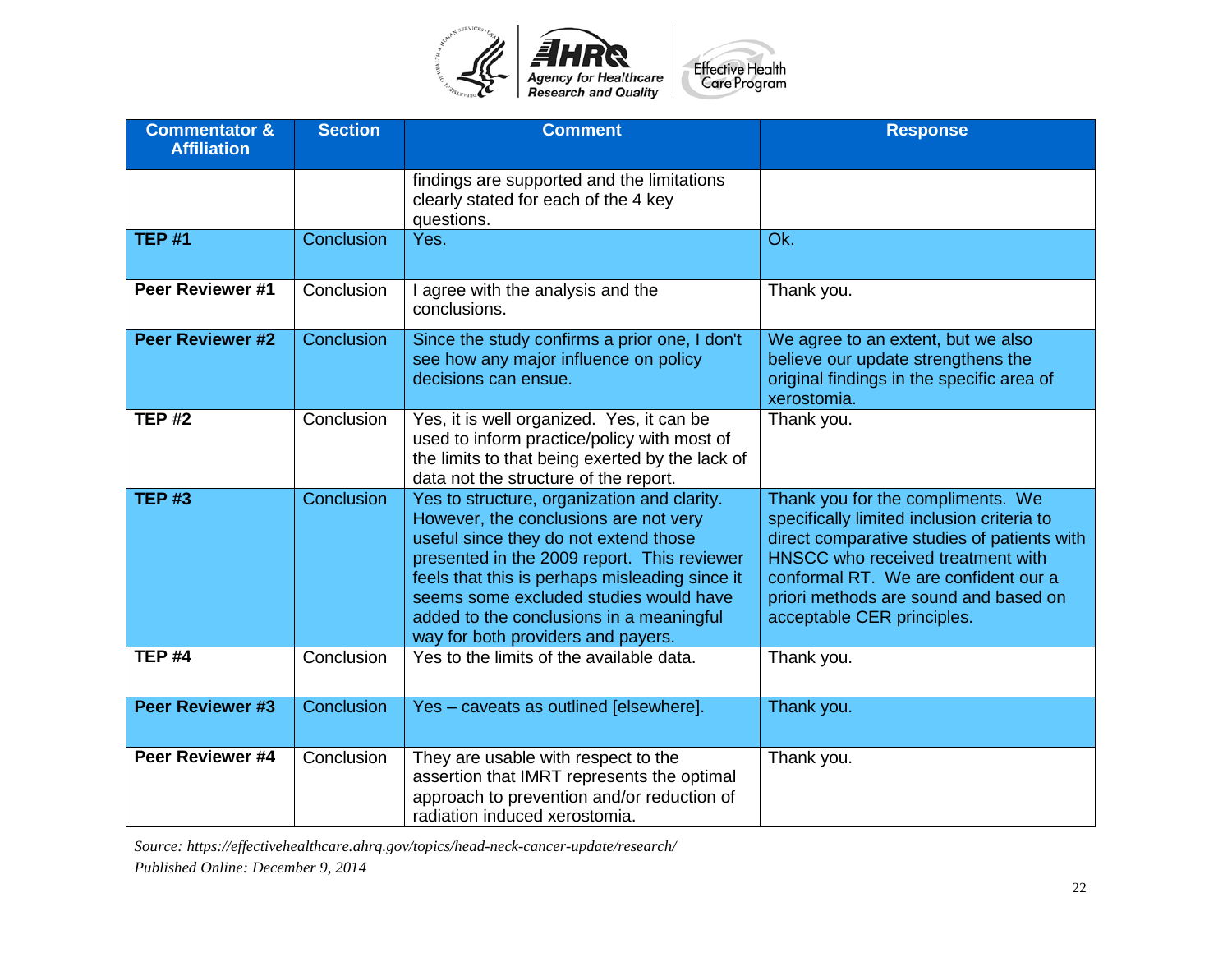

| <b>Commentator &amp;</b><br><b>Affiliation</b> | <b>Section</b> | <b>Comment</b>                                                                                                                                                                                                                                                                                                                                                                                                                                                                                                                                                                                                                                                                                                                                                                                       | <b>Response</b>                                                                                                                                                                                                                                                                                                                                                                                         |
|------------------------------------------------|----------------|------------------------------------------------------------------------------------------------------------------------------------------------------------------------------------------------------------------------------------------------------------------------------------------------------------------------------------------------------------------------------------------------------------------------------------------------------------------------------------------------------------------------------------------------------------------------------------------------------------------------------------------------------------------------------------------------------------------------------------------------------------------------------------------------------|---------------------------------------------------------------------------------------------------------------------------------------------------------------------------------------------------------------------------------------------------------------------------------------------------------------------------------------------------------------------------------------------------------|
| Peer Reviewer #5                               | Conclusion     | Please see the attached document. The<br>description of radiation therapy needs<br>significant work.                                                                                                                                                                                                                                                                                                                                                                                                                                                                                                                                                                                                                                                                                                 | We did not attempt to provide a detailed<br>description of the RT methods that would<br>necessarily educate non-RT oncologists.<br>Our intent was to succinctly describe the<br>RT methods we would include and<br>highlight key differences among them that<br>may be relevant to differential outcomes.                                                                                               |
| Peer Reviewer #6                               | Conclusion     | I have to be absolutely honest: I felt that the<br>finish on this report was not what I would<br>have expected at the time a report is sent<br>out for external review. There is a lack of<br>attention to detail that bothers me. The text<br>is of highly variable quality and does not<br>seem to be aimed at a defined target<br>audience. The section on epidemiology of<br>HNSC is largely irrelevant for the topic of the<br>report. The mention of HPV associated<br>HNSCC is superficial and appears more like<br>a token acknowledgement of a currently hot<br>topic in HN oncology. HPV+ HNSCC could<br>potentially be relevant for a discussion of the<br>relative merits of various RT modalities, but<br>the authors of the report apparently have<br>nothing to say about this issue. | The CER update is meant to be a<br>reflection of the state of published<br>comparative evidence and how it fits in<br>with the prior CER. We did not attempt to<br>be highly detailed in our discussions of<br>the RT modalities or epidemiology of<br>HNSCC. Furthermore, we did not<br>investigate HPV-positive HNSCC and RT<br>specifically and so would not be expected<br>to comment on this area. |
| Peer Reviewer #7                               | Conclusion     | enjoyed reading this report update. I<br>thought it was well written, nicely formatted,<br>and actually rather visually interesting (not a<br>common experience in reading academic<br>and clinical science materials). Aside from<br>my comments about accessibility for lay<br>healthcare decision makers and future<br>research, I have no further comments to<br>offer the authors for improvement. Thank                                                                                                                                                                                                                                                                                                                                                                                        | Thank you.                                                                                                                                                                                                                                                                                                                                                                                              |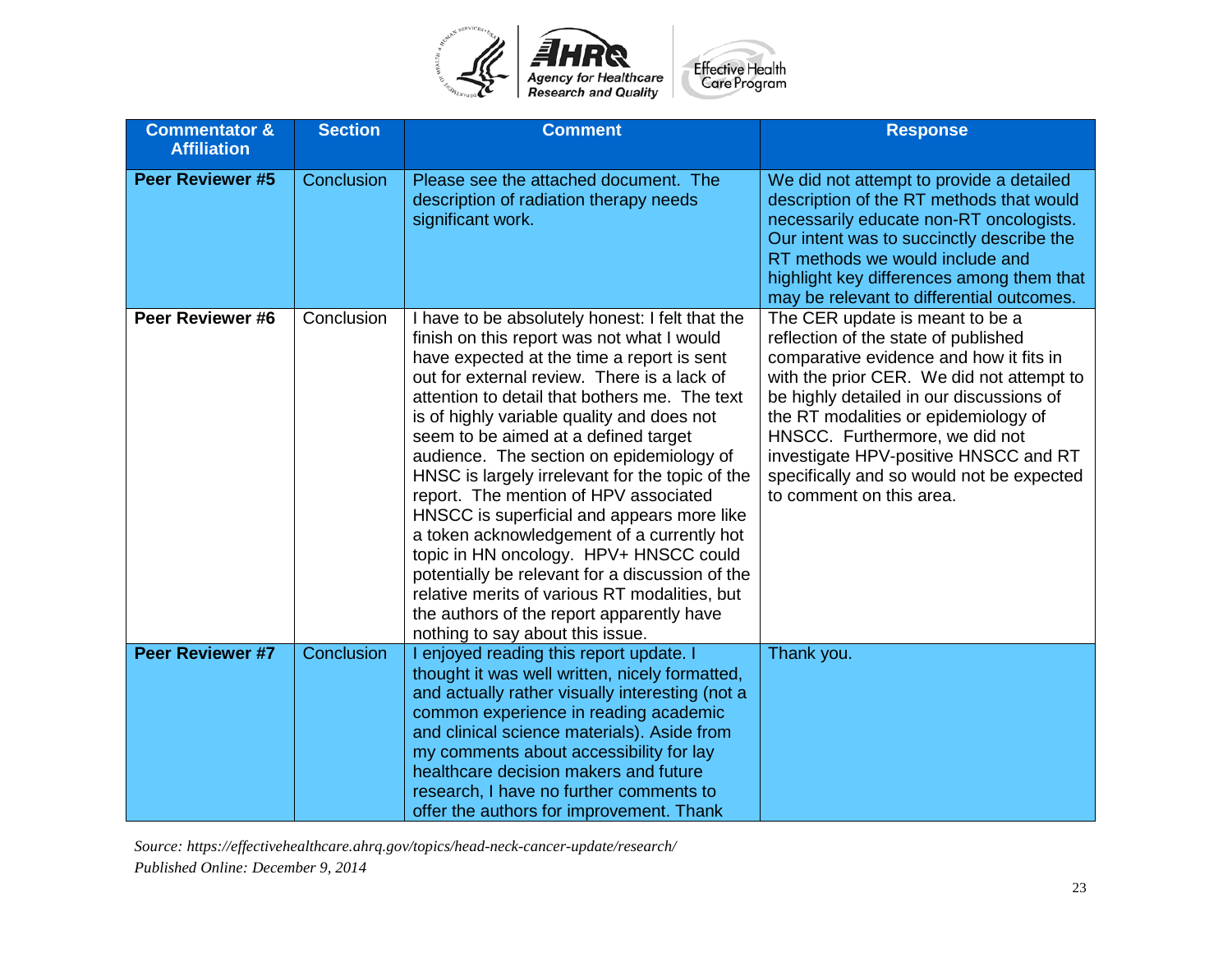

| <b>Commentator &amp;</b><br><b>Affiliation</b> | <b>Section</b> | <b>Comment</b>                                                                                                                                                                                                                                                                                                                                                                                                                                                                                                                                        | <b>Response</b>                                                                                                                                                                                                                                                                   |
|------------------------------------------------|----------------|-------------------------------------------------------------------------------------------------------------------------------------------------------------------------------------------------------------------------------------------------------------------------------------------------------------------------------------------------------------------------------------------------------------------------------------------------------------------------------------------------------------------------------------------------------|-----------------------------------------------------------------------------------------------------------------------------------------------------------------------------------------------------------------------------------------------------------------------------------|
|                                                |                | you.                                                                                                                                                                                                                                                                                                                                                                                                                                                                                                                                                  |                                                                                                                                                                                                                                                                                   |
| <b>TEP #5</b>                                  | Conclusion     | The report is well structured and organized.<br>The conclusions are clearly presented. The<br>findings should be important to clinical<br>practice but the impact is minor as the<br>technology of IMRT has already gained<br>substantial adoption across the country. To<br>me, the findings of insufficient data to<br>conclude that quality of life or toxicities of<br>dysphagia, and mucositis (acute and late)<br>are less with IMRT highlights an important<br>gap in the evidence as well as the lack of<br>data for SBRT and proton therapy. | Thank you.                                                                                                                                                                                                                                                                        |
| <b>Peer Reviewer #6</b>                        | Appendix       | - Appendix C: As the search strategy<br>included a filter on publication date, it is not<br>clear how the 40 "outdated" studies ended<br>up on the list of papers for full-text<br>screening? And why was it necessary to<br>screen the full text even if for some reason<br>these references had passed the first<br>screen?                                                                                                                                                                                                                         | We don't understand why the filter<br>allowed "outdated" studies through. It<br>may be a vagary of indexing for<br>MEDLINE or EMBASE. We screened all<br>articles for which we were unclear due to,<br>for example, absence of an abstract or<br>lack of clarity in the abstract. |
| <b>TEP #1</b>                                  | General        | The report is moderately clinically meaningful.<br>My impression is that you try to isolate RT<br>technique as a single factor which affects tumor<br>outcome. You compare IMRT to 3D and you<br>rightly conclude that there is no evidence IMRT<br>improves tumor outcome. I agree. A<br>confounding factor in such analyses is the<br>biological changes in HN cancer: In the past 10-<br>15 years we are faced with an "epidemic" of<br>HPV-related oropharyngeal cancer, which have a<br>better prognosis than smoking related cancer.            | Thank you for the compliments. We did<br>not analyze outcomes of patients with<br>HPV-positive cancers treated with RT as<br>we identified no specific evidence.                                                                                                                  |

*Source: https://effectivehealthcare.ahrq.gov/topics/head-neck-cancer-update/research/*

*Published Online: December 9, 2014*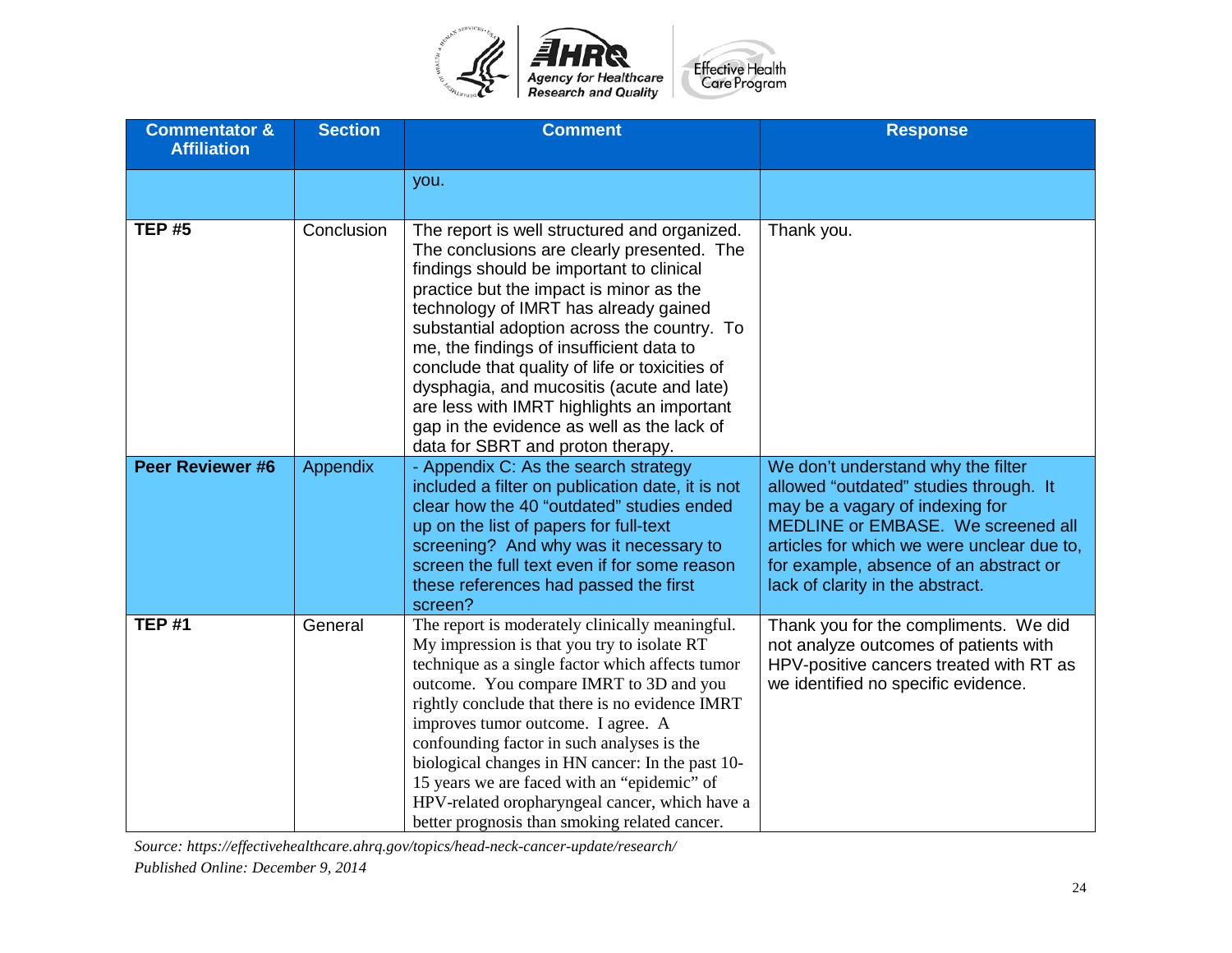

| <b>Commentator &amp;</b><br><b>Affiliation</b> | <b>Section</b> | <b>Comment</b>                                                                                                                                                                                                                                                                                                                                                                                                                                                                                                                                                                                                                                                                                                                                                           | <b>Response</b>                                                                                                                                                                                                                                                                                                                                                                                                                            |
|------------------------------------------------|----------------|--------------------------------------------------------------------------------------------------------------------------------------------------------------------------------------------------------------------------------------------------------------------------------------------------------------------------------------------------------------------------------------------------------------------------------------------------------------------------------------------------------------------------------------------------------------------------------------------------------------------------------------------------------------------------------------------------------------------------------------------------------------------------|--------------------------------------------------------------------------------------------------------------------------------------------------------------------------------------------------------------------------------------------------------------------------------------------------------------------------------------------------------------------------------------------------------------------------------------------|
|                                                |                | IMRT series likely contain many more such<br>patients than 3DRT patients treated in the 80's<br>and 90's. I suggest to add this point to the<br>inability to assess if IMRT changed tumor<br>control rates.                                                                                                                                                                                                                                                                                                                                                                                                                                                                                                                                                              |                                                                                                                                                                                                                                                                                                                                                                                                                                            |
| <b>Peer Reviewer #1</b>                        | General        | Yes, the data is limited but the conclusions are<br>solid. They are also consistent with general<br>consensus. The report gives the target population<br>as well as appropriate background.                                                                                                                                                                                                                                                                                                                                                                                                                                                                                                                                                                              | Thank you.                                                                                                                                                                                                                                                                                                                                                                                                                                 |
| Peer Reviewer #2                               | General        | This report confirms the prior one and is a good<br>review of existing literature.                                                                                                                                                                                                                                                                                                                                                                                                                                                                                                                                                                                                                                                                                       | Thank you.                                                                                                                                                                                                                                                                                                                                                                                                                                 |
| <b>TEP #2</b>                                  | General        | This is a thorough review of the topic of<br>radiotherapy for head and neck cancer. Methods<br>are well described. Key questions are explicitly<br>stated and appropriately answered.                                                                                                                                                                                                                                                                                                                                                                                                                                                                                                                                                                                    | Thank you.                                                                                                                                                                                                                                                                                                                                                                                                                                 |
| <b>TEP#3</b>                                   | General        | Yes this report seems to be quite clear in intent<br>and conclusions. It should be helpful to the<br>community including the payers. It is<br>unfortunate that there was not enough high<br>quality data to allow further conclusions around<br>questions 2 through 4. In retrospect, it seems the<br>decision to exclude 2D treatments perhaps<br>compromised the gathering of some additional<br>useful data since there were a number of studies<br>excluded which were published after the 2010<br>report and which compared for example IMRT<br>to "conventional" RT which was likely 2D<br>therapy. This would still have comprised useful<br>information at least in terms of questions 1, 3<br>and 4. This point is addressed further in the<br>Methods section. | Thank you for the compliments. We used<br>a very specific set of a priori inclusion and<br>exclusion criteria, based on our look at<br>the literature, as well as input from our<br>TEP, to decide not to include 2DRT. Our<br>intent was to use only direct comparative<br>evidence that would minimize bias in<br>making comparisons. As such, we did<br>not allow comparisons of individual study<br>arms drawn from different reports. |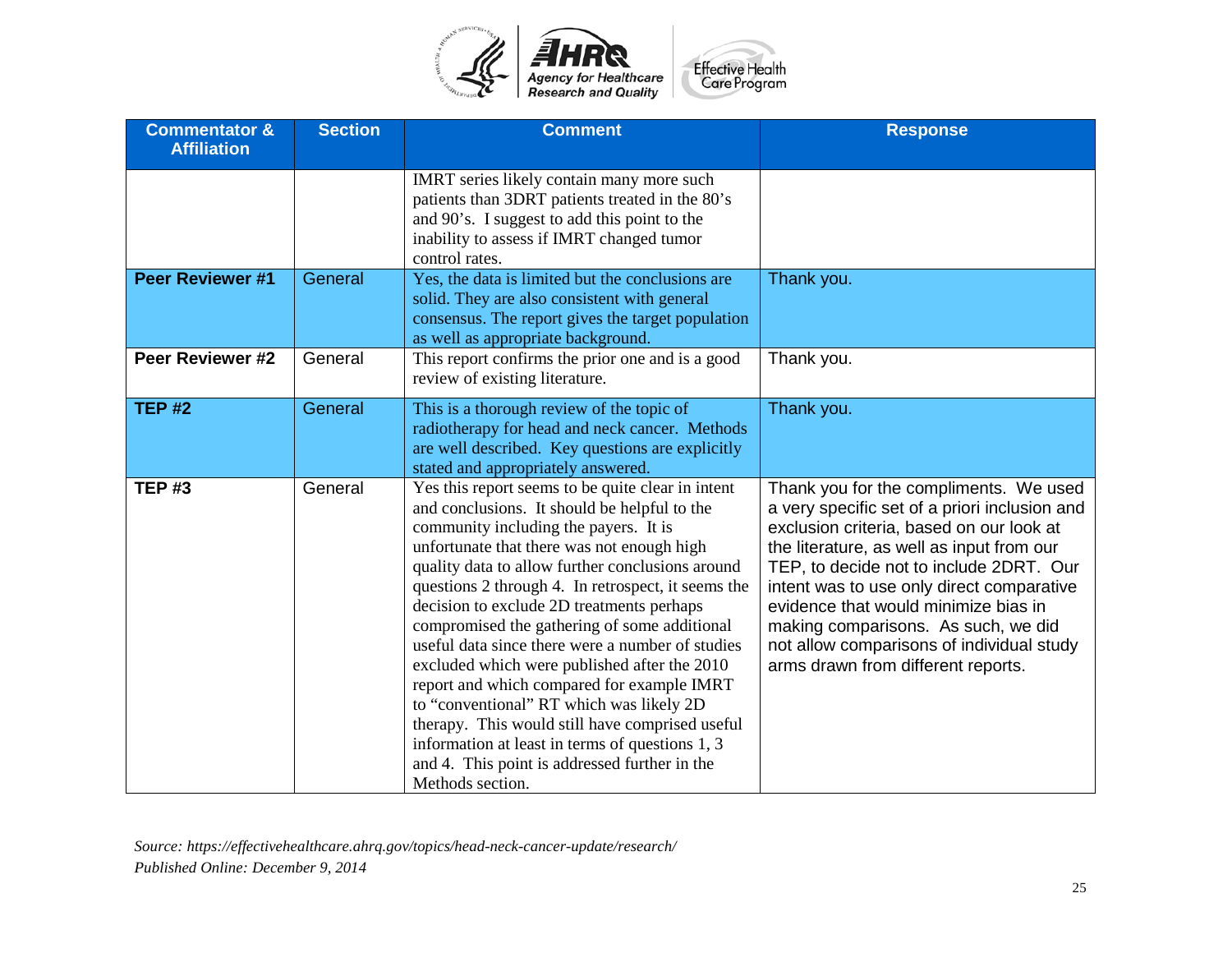

| <b>Commentator &amp;</b><br><b>Affiliation</b> | <b>Section</b> | <b>Comment</b>                                                                                                                                                                                                                                                                                                                                                                                                                                                                                                                                                                           | <b>Response</b>                                                                                                                                                                                                                                                                                                                                                                                                                                                                                      |
|------------------------------------------------|----------------|------------------------------------------------------------------------------------------------------------------------------------------------------------------------------------------------------------------------------------------------------------------------------------------------------------------------------------------------------------------------------------------------------------------------------------------------------------------------------------------------------------------------------------------------------------------------------------------|------------------------------------------------------------------------------------------------------------------------------------------------------------------------------------------------------------------------------------------------------------------------------------------------------------------------------------------------------------------------------------------------------------------------------------------------------------------------------------------------------|
| TEP $#4$                                       | General        | This is very well written, concise and useful. I<br>note that in your description of PBRT you give<br>no references. I recall and agree with the general<br>dismissal of PBRT as a modality when we had<br>the TEP discussion. However, perhaps a richer<br>discussion of this modality would<br>counterbalance the "evidence non-existent" in<br>the remainder of the document. This would help<br>practitioners appropriately counsel patients on<br>the modality. Imagine what you might want a<br>non-radiation oncologists to tell patients about<br>PBRT beyond "there is no CER." | We sought to make the introduction more<br>accessible to lay healthcare decision<br>makers (as also suggested by Peer<br>Reviewer #11). The goal of this review is<br>not to fully educate non-radiation<br>oncologists on the different types of<br>therapies, but to introduce the types of<br>interventions we would be comparing in<br>the analyses. However, we have revised<br>this section per comments received to<br>accurately and succinctly reflect key<br>differences among RT methods. |
| Peer Reviewer #3                               | General        | The report is clinically meaningful. Questions<br>are appropriate and understandable. Listing<br>patients with salivary gland cancers as head and<br>neck cancers is understandable since they are in<br>that body region, but the study data presented<br>focus on upper aerodigestive tract cancers<br>(typically squamous or a variant) and different<br>from salivary gland cancers (typically variants of<br>adenocarcinoma). The toxicity data is likely<br>relevant; the efficacy data is not.                                                                                    | Thank you. We agree toxicity data are<br>relevant and oncologic outcomes are less<br>informative for clinical practice                                                                                                                                                                                                                                                                                                                                                                               |
| <b>Peer Reviewer #4</b>                        | General        | Unclear as to why a radiation oncologist was not<br>included as one of the co-authors but a medical<br>oncologist was. Inclusion of a radiation<br>oncologist, specifically one with expertise in<br>head and neck cancer, would bolster the<br>significance of this report in the radiation<br>oncology community.                                                                                                                                                                                                                                                                      | We had radiation oncologists as part of<br>our Technical Expert Panel. Our medical<br>oncologist co-author was able to consult<br>radiation oncologists at his institution.                                                                                                                                                                                                                                                                                                                          |
| Peer Reviewer #5                               | General        | 1. Please see the attached document for<br>further comments, especially about the<br>utility of asking KQ 3 and 4, as well as<br>the rationale for including PBT and                                                                                                                                                                                                                                                                                                                                                                                                                     | 1. We could not know the utility of<br>KQ 3 or 4 unless we performed a<br>systematic review of the literature.                                                                                                                                                                                                                                                                                                                                                                                       |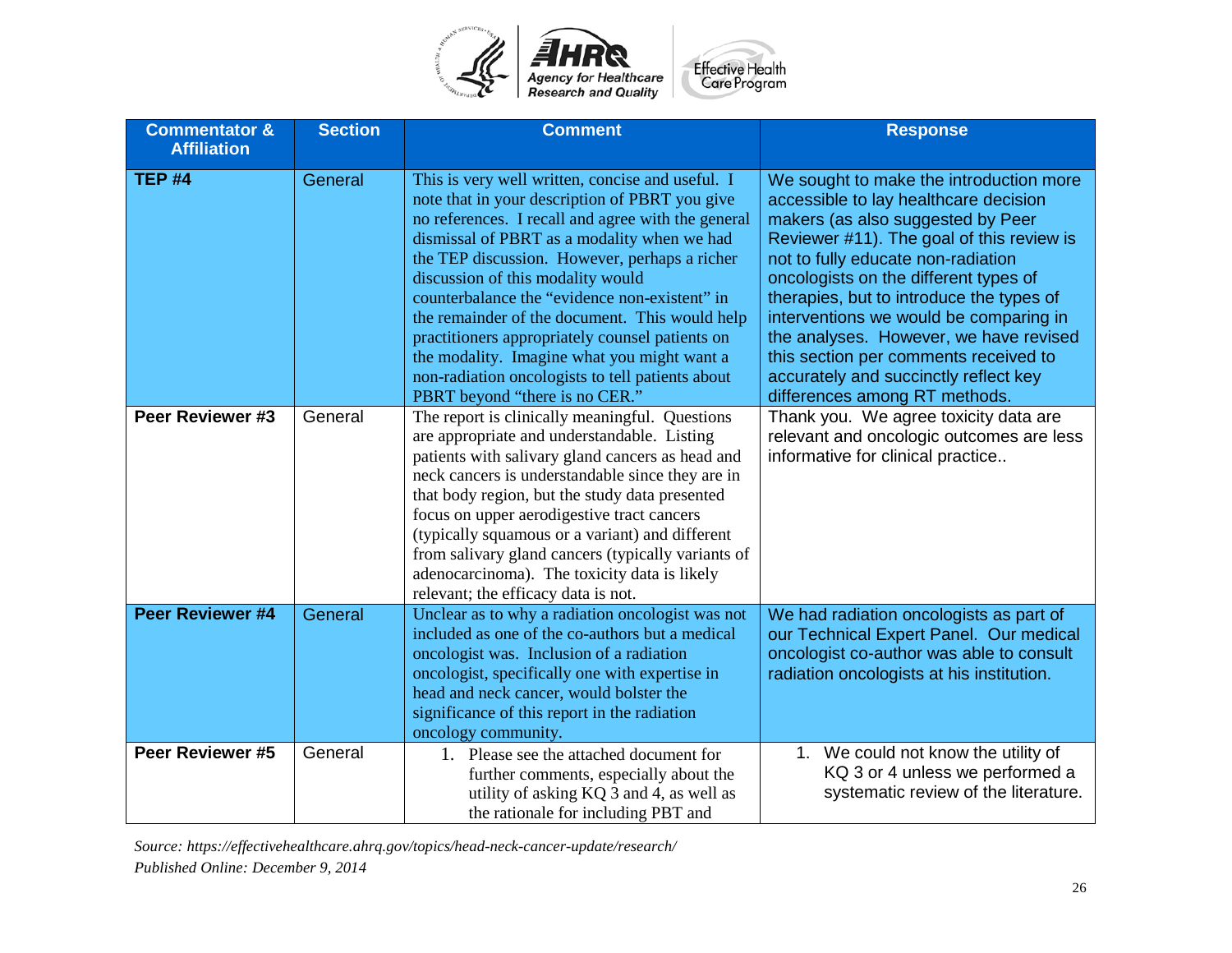

| <b>Commentator &amp;</b><br><b>Affiliation</b> | <b>Section</b> | <b>Comment</b>                                                                                                                                                                                                                                                                                                                                                                                                                                                                                                                                                                                                                                                                                                                                                                                                                                                                                                                                                                                                                                                                                           | <b>Response</b>                                                                                                                                                                                                                                                                                                                                                                                                                       |
|------------------------------------------------|----------------|----------------------------------------------------------------------------------------------------------------------------------------------------------------------------------------------------------------------------------------------------------------------------------------------------------------------------------------------------------------------------------------------------------------------------------------------------------------------------------------------------------------------------------------------------------------------------------------------------------------------------------------------------------------------------------------------------------------------------------------------------------------------------------------------------------------------------------------------------------------------------------------------------------------------------------------------------------------------------------------------------------------------------------------------------------------------------------------------------------|---------------------------------------------------------------------------------------------------------------------------------------------------------------------------------------------------------------------------------------------------------------------------------------------------------------------------------------------------------------------------------------------------------------------------------------|
|                                                |                | SBRT here.<br>2. The authors have constructed an<br>excellent review of the clinical data<br>supporting the comparative<br>effectiveness of radiotherapy<br>modalities for head and neck cancer.<br>In comparison to the original report,<br>ultimately this update boils down to a<br>strengthening of the SOE showing a<br>clear xerostomia benefit with IMRT.<br>3. I honestly do not see the need to<br>include proton beam therapy in this<br>review. It is well known that there are<br>virtually no clinical data supporting its<br>use in the management of the vast<br>majority of head and neck<br>malignancies (namely, in<br>nasopharynx, oropharynx, larynx and<br>hypopharynx cancers). Thus I do not<br>feel that it is worth including them in<br>this report.<br>4. Similarly, SBRT has only been<br>studied in the reirradiation setting,<br>which is a distinctly different clinical<br>scenario than the vast majority of<br>patients treated with radiotherapy.<br>There are no meaningful<br>comparative data in this scenario, so<br>why include this modality in this<br>review? | 2. Thank you.<br>3. We understand confusion about<br>including PBT, but because it was<br>in CER No. 20 we decided it<br>merited inclusions. Without<br>actually performing a systematic<br>review, how can one state that<br>there are no data on PBT?<br>4. We understand confusion about<br>including SBRT. Without actually<br>performing a systematic review,<br>how can one state that there are<br>no data on this technology? |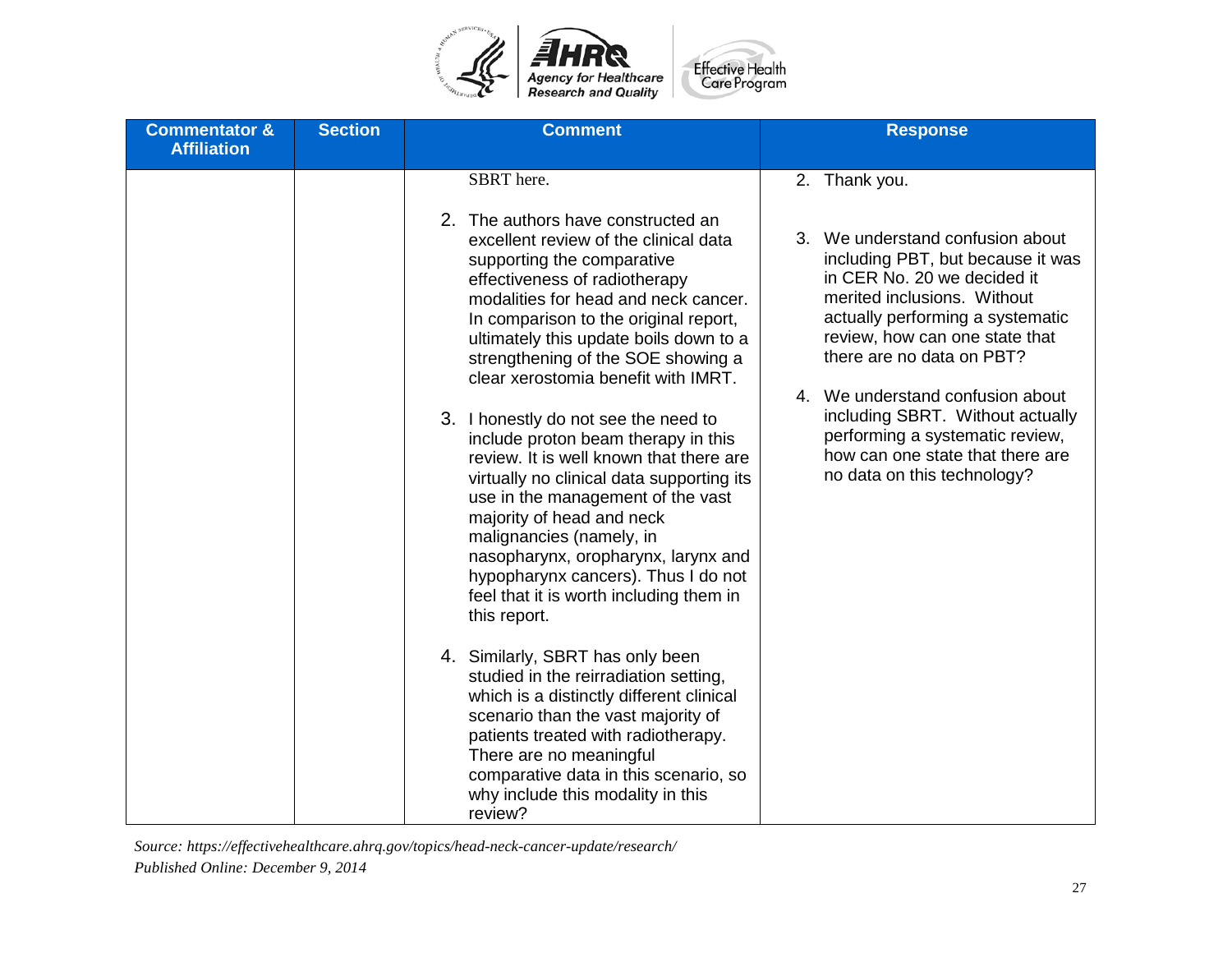

| <b>Commentator &amp;</b><br><b>Affiliation</b>                                     | <b>Section</b>     | <b>Comment</b>                                                                                                                                                                                                                                                                                                                                                                                                                                                                                                                                                                                                                                                                                                                                                   | <b>Response</b>                                                                                                                                                                                                                                                                                                                                                                                                                                                                                                          |
|------------------------------------------------------------------------------------|--------------------|------------------------------------------------------------------------------------------------------------------------------------------------------------------------------------------------------------------------------------------------------------------------------------------------------------------------------------------------------------------------------------------------------------------------------------------------------------------------------------------------------------------------------------------------------------------------------------------------------------------------------------------------------------------------------------------------------------------------------------------------------------------|--------------------------------------------------------------------------------------------------------------------------------------------------------------------------------------------------------------------------------------------------------------------------------------------------------------------------------------------------------------------------------------------------------------------------------------------------------------------------------------------------------------------------|
| <b>Peer Reviewer #5</b>                                                            | General<br>(cont.) | 1) ES-2, RT in Head and Neck Cancer. I<br>found this section to be inadequate. The<br>authors need to better articulate the<br>differences between the radiotherapy<br>modalities. 2D radiation is also shaped to<br>cover a tumor volume plus a margin. This is<br>not what distinguishes 2D from conformal<br>radiotherapy. The fundamental difference<br>between 2D and 3D radiation therapy is the<br>use of CT planning to define targets on axial<br>imaging and then calculate the dose to<br>those targets and normal tissues. This<br>process is very powerful and allows for<br>much better plans - better blocks, better<br>beam angles, and thus better dose<br>distributions to tumor and normal tissue,<br>neither of which was calculable before. | 1. We sought to make the<br>introduction more accessible to<br>lay healthcare decision makers<br>(as also suggested by Peer<br>Reviewer #11). The goal of this<br>review is not to fully educate non-<br>radiation oncologists on the<br>different types of therapies, but to<br>introduce the types of<br>interventions we would be<br>comparing in the analyses.<br>However, we have revised the<br>introduction per comments<br>received to accurately and<br>succinctly reflect key differences<br>among RT methods. |
|                                                                                    |                    | 2) Additionally, the following line is simply<br>incorrect: "3DRT allows for very rapid<br>dose fall-off in surrounding tissues than with<br>2DRT because 3DRT takes into account<br>axial anatomy and complex tissue contours."<br>The dose gradient is not necessarily<br>different between 2D and 3D-RT, especially<br>in head and neck radiotherapy. In fact, 3D<br>radiation in HN is essentially the same as<br>2D, just with better target delineation. The<br>dose gradients are virtually the same,<br>because the beams themselves are almost<br>identical.                                                                                                                                                                                            | 2. We revised the draft to reflect this<br>comment.                                                                                                                                                                                                                                                                                                                                                                                                                                                                      |
| Source: https://effectivehealthcare.ahrq.gol<br>Published Online: December 9, 2014 |                    | 3) The IMRT description needs to be much<br>better. IMRT is defined not only by intensity<br>/modulation wuraiso innerse planning, which<br>is an absolutely critical component of the<br>modality. Also, describing the radiation as<br>"high dose" is deceptive, because it's<br>actually the same dose as in conventional                                                                                                                                                                                                                                                                                                                                                                                                                                     | 3. We revised the draft to reflect this<br>comment.<br>28                                                                                                                                                                                                                                                                                                                                                                                                                                                                |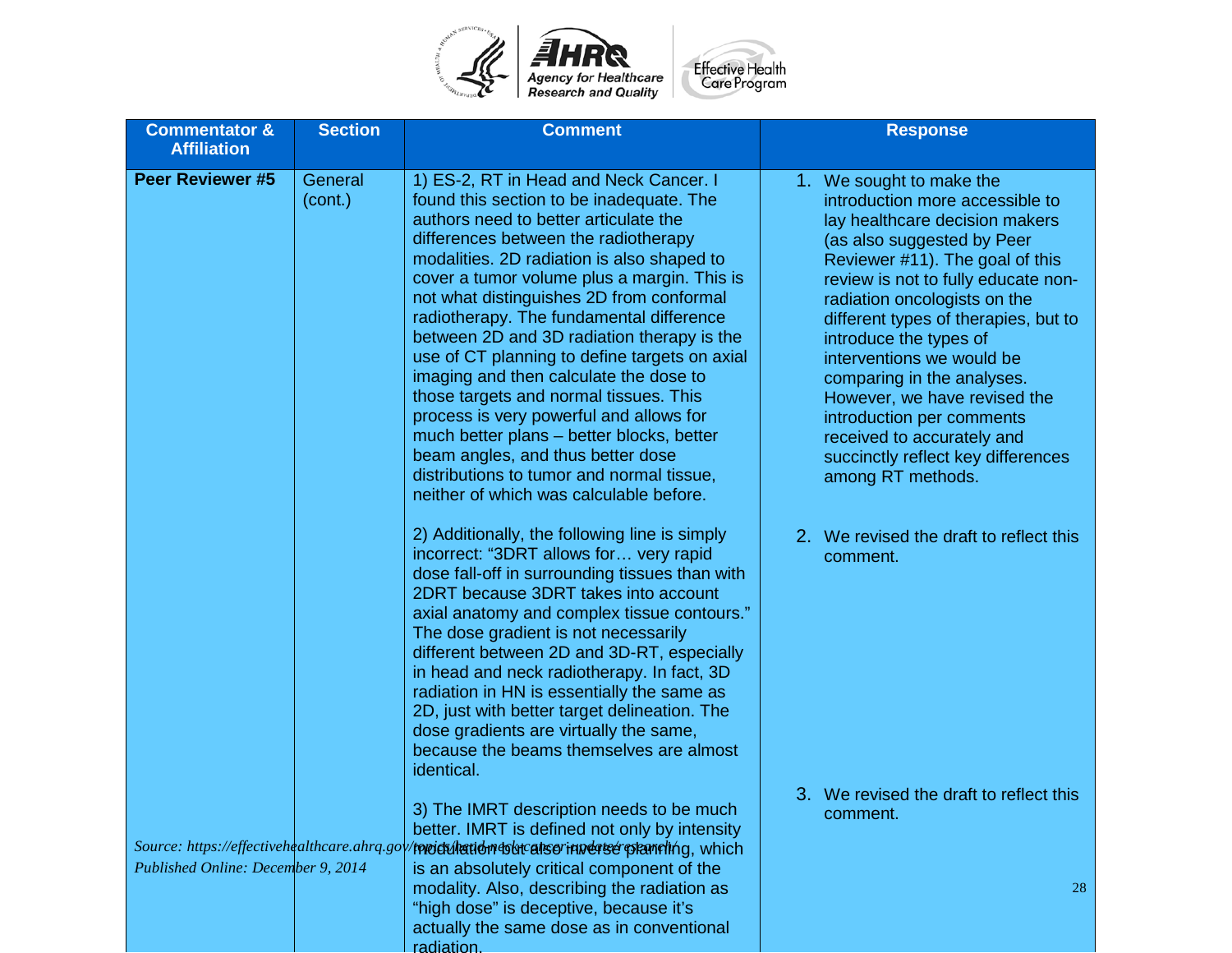

| <b>Commentator &amp;</b><br><b>Affiliation</b> | <b>Section</b>     | <b>Comment</b>                                                                                                                                                                                                                                                                                                                                                                                                                                                                                                                                                                                                                                                                                                                                                                                                                                                                                                                                                                                                                                                                                                                                                                          | <b>Response</b>                                                                                                                                                                                                                                                                                                                                         |
|------------------------------------------------|--------------------|-----------------------------------------------------------------------------------------------------------------------------------------------------------------------------------------------------------------------------------------------------------------------------------------------------------------------------------------------------------------------------------------------------------------------------------------------------------------------------------------------------------------------------------------------------------------------------------------------------------------------------------------------------------------------------------------------------------------------------------------------------------------------------------------------------------------------------------------------------------------------------------------------------------------------------------------------------------------------------------------------------------------------------------------------------------------------------------------------------------------------------------------------------------------------------------------|---------------------------------------------------------------------------------------------------------------------------------------------------------------------------------------------------------------------------------------------------------------------------------------------------------------------------------------------------------|
| Peer Reviewer #5                               | General<br>(cont.) | 1. The SBRT description should be<br>much better. The term "ablative" is<br>loaded, actually, since conventional<br>radiation is also ablative (i.e. it<br>sterilizes tumor). The line "Regimens<br>generally comprise a total dose by<br>definition in five or fewer fractions"<br>does not make sense grammatically<br>but also in principle. The 5 or fewer<br>fractions piece is an artifact of US<br>reimbursement, not the technique<br>itself. SBRT as a technique is<br>defined by robust immobilization,<br>highly precise, image- guided patient<br>setup, and high dose-per-fraction<br>irradiation focused on gross disease<br>with a minimal margin for setup error.<br>There are many different platforms<br>for SBRT, as indicated, but<br>especially in head and neck there is<br>less tracking, and 4D simulation is<br>never done. That line is more<br>suitable for a lung manuscript, not<br>HN.<br>2. The proton section should briefly<br>mention the Bragg peak, which is<br>why there's no exit dose. Also the<br>term "high-energy" should be<br>avoided, since the prescribed dose is<br>the same in protons and photons.<br>3. Is it really worth asking Key | 1. We revised the draft to reflect this<br>comment.<br>2. We revised the draft to reflect this<br>comment.<br>3. The KQs were initially proposed<br>back in 2009 when we developed<br>CER No. 20. To maintain<br>continuity, and to ensure we didn't<br>mistakenly overlook new evidence<br>pertaining to those KQs, we<br>retained them in the update. |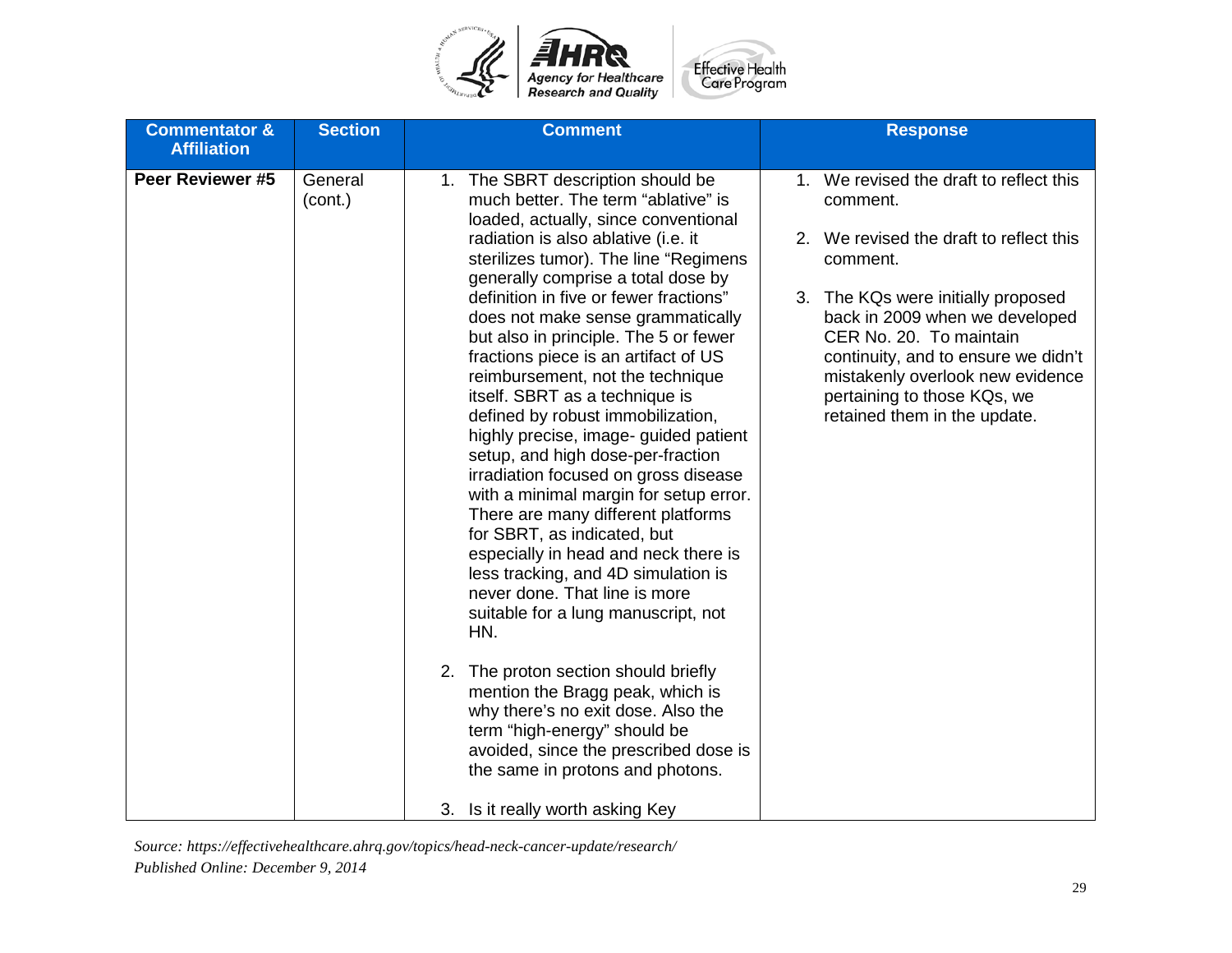

| <b>Commentator &amp;</b><br><b>Affiliation</b> | <b>Section</b>     | <b>Comment</b>                                                                                                                                                                                                                                                                                                                                                                                                                                                                                                                                                                                                                                                                                                                                                                                                                                                                                                                                                                                                                                                                                                                                                             | <b>Response</b>                                                                                                     |
|------------------------------------------------|--------------------|----------------------------------------------------------------------------------------------------------------------------------------------------------------------------------------------------------------------------------------------------------------------------------------------------------------------------------------------------------------------------------------------------------------------------------------------------------------------------------------------------------------------------------------------------------------------------------------------------------------------------------------------------------------------------------------------------------------------------------------------------------------------------------------------------------------------------------------------------------------------------------------------------------------------------------------------------------------------------------------------------------------------------------------------------------------------------------------------------------------------------------------------------------------------------|---------------------------------------------------------------------------------------------------------------------|
|                                                |                    | Questions 3 and 4 when there are no<br>studies that apply to them? It seems<br>unreasonable to include these KQ in<br>the paper.                                                                                                                                                                                                                                                                                                                                                                                                                                                                                                                                                                                                                                                                                                                                                                                                                                                                                                                                                                                                                                           |                                                                                                                     |
| <b>Peer Reviewer #5</b>                        | General<br>(cont.) | 1. Table E, Interventions. This needs work,<br>and I would recommend contacting a<br>radiation oncologist for input (similar<br>issues as above). For HN cancer, 3D-RT<br>and 2D-RT are nearly the same; both<br>use a 3-field, and frankly the beams look<br>very similar however they are planned.<br>Also, the following line is actually very<br>difficult to follow: "IMRT offers beam<br>strength attenuation through a multileaf<br>collimator (tungsten), with dynamic field<br>shapes for each beam angle." The beam<br>"strength" (not sure what that means<br>maybe energy?) is not attenuated it's<br>the same it's the MLC's that drive the<br>intensity modulation. Secondly, the<br>comment "IMRT is not as widely<br>available as 3DRT is probably not<br>accurate in 2014. Almost everyone who<br>has 3D is going to have IMRT.<br>2. Regarding SBRT, IMRT is often used for<br>SBRT, and 3D is also often used for<br>SBRT. 3D and IMRT refer to the<br>planning and delivery of the treatment.<br>SBRT adds the precise setup, tight<br>margins without a CTV, and<br>hypofractionation. Also, the line "the<br>institutional programmatic requirements | 1. We revised the text and table to<br>reflect this comment.<br>2. We revised the draft to reflect this<br>comment. |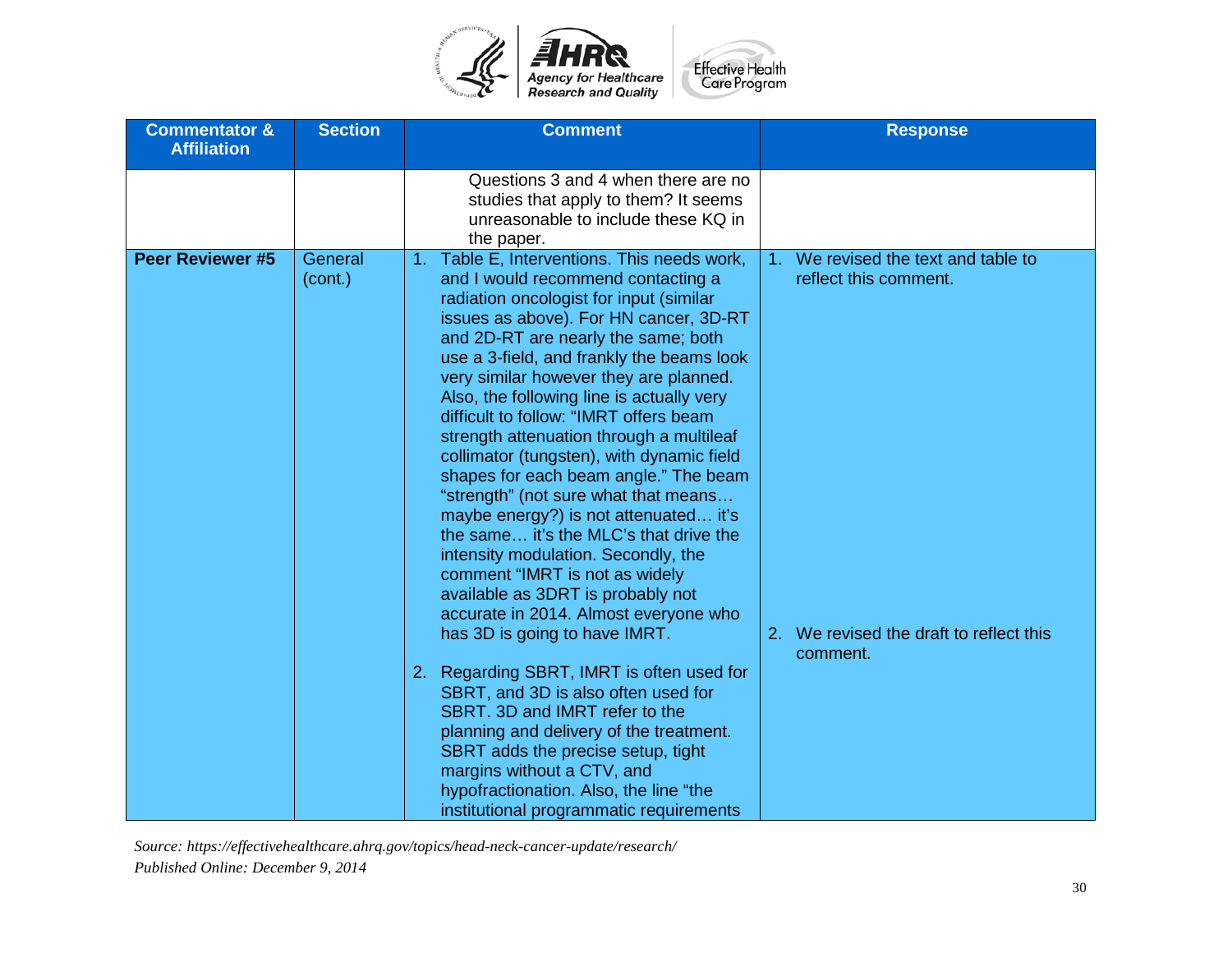

| <b>Commentator &amp;</b><br><b>Affiliation</b> | <b>Section</b>     | <b>Comment</b>                                                                                                                                                                                                                                                                                                                                                                                                                                                                                   | <b>Response</b>                                                                                                                                                                                                                                                                                                                                                                                                                                                                                             |
|------------------------------------------------|--------------------|--------------------------------------------------------------------------------------------------------------------------------------------------------------------------------------------------------------------------------------------------------------------------------------------------------------------------------------------------------------------------------------------------------------------------------------------------------------------------------------------------|-------------------------------------------------------------------------------------------------------------------------------------------------------------------------------------------------------------------------------------------------------------------------------------------------------------------------------------------------------------------------------------------------------------------------------------------------------------------------------------------------------------|
|                                                |                    | for SBRT are similar to those for IMRT"<br>is not true. Most departments have<br>separate stereotactic groups and/or<br>stereotactic physicists. The<br>requirements, particularly regarding<br>setup, imaging, and beam QA, are<br>different.                                                                                                                                                                                                                                                   |                                                                                                                                                                                                                                                                                                                                                                                                                                                                                                             |
| Peer Reviewer #5                               | General<br>(cont.) | Paper page 3, under RT in Head and<br>3.<br>Neck Cancer. I would ask the authors to<br>consider showing this section to a<br>radiation oncologist to ensure accuracy.<br>Under 3D-CRT, would not use the term<br>"highly focused." Line 40, 25 fractions is<br>not a common regimen. Line 45.<br>"segmental, dynamic etc." is confusing<br>and not that accurate. The standard<br>IMRT techniques are sliding window,<br>step and shoot, and volumetric<br>modulated arcs.                       | We revised the draft to reflect this<br>4.<br>comment.                                                                                                                                                                                                                                                                                                                                                                                                                                                      |
| <b>Peer Reviewer #5</b>                        | General<br>(cont.) | The SBRT description is completely<br>1.<br>wrong. That text describes lung SBRT.<br>Head and neck SBRT is a different<br>beast. The maximum dose used is<br>generally 8 Gy x5, which is far less than<br>100 BED. One criticism of HN SBRT is<br>actually that the dose is not that high<br>relative to SBRT in other body sites, due<br>to risk of late toxicity.<br>2. Page 7, "SBRT: defined as conformal<br>RT (forward- or reverse-planned)<br>delivered in 3-5 relatively larger doses of | The piece on SBRT was revised to<br>reflect this comment as follows:<br>"SBRT is a type of 3D conformal RT that<br>is used to deliver tumoricidal doses of<br>radiation in fewer treatment sessions than<br>used in conventional 3DRT or IMRT<br>regimens. Regimens generally comprise<br>a total dose equal to that delivered by<br>3DRT or IMRT, but typically in 8 fractions<br>rather than 25 or more fractions. As a<br>technique, SBRT is defined by robust<br>immobilization, highly precise, image- |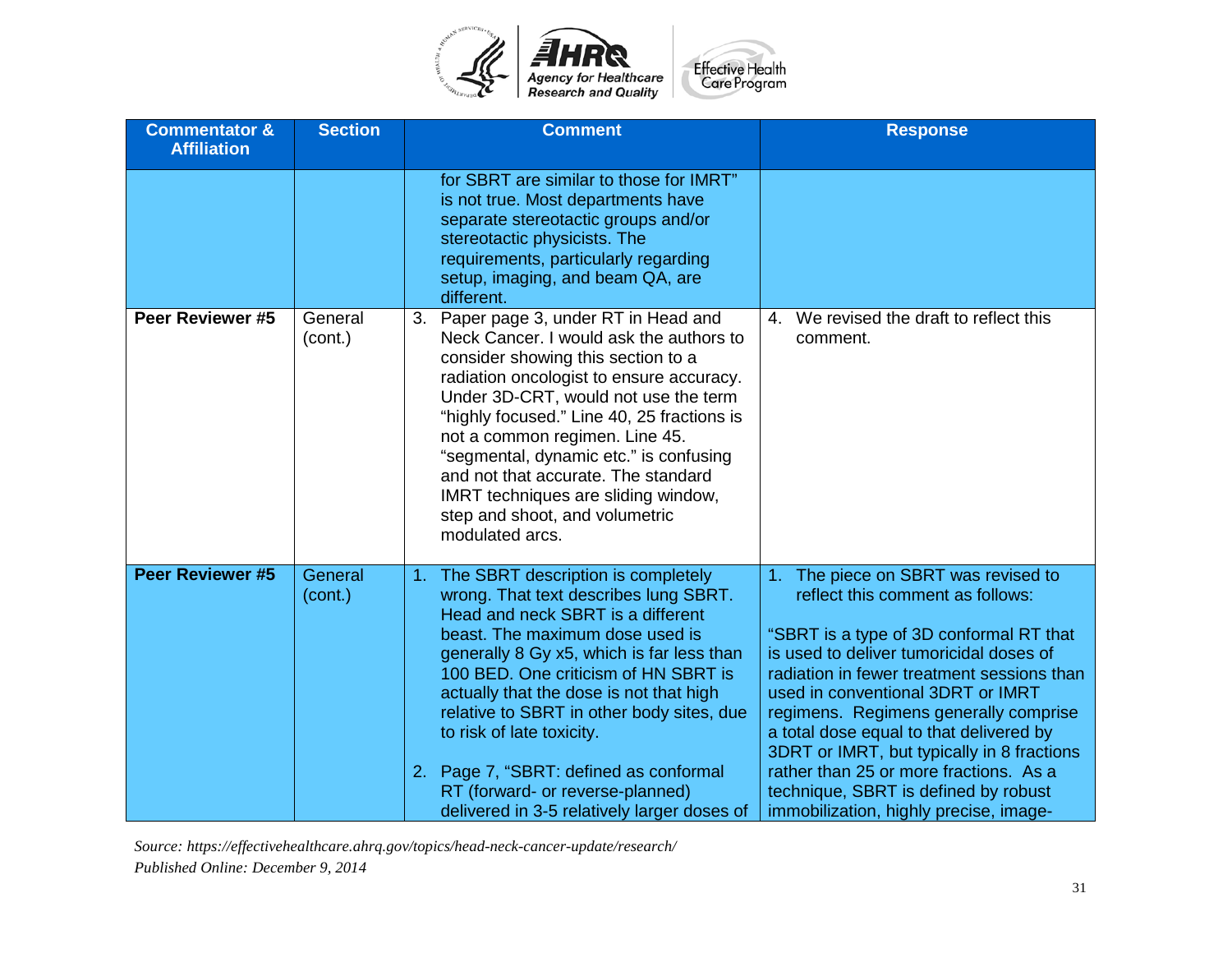

| <b>Commentator &amp;</b><br><b>Affiliation</b> | <b>Section</b> | <b>Comment</b>                                                                                                                                                                                                                                                                                                             | <b>Response</b>                                                                                                                                                                                                                                                                                                    |
|------------------------------------------------|----------------|----------------------------------------------------------------------------------------------------------------------------------------------------------------------------------------------------------------------------------------------------------------------------------------------------------------------------|--------------------------------------------------------------------------------------------------------------------------------------------------------------------------------------------------------------------------------------------------------------------------------------------------------------------|
|                                                |                |                                                                                                                                                                                                                                                                                                                            |                                                                                                                                                                                                                                                                                                                    |
|                                                |                | ionizing radiation than typically delivered<br>in a standard conformal schedule of 25-<br>35 doses." Again, not true. For example,<br>BED (10), 8 Gy x $5 = 72$ . BED (10), 2 Gy<br>$x$ 35 = 84! The repopulation factor isn't<br>included, but you get the point.                                                         | guided patient setup, and high dose-per-<br>fraction irradiation focused on gross<br>disease with a minimal margin for setup<br>error. There are many different platforms<br>for SBRT, but especially in head and<br>neck cancer therapy there is less than for<br>other sites, and 4D simulation is not<br>used." |
|                                                |                | It would be helpful to better articulate the<br>$3 -$<br>decision of going from SOE moderate to<br>high for xerostomia. Two moderates =<br>high? Reasonable but should be better                                                                                                                                           | 2. We revised the text to reflect this<br>comment.                                                                                                                                                                                                                                                                 |
|                                                |                | described.                                                                                                                                                                                                                                                                                                                 | 3. The "high" SOE was the result of new<br>RCT evidence added to existing RCT                                                                                                                                                                                                                                      |
|                                                |                | 4. The acronym PBRT is not used for<br>proton beam therapy. Use PBT instead,<br>which is the accepted acronym (for                                                                                                                                                                                                         | evidence from CER No. 20.<br>4. Text was revised throughout to reflect                                                                                                                                                                                                                                             |
|                                                |                | better or worse).<br>5. I would recommend not starting                                                                                                                                                                                                                                                                     | this change.                                                                                                                                                                                                                                                                                                       |
|                                                |                | sentences with an abbreviation. So use<br>Radiotherapy instead of RT.                                                                                                                                                                                                                                                      | 5. We revised to reflect this comment.                                                                                                                                                                                                                                                                             |
|                                                |                | 6. Page ES-2 (under RT in Head and Neck<br>Cancer). Line 32. All radiation is<br>cytotoxic. No reason to add that<br>adjective.                                                                                                                                                                                            | 6. The term "cytotoxic" was removed as<br>a qualifier for radiation.                                                                                                                                                                                                                                               |
| Peer Reviewer #6                               | General        | 1. The current draft report reviews the minimal<br>new evidence published after the completion<br>of CER No. 20. The report seems<br>unnecessarily lengthy for a very limited<br>return in terms of updated insights. The<br>target audience is not completely clear. The<br>text is clearly aimed at a radiation oncology | We acknowledge your general<br>$\mathbf{1}$ .<br>commentary. The length of the draft<br>is partly a function of the AHRQ-<br>mandated structure to ensure<br>consistency across reviews. The<br>target audience is not specifically<br>described because the report is aimed                                       |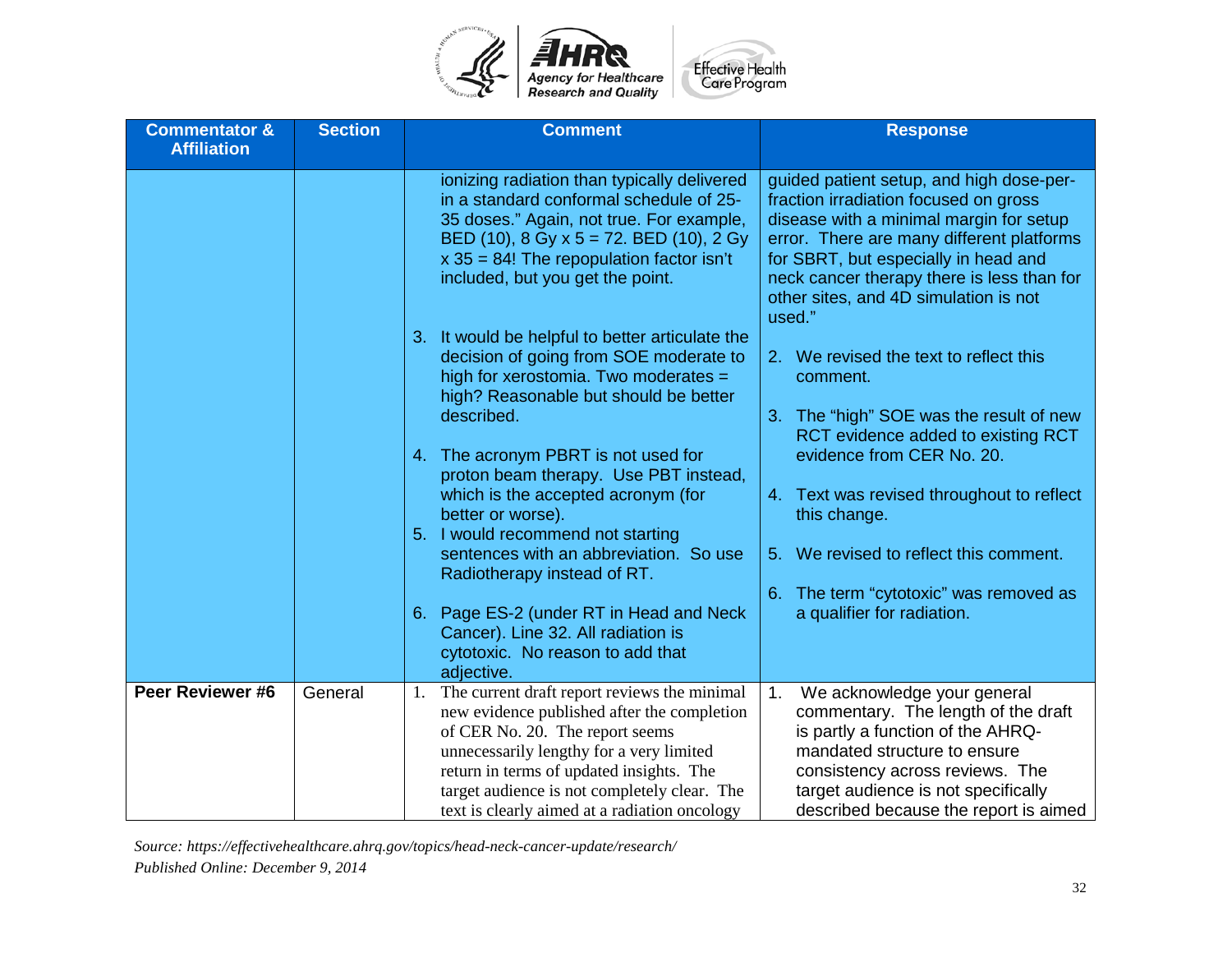

| <b>Commentator &amp;</b> | <b>Section</b>     | <b>Comment</b>                                                                                                                                                                                                                                                                                                                                                                                                                                                                                                                                                                                                                                                                                                                                                                                                                                               | <b>Response</b>                                                                                                                                                                                                                                                                                                                                                                                                                                                                                                                                                                                                                                                                            |
|--------------------------|--------------------|--------------------------------------------------------------------------------------------------------------------------------------------------------------------------------------------------------------------------------------------------------------------------------------------------------------------------------------------------------------------------------------------------------------------------------------------------------------------------------------------------------------------------------------------------------------------------------------------------------------------------------------------------------------------------------------------------------------------------------------------------------------------------------------------------------------------------------------------------------------|--------------------------------------------------------------------------------------------------------------------------------------------------------------------------------------------------------------------------------------------------------------------------------------------------------------------------------------------------------------------------------------------------------------------------------------------------------------------------------------------------------------------------------------------------------------------------------------------------------------------------------------------------------------------------------------------|
| <b>Affiliation</b>       |                    | or even a cancer specialist audience. Many<br>explanations of technical and medical terms<br>are superficial or even naïve. An interested<br>reader would be better off with the average<br>Wikipedia definition of the same terms. The<br>key questions are clear but not very specific.<br>It is unlikely that these delivery technologies<br>are associated with the same differential<br>benefit irrespective of the tumor sub-site<br>within the head and neck region. The<br>possible role of systemic therapy is very<br>relevant and definitely a gap in our current<br>knowledge. The inclusion of SBRT is<br>debatable to say the least. This opens a<br>completely different can of worms, way<br>beyond the scope of the current report.<br>Please see attached report for more details.<br>I read this report with interest and clearly a<br>2. | more generally to encompass<br>providers, payers, and other<br>interested readers. We expect<br>radiation oncologists to be interested,<br>of course, but our intent is to reach a<br>wide readership. The background is<br>not meant to be highly detailed but<br>rather to introduce key concepts and<br>the interventions of concern. The Key<br>Questions were provided to us in their<br>basic form when we prepared CER<br>No. 20, and have been revised to<br>maintain consistency. We identified<br>no evidence specifically aimed at<br>differential outcomes according to<br>tumor sub-sites, nor did we<br>investigate the role of systemic<br>therapy in the context of RT. We |
|                          |                    | good deal of work has gone into preparing it.<br>Still, I have a feeling that it was not ready for<br>external review. In addition, I have several<br>concerns regarding the quality of this report.<br>The language and terminology is imprecise<br>3.<br>in many places. I appreciate that this is an<br>early draft but the whole tone of the report                                                                                                                                                                                                                                                                                                                                                                                                                                                                                                      | included SBRT because it is an<br>emerging modality.<br>We appreciate your review.<br>2.                                                                                                                                                                                                                                                                                                                                                                                                                                                                                                                                                                                                   |
|                          |                    | and an apparent lack of attention to detail<br>concern me.                                                                                                                                                                                                                                                                                                                                                                                                                                                                                                                                                                                                                                                                                                                                                                                                   | This was indeed a draft version; it has<br>3.<br>been revised to reflect numerous<br>comments. We appreciate your<br>review.                                                                                                                                                                                                                                                                                                                                                                                                                                                                                                                                                               |
| <b>Peer Reviewer #6</b>  | General<br>(contd) | In view of the extremely limited amount of<br>4.<br>new evidence since the 2010 report, I find<br>the current report much too long and<br>unfocused. The need and justification for                                                                                                                                                                                                                                                                                                                                                                                                                                                                                                                                                                                                                                                                          | This was indeed a draft; it has been<br>4.<br>revised to reflect numerous<br>comments. We appreciate your<br>review.                                                                                                                                                                                                                                                                                                                                                                                                                                                                                                                                                                       |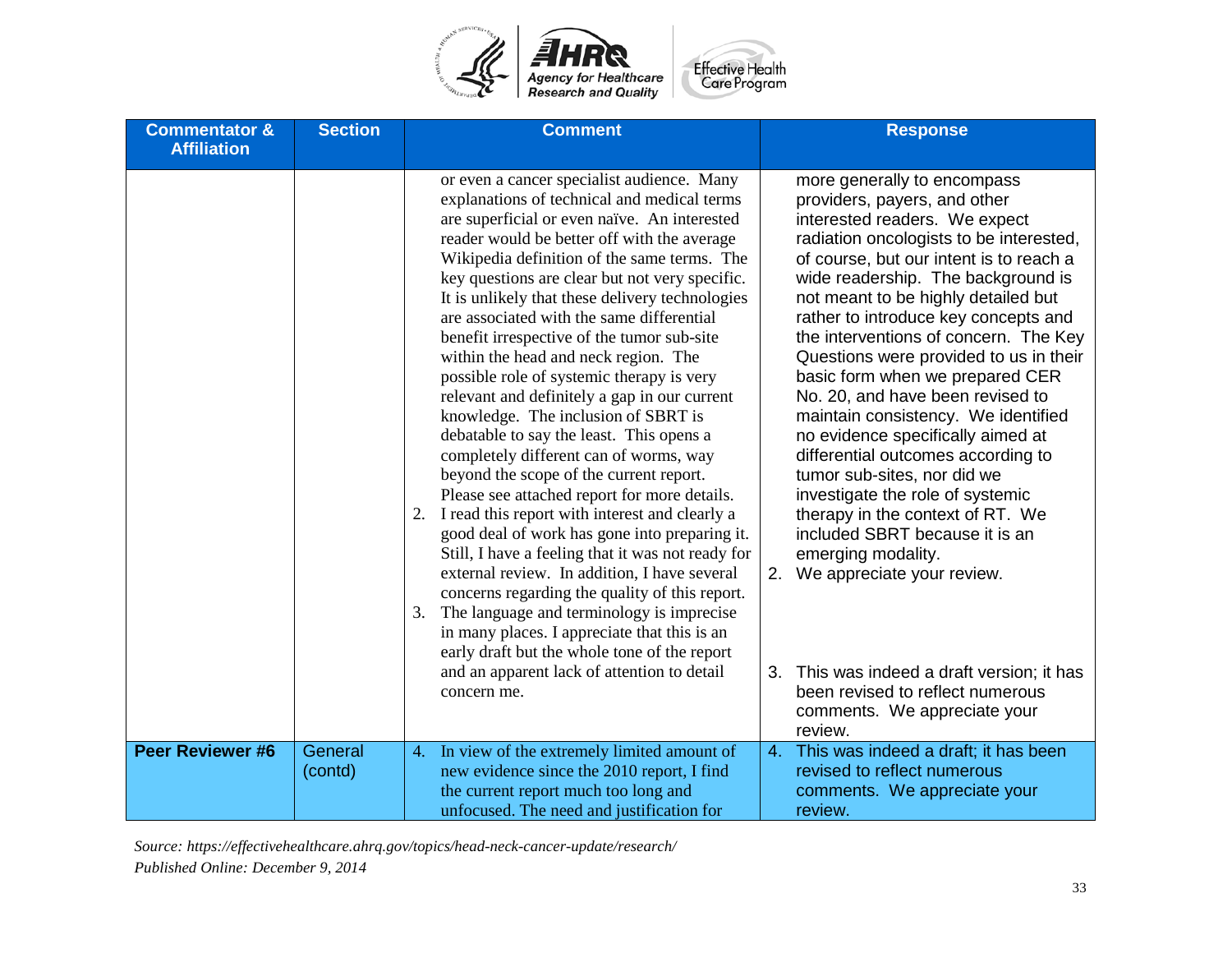

| <b>Commentator &amp;</b><br><b>Affiliation</b> | <b>Section</b>     | <b>Comment</b>                                                                                                                                                                                                                                                                                                                                                                                                                                                                                                                                                                                                                                                                                                      | <b>Response</b>                                                                                                                                                                                                                                                                                                                                                                                                                                                                                                                                                                        |
|------------------------------------------------|--------------------|---------------------------------------------------------------------------------------------------------------------------------------------------------------------------------------------------------------------------------------------------------------------------------------------------------------------------------------------------------------------------------------------------------------------------------------------------------------------------------------------------------------------------------------------------------------------------------------------------------------------------------------------------------------------------------------------------------------------|----------------------------------------------------------------------------------------------------------------------------------------------------------------------------------------------------------------------------------------------------------------------------------------------------------------------------------------------------------------------------------------------------------------------------------------------------------------------------------------------------------------------------------------------------------------------------------------|
|                                                |                    | updating the 2010 report seems weak to me.<br>What is the minimal amount of new<br>evidence that is required before the current<br>report is updated in, say, four years' time? Is<br>this an efficient use of AHRQ funds?<br>The report appears to be a lot of words<br>5.<br>adding very little to CER No. 20 in terms of<br>new knowledge or new recommendations. It<br>seems that a much condensed update with<br>the more extensive tables published as an<br>online appendix, would have been a service<br>to potential readers.                                                                                                                                                                              | This update was undertaken as a<br>5 <sub>1</sub><br>result of an AHRQ surveillance report<br>that suggested new evidence had<br>emerged that could alter the<br>conclusions of CER No. 20. We don't<br>know whether there is a "minimal"<br>amount of new evidence required to<br>stimulate an update. The subject of<br>efficient use of AHRQ funding is a<br>topic for AHRQ to consider.<br>AHRQ will ultimately prepare a plain-<br>language condensed summary of this<br>report to public use.                                                                                    |
| Peer Reviewer #6                               | General<br>(cont.) | 1. p.42-42: While the decision to exclude<br>evidence relating to 2DRT is debatable,<br>in view of the world-wide perspective on<br>the burden of HNSCC on p.42,<br>excluding brachytherapy makes sense to<br>this reviewer. However, did the panel<br>advice to include SBRT in this report?<br>And if so, what is the argument?<br>p.43, L.37: The remark on HPV-<br>2.<br>associated disease raises false<br>expectations, as the only further mention<br>of HPV is on $p.81$ where $-$ in a single<br>sentence – it is noted that " we did not<br>identify any evidence on differences in<br>oncologic outcomes related to HPV<br>status" Fair enough, but did the<br>reader have to wait 38 pages to read this | 1. The Technical Expert Panel<br>provided input on inclusion or<br>exclusion of RT interventions that<br>was considered by us in the<br>context of our views based on<br>emerging literature. The use of<br>SBRT is increasing rapidly in a<br>number of tumors, so we<br>concluded that we would be<br>justified in seeking evidence on it;<br>the TEP concurred. Similarly, for<br>BT we decided to not include it<br>based on our view of the literature<br>and TEP input as to its current<br>role in treatment of head and neck<br>cancer.<br>2. We didn't expound on HPV further |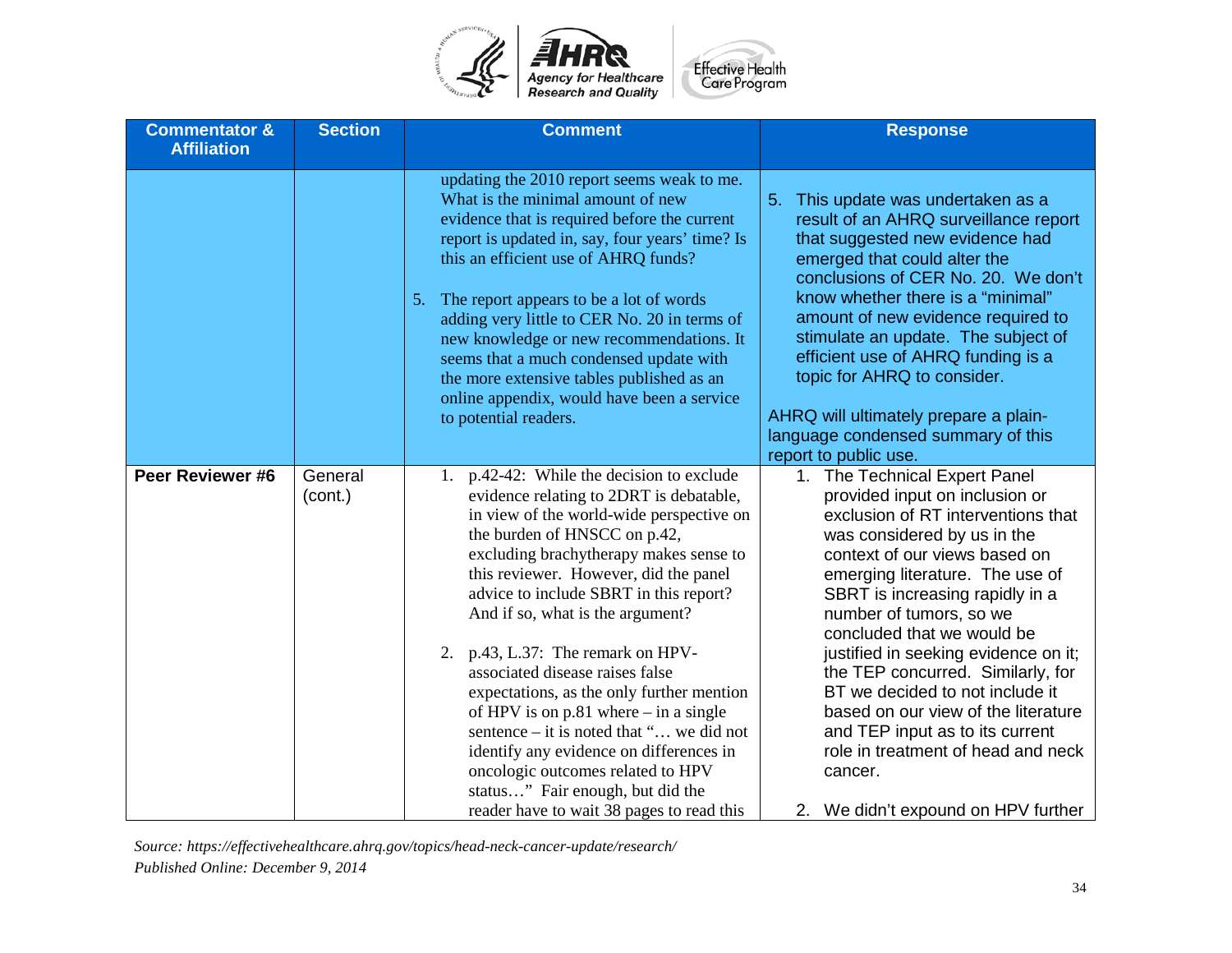

| <b>Commentator &amp;</b><br><b>Affiliation</b> | <b>Section</b>     | <b>Comment</b>                                                                                                                                                                                                                                                                                                                                                                                               | <b>Response</b>                                                                                                                                                                                                                                                                       |
|------------------------------------------------|--------------------|--------------------------------------------------------------------------------------------------------------------------------------------------------------------------------------------------------------------------------------------------------------------------------------------------------------------------------------------------------------------------------------------------------------|---------------------------------------------------------------------------------------------------------------------------------------------------------------------------------------------------------------------------------------------------------------------------------------|
|                                                |                    | simple conclusion?<br>3. p.45, L.6: The remark that<br>"Conventionally fractionated schemes,                                                                                                                                                                                                                                                                                                                 | as we had no need to based on<br>the evidence.                                                                                                                                                                                                                                        |
|                                                |                    | delivering a similar total dose in 25-40<br>fractions, typically do not reach a similar<br>biologically effective dose range" is pure<br>speculation. This presumes the, as yet<br>unproven, validity of the linear-quadratic<br>model also at dose per fraction<br>exceeding 10 Gy and the absence of a<br>competing biological effects such as<br>reduced re-oxygenation in short,<br>intensive schedules. | 3. We have struck from the text all<br>mention of BED.                                                                                                                                                                                                                                |
|                                                |                    | 4. p.45, L.10ff: The description of PBRT<br>is very superficial and appears naïve.                                                                                                                                                                                                                                                                                                                           | 4. Thank you for your opinion. We<br>have revised the SBRT piece per<br>comments received from you and<br>others.                                                                                                                                                                     |
| <b>Peer Reviewer #6</b>                        | General<br>(cont.) | p.108, Tab. B1 and p.61: The quality<br>1.<br>score for the Gupta trial does not seem<br>completely fair to this reviewer.<br>Blinding of RT trials is generally<br>impossible, and should really not detract<br>from the quality score, although the<br>assessor of treatment outcome could<br>have been blinded. It is, however, a<br>laudable feature of the Gupta trial, that                            | We acknowledge the difficulty in<br>3.<br>masking outcomes assessment in<br>RT RCTs. Further, Gupta et al.<br>report they performed a "modified<br>intention-to-treat" analysis (p. 344,<br>in the first paragraph under<br>"Results"). This does not alter our<br>view of the study. |
|                                                |                    | all contouring of targets and organs at<br>risk was completed prior to<br>randomization. This deserves<br>mentioning. The trial is actually<br>analyzed according to ITT, with two                                                                                                                                                                                                                           | 4. Thank you for your review. We<br>have attempted to satisfactorily<br>revise the draft per comments<br>received from you and others.                                                                                                                                                |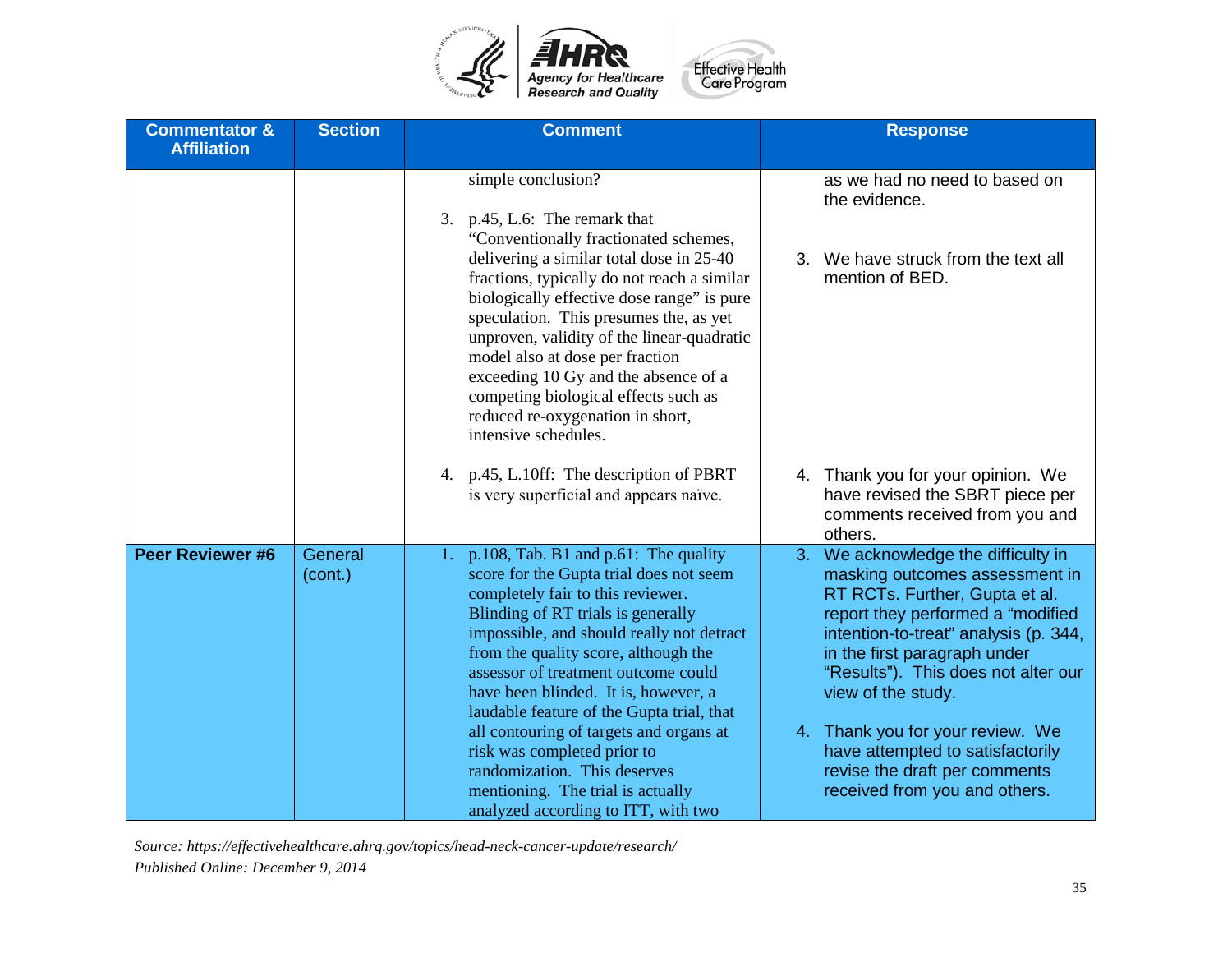

| <b>Commentator &amp;</b><br><b>Affiliation</b> | <b>Section</b> | <b>Comment</b>                                                                                                                                                                                                                                                                                                                                                                                                                                                                                                                                                                                                                                                                                                                                                      | <b>Response</b>                                                                                                                       |
|------------------------------------------------|----------------|---------------------------------------------------------------------------------------------------------------------------------------------------------------------------------------------------------------------------------------------------------------------------------------------------------------------------------------------------------------------------------------------------------------------------------------------------------------------------------------------------------------------------------------------------------------------------------------------------------------------------------------------------------------------------------------------------------------------------------------------------------------------|---------------------------------------------------------------------------------------------------------------------------------------|
|                                                |                | cases not being evaluable but there is no<br>way the investigators could help that.<br>The loss to follow-up rate is mentioned,<br>but it would also be relevant to note that<br>all cases were evaluated with respect to<br>the early endpoints. In comparison,<br>CER No. 20 scored the study quality of<br>the Nutting trial as "good," although this<br>was also not blinded, did not blind<br>assessors, and had a much higher rate of<br>non-evaluable patients. What's the<br>difference?<br>2. The list of specific issues above is by no<br>means exhaustive. Many issues occur<br>throughout the report and I have in<br>general only noted one occurrence. The<br>report in its current version includes a<br>number of typos and imprecise<br>wordings. |                                                                                                                                       |
| Peer Reviewer #7                               | General        | Thank you for the opportunity to review this<br>update on CER 20. The resulting report is both<br>clinically meaningful and a call to investigators<br>to address the state of the science. The authors<br>nicely outline the target population and clearly<br>define the audience as healthcare decision<br>makers. I found the report highly intelligible and<br>accessible. However, I practice in head and neck<br>oncology. I worry that what I found lucid might<br>still confound most lay people including<br>experienced patients and caregivers as well as<br>some healthcare administrators and policy<br>makers. Head and neck cancer care is                                                                                                           | Thank you for the compliments. The<br>AHRQ typically prepares a plain-<br>language summary of reviews prepared<br>by its contractors. |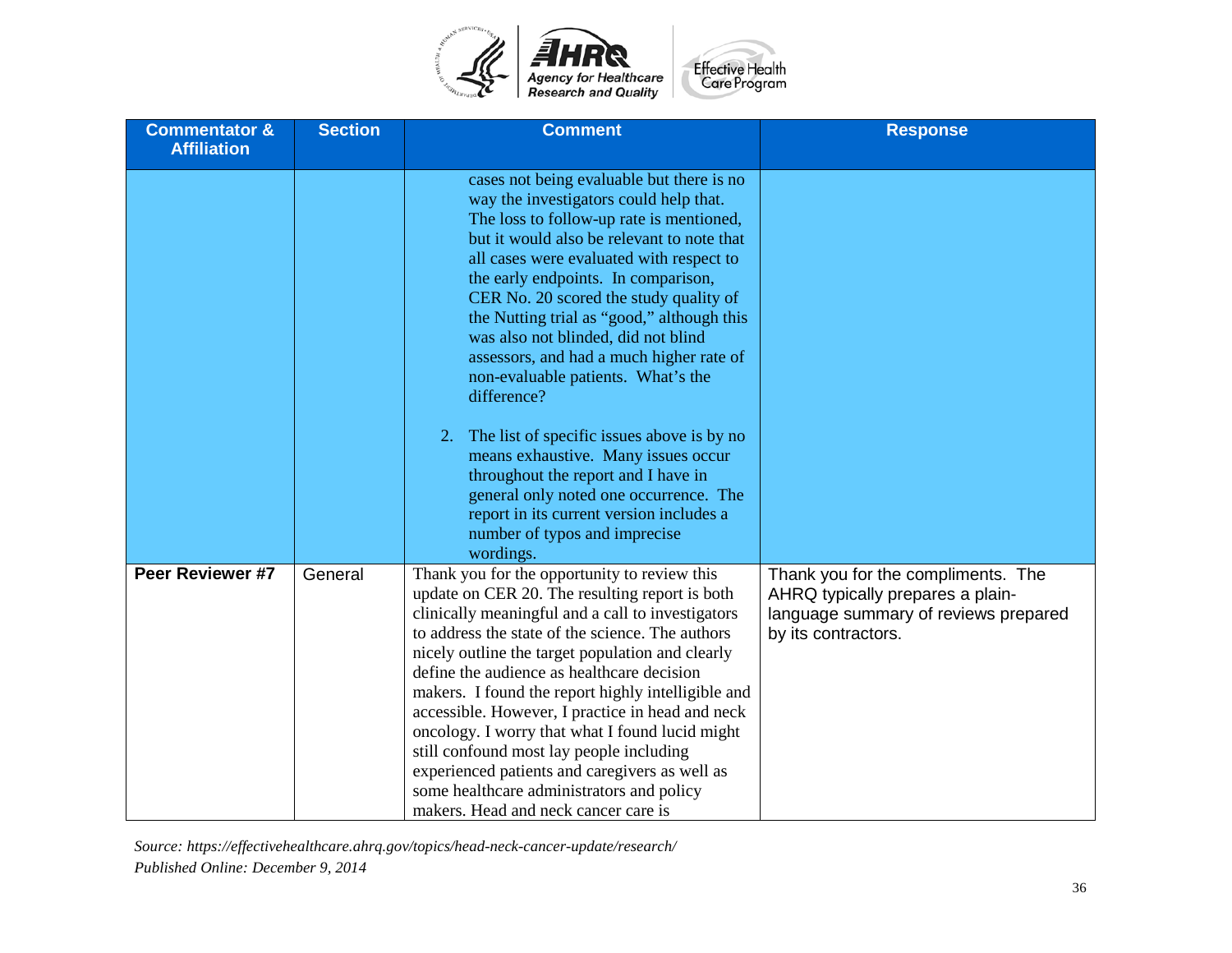

| <b>Commentator &amp;</b><br><b>Affiliation</b>                                   | <b>Section</b> | <b>Comment</b>                                                                                                                                                                                                                                                                                                                                                                                                                                                                                                                                                                                                                                                             | <b>Response</b>                                                                                                                                                                                                                                                                                                                                                                                                                                                                                                                                                                                                                                    |
|----------------------------------------------------------------------------------|----------------|----------------------------------------------------------------------------------------------------------------------------------------------------------------------------------------------------------------------------------------------------------------------------------------------------------------------------------------------------------------------------------------------------------------------------------------------------------------------------------------------------------------------------------------------------------------------------------------------------------------------------------------------------------------------------|----------------------------------------------------------------------------------------------------------------------------------------------------------------------------------------------------------------------------------------------------------------------------------------------------------------------------------------------------------------------------------------------------------------------------------------------------------------------------------------------------------------------------------------------------------------------------------------------------------------------------------------------------|
|                                                                                  |                | increasingly a high technology/high complexity<br>realm of healthcare. I wonder if a plain language<br>summary of key findings and recommendations<br>for clinical practice and future research might be<br>a helpful addition. The key questions are both<br>useful and appropriate.                                                                                                                                                                                                                                                                                                                                                                                      |                                                                                                                                                                                                                                                                                                                                                                                                                                                                                                                                                                                                                                                    |
| <b>TEP #5</b>                                                                    | General        | This report is an update of the 2010 CER No. 20<br>report on radiotherapy in head and neck cancer.<br>The findings strengthen the findings of the last<br>report but do not break new ground. This is due<br>to insufficient data from a paucity of well-<br>designed and conducted trials in the radiotherapy<br>literature and specifically with respect to head<br>and neck cancer for IMRT vs. 3D conformal and<br>proton beam therapy. One can hope that this<br>sends a message to the research community. The<br>key questions are appropriate and clearly stated.                                                                                                  | Thank you for your comments.                                                                                                                                                                                                                                                                                                                                                                                                                                                                                                                                                                                                                       |
| <b>Public Reviewer</b><br>#1 (American<br><b>Brachytherapy</b><br>Society (ABS)) | General        | The reviewer feels that the CER should<br>1.<br>have included brachytherapy in its<br>review because brachytherapy is an<br>established and cost effective<br>radiotherapy modality in head and neck<br>cancers. One of the stated reasons for<br>excluding brachytherapy from the report<br>is that it is used as a boost to external<br>beam radiation. While brachytherapy is<br>often used as a boost to EBRT,<br>brachytherapy alone is often used<br>preferentially over surgery to treat<br>smaller tumor in accessible areas of the<br>head and neck preserving cosmesis and<br>function at locations including lip, buccal<br>mucosa, tongue, floor of the mouth, | We considered including brachytherapy<br>(BT) in CER No. 20, as well as in this<br>update. We examined literature reviews,<br>consulted our Technical Expert Panel,<br>and AHRQ personnel. Our conclusion<br>remains that BT, an invasive procedure,<br>is not widely used in RT for head and<br>neck cancer in the US. We added the<br>following text to the Introduction of this<br>report to clarify our decision:<br>"Brachytherapy is an invasive technique<br>that was the first form of radiotherapy<br>(RT) in clinical use, dating back to 1901.<br>Historically, it has been used extensively<br>in many tumor types, including head and |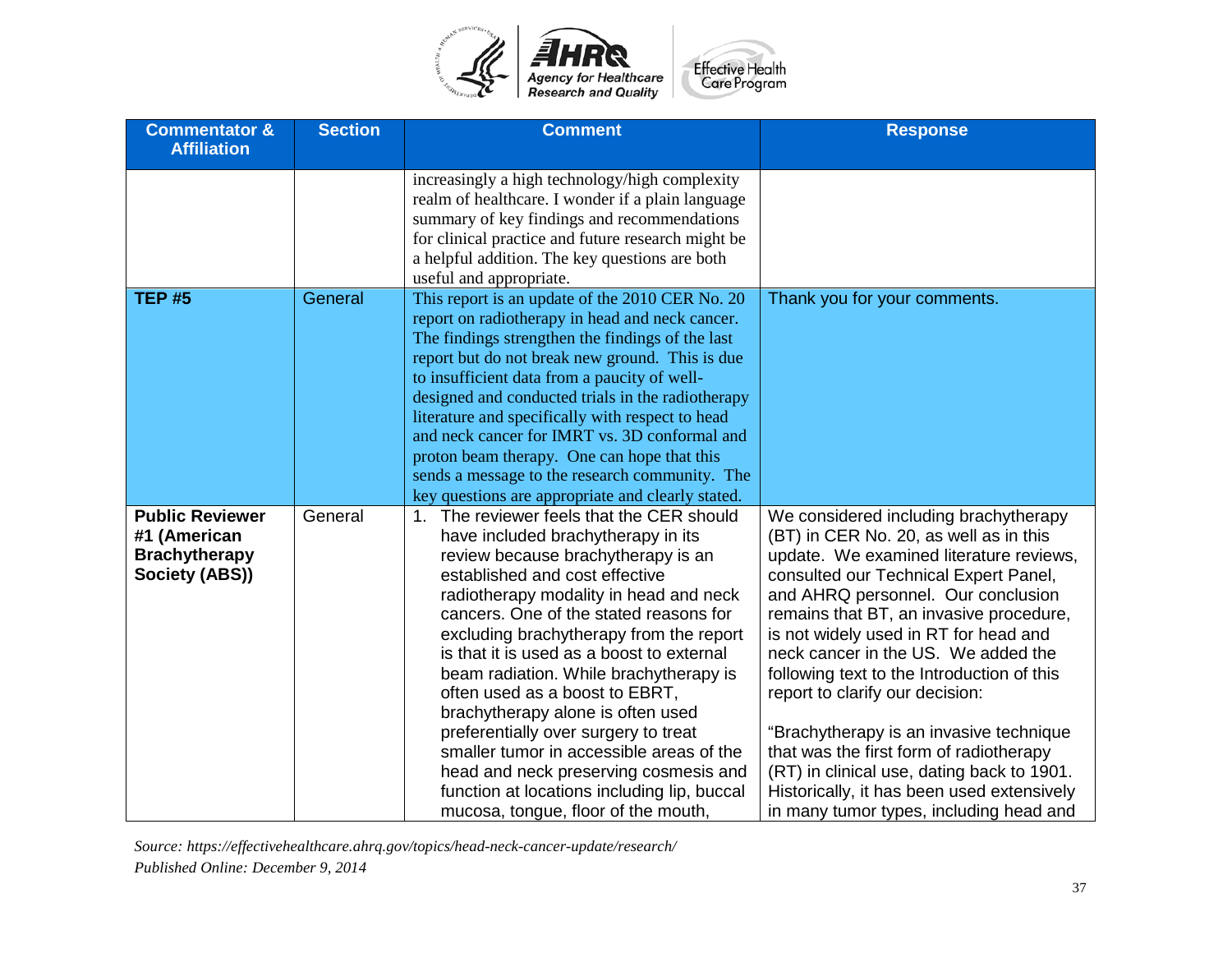

| <b>Commentator &amp;</b><br><b>Affiliation</b> | <b>Section</b> | <b>Comment</b>                                                                                                                                                                                                                                                                                                                                                                                                                                                                                                                                                                      | <b>Response</b>                                                                                                                                                                                                                                                                                                                                                                                                                                                                                                                                |
|------------------------------------------------|----------------|-------------------------------------------------------------------------------------------------------------------------------------------------------------------------------------------------------------------------------------------------------------------------------------------------------------------------------------------------------------------------------------------------------------------------------------------------------------------------------------------------------------------------------------------------------------------------------------|------------------------------------------------------------------------------------------------------------------------------------------------------------------------------------------------------------------------------------------------------------------------------------------------------------------------------------------------------------------------------------------------------------------------------------------------------------------------------------------------------------------------------------------------|
|                                                |                | tonsil, nasopharynx, neck nodes etc.<br>where surgery would result in poor<br>cosmesis or function. Brachytherapy<br>alone is also useful for the salvage of<br>recurrent tumors that have failed EBRT.<br>2. Another reason given for the exclusion<br>of brachytherapy was the limited use.<br>This is certainly not true. While the<br>radiation oncologists in the panel may<br>have had limited information about the<br>use of brachytherapy in head and neck<br>tumors, it is very widely used in the<br>primary treatment of head and neck<br>cancers especially in Europe. | neck cancer. The primary advantage of<br>brachytherapy over traditional opposed<br>external beam two-dimensional<br>radiotherapy (2DRT) has been its<br>capability to conform a high, localized<br>radiation dose to the implanted tumor,<br>limiting exposure to noninvolved tissues.<br>However, as conformal external beam RT<br>methods (e.g., three-dimensional<br>conformal RT [3DRT], intensity-<br>modulated RT [IMRT]) have become<br>more prevalent in the past 2 decades, this<br>advantage of brachytherapy has been<br>mitigated. |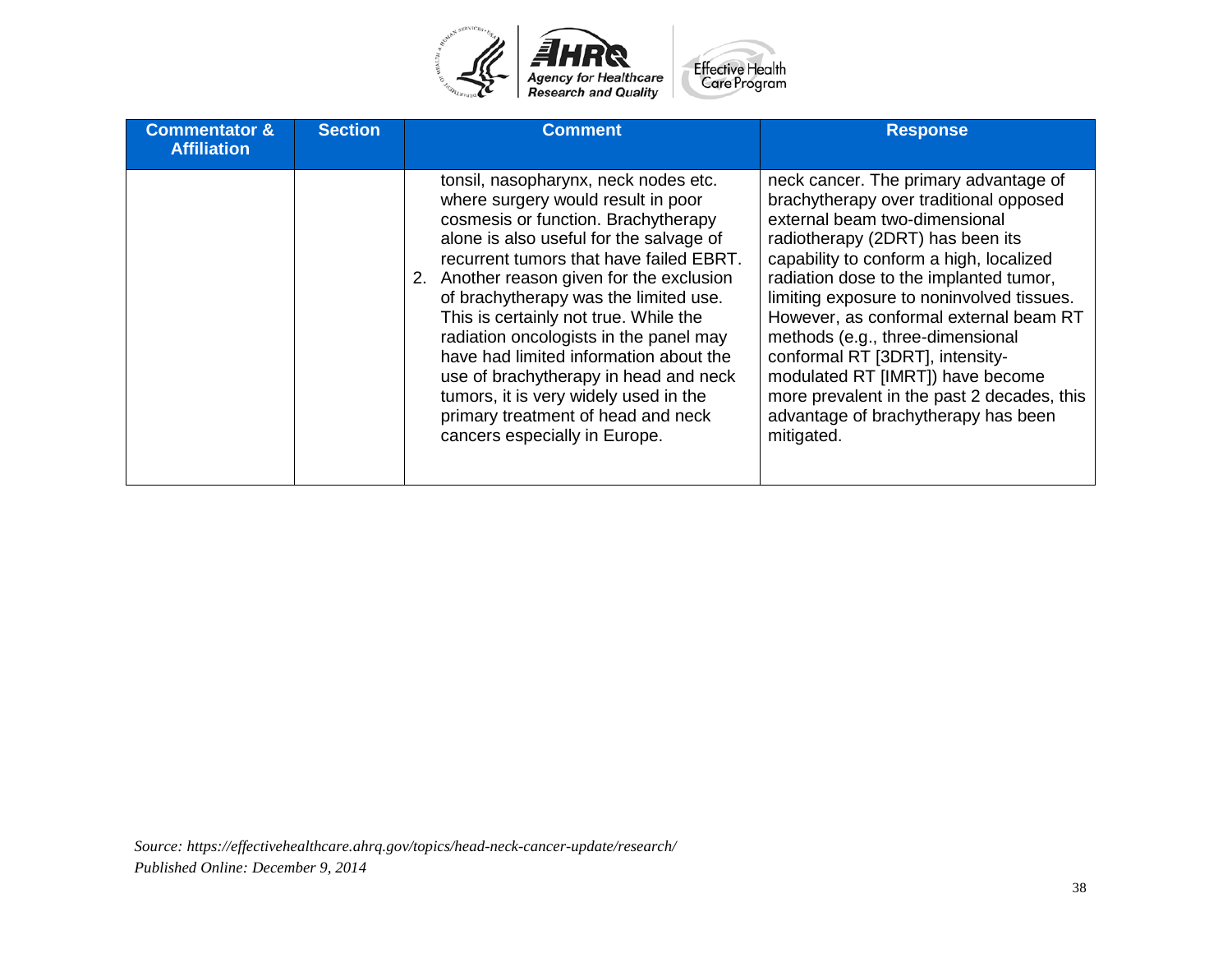

| <b>Commentator &amp;</b><br><b>Affiliation</b>                                          | <b>Section</b>     | <b>Comment</b>                                                                                                                                                                                                                                                                                                                                                                                                                                                                                                                                                                                                                                                  | <b>Response</b>                                                                                                                                                                                                                                                                                                                                                                                                                                                                                                                                                                                                                                                                                                                                                                                                                                                                                                                                                                                                                                       |
|-----------------------------------------------------------------------------------------|--------------------|-----------------------------------------------------------------------------------------------------------------------------------------------------------------------------------------------------------------------------------------------------------------------------------------------------------------------------------------------------------------------------------------------------------------------------------------------------------------------------------------------------------------------------------------------------------------------------------------------------------------------------------------------------------------|-------------------------------------------------------------------------------------------------------------------------------------------------------------------------------------------------------------------------------------------------------------------------------------------------------------------------------------------------------------------------------------------------------------------------------------------------------------------------------------------------------------------------------------------------------------------------------------------------------------------------------------------------------------------------------------------------------------------------------------------------------------------------------------------------------------------------------------------------------------------------------------------------------------------------------------------------------------------------------------------------------------------------------------------------------|
| <b>Public Reviewer</b><br>#1 (American<br><b>Brachytherapy</b><br><b>Society (ABS))</b> | General<br>(contd) | 3. Brachytherapy, especially using<br>manually after loaded 192Ir, has been<br>widely used to treat head and neck<br>cancers. Van Limberbergen reported the<br>GEC-ESTRO (European) experience on<br>2794 lip cancer patients treated with Ir-<br>192 with an overall 5 year local control of<br>94%. For T1 tumors the 5, 10, and 15<br>year disease free survival were 95%,<br>91% and 90%, respectively. (13)<br>Similarly, Mazeron et al reported on<br>1896 lip cancer patients treated with Ir-<br>192 with an overall 5 year local control of<br>$94\%$ . $(8)$<br>Source: https://effectivehealthcare.ahrq.gov/topics/head-neck-cancer-update/research/ | Brachytherapy can be used in select<br>head and neck cancer cases as a means<br>of dose escalation in conjunction with<br>external beam irradiation. However, this<br>practice has become uncommon because<br>sufficient dose escalation can usually be<br>achieved in these cases with a<br>noninvasive approach (conformal RT).<br>Brachytherapy alone is very rarely<br>employed, except with small (T1) tumors<br>of the nasal vestibule, lip, or oral cavity.<br>These presentations of head and neck<br>cancers are relatively uncommon (1<br>percent to perhaps 5 percent of all<br>cases), and RT is typically not first-line<br>treatment in many cases. Therefore,<br>because use of brachytherapy alone for<br>primary management of head and neck<br>malignancies has limited applicability in<br>modern radiation oncology practice, we<br>did not seek evidence of it for this current<br>CER; we focused instead on RT<br>modalities that are used as the sole RT<br>intervention for a given presentation of<br>head and neck cancer. |
| Published Online: December 9, 2014                                                      |                    |                                                                                                                                                                                                                                                                                                                                                                                                                                                                                                                                                                                                                                                                 |                                                                                                                                                                                                                                                                                                                                                                                                                                                                                                                                                                                                                                                                                                                                                                                                                                                                                                                                                                                                                                                       |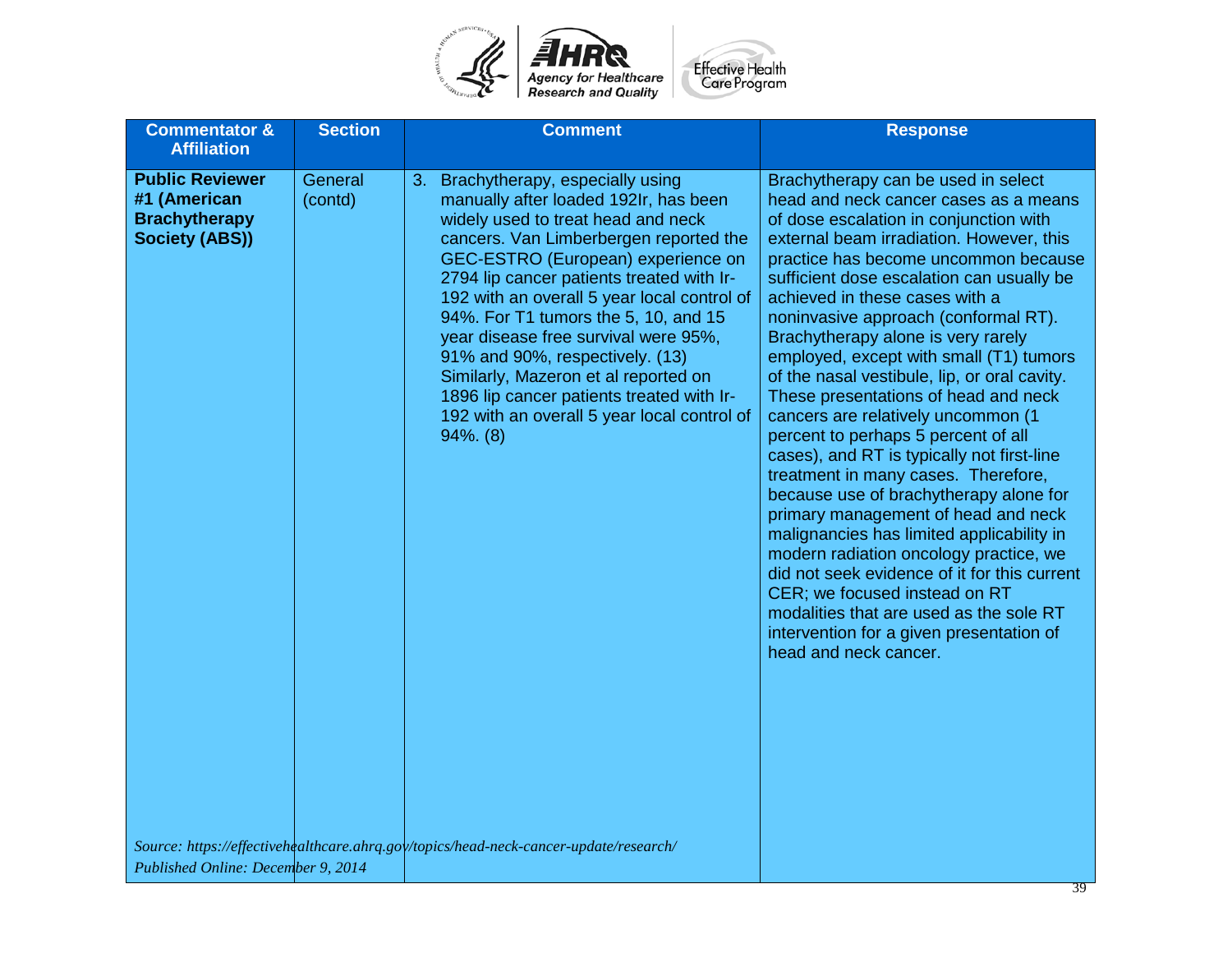

| <b>Commentator &amp;</b>                                                                               | <b>Section</b>     | <b>Comment</b>                                                                                                                                                                                                                                                                                                                                                                                                                                                                                                                                                                                                                                                                                                                                                                                                                                                                                                                                                                                                     | <b>Response</b>                                                                                                                                                                                                                                                                                                                                                                                                                                                                                                                                                                                                                                                                                                                                                                                                                                                                                                                                                                                                            |
|--------------------------------------------------------------------------------------------------------|--------------------|--------------------------------------------------------------------------------------------------------------------------------------------------------------------------------------------------------------------------------------------------------------------------------------------------------------------------------------------------------------------------------------------------------------------------------------------------------------------------------------------------------------------------------------------------------------------------------------------------------------------------------------------------------------------------------------------------------------------------------------------------------------------------------------------------------------------------------------------------------------------------------------------------------------------------------------------------------------------------------------------------------------------|----------------------------------------------------------------------------------------------------------------------------------------------------------------------------------------------------------------------------------------------------------------------------------------------------------------------------------------------------------------------------------------------------------------------------------------------------------------------------------------------------------------------------------------------------------------------------------------------------------------------------------------------------------------------------------------------------------------------------------------------------------------------------------------------------------------------------------------------------------------------------------------------------------------------------------------------------------------------------------------------------------------------------|
| <b>Affiliation</b><br><b>Public Reviewer</b><br>#1 (American<br><b>Brachytherapy</b><br>Society (ABS)) | General<br>(cont.) | Brachytherapy in the head and neck<br>1.<br>area was traditionally given by low dose<br>rate (LDR) brachytherapy. Due to<br>concerns about radiation hazard to the<br>care givers, and the ability to easily<br>permit dosimetry optimization, most of<br>the recent reports have used pulsed<br>dose rate (PDR) or, more commonly,<br>high dose rate (HDR) brachytherapy<br>(184-199, 101). Both the ABS and GEC-<br>ESTRO have separately published<br>general recommendations of utilizing<br>HDR brachytherapy in the various sites<br>of head and neck cancer (10, 200).<br>2. The nasopharynx is a site within the<br>head and neck area that is easily<br>accessed by an intracavitary HDR<br>applicator. Levendag et al have reported<br>their extensive experience in treating<br>nasopharyngeal lesions with HDR<br>brachytherapy using a special<br>nasopharynx applicator (201-203).<br>3. The use of HDR brachytherapy<br>catheters incorporated in removable<br>dental molds allows repeated, highly | We considered including brachytherapy<br>(BT) in CER No. 20, as well as in this<br>update. We examined literature reviews,<br>consulted our Technical Expert Panel,<br>and AHRQ personnel. Our conclusion<br>remains that BT, an invasive procedure,<br>is not widely used in RT for head and<br>neck cancer in the US. We added the<br>following text to the Introduction of this<br>report to clarify our decision:<br>"Brachytherapy is an invasive technique<br>that was the first form of radiotherapy<br>(RT) in clinical use, dating back to 1901.<br>Historically, it has been used extensively<br>in many tumor types, including head and<br>neck cancer. The primary advantage of<br>brachytherapy over traditional opposed<br>external beam two-dimensional<br>radiotherapy (2DRT) has been its<br>capability to conform a high, localized<br>radiation dose to the implanted tumor,<br>limiting exposure to noninvolved tissues.<br>However, as conformal external beam RT<br>methods (e.g., three-dimensional |
|                                                                                                        |                    | reproducible, fractionated outpatient<br>brachytherapy of superficial (<0.5-cm<br>thick) tumors without requiring repeated<br>catheter insertion into the tumor (204).<br>Suitable sites for mold therapy include                                                                                                                                                                                                                                                                                                                                                                                                                                                                                                                                                                                                                                                                                                                                                                                                  | conformal RT [3DRT], intensity-<br>modulated RT [IMRT]) have become<br>more prevalent in the past 2 decades, this<br>advantage of brachytherapy has been<br>mitigated. Brachytherapy can be used in                                                                                                                                                                                                                                                                                                                                                                                                                                                                                                                                                                                                                                                                                                                                                                                                                        |
| Published Online: December 9, 2014                                                                     |                    | the scalp, face, pinna, lip, buccal<br>mucosa, maxillary antrum, hard palate,<br>oral cavity, external auditory canal, and<br>the orbital cavity after exenteration. A<br>Source: https://effectivehealthcare.ahrq.gov/topiq&tequ4DRkdosecequivalentwcabout 60<br>Gy LDR (prescribed at 0.5-cm depth) is<br>recommended when used as the sole<br>modality (10).                                                                                                                                                                                                                                                                                                                                                                                                                                                                                                                                                                                                                                                    | select head and neck cancer cases as a<br>means of dose escalation in conjunction<br>with external beam irradiation. However,<br>this practice has become uncommon<br>because sufficient dose escalation can<br>usually be achieved in these cases with a<br>noninvasive approach (conformal RT). 40                                                                                                                                                                                                                                                                                                                                                                                                                                                                                                                                                                                                                                                                                                                       |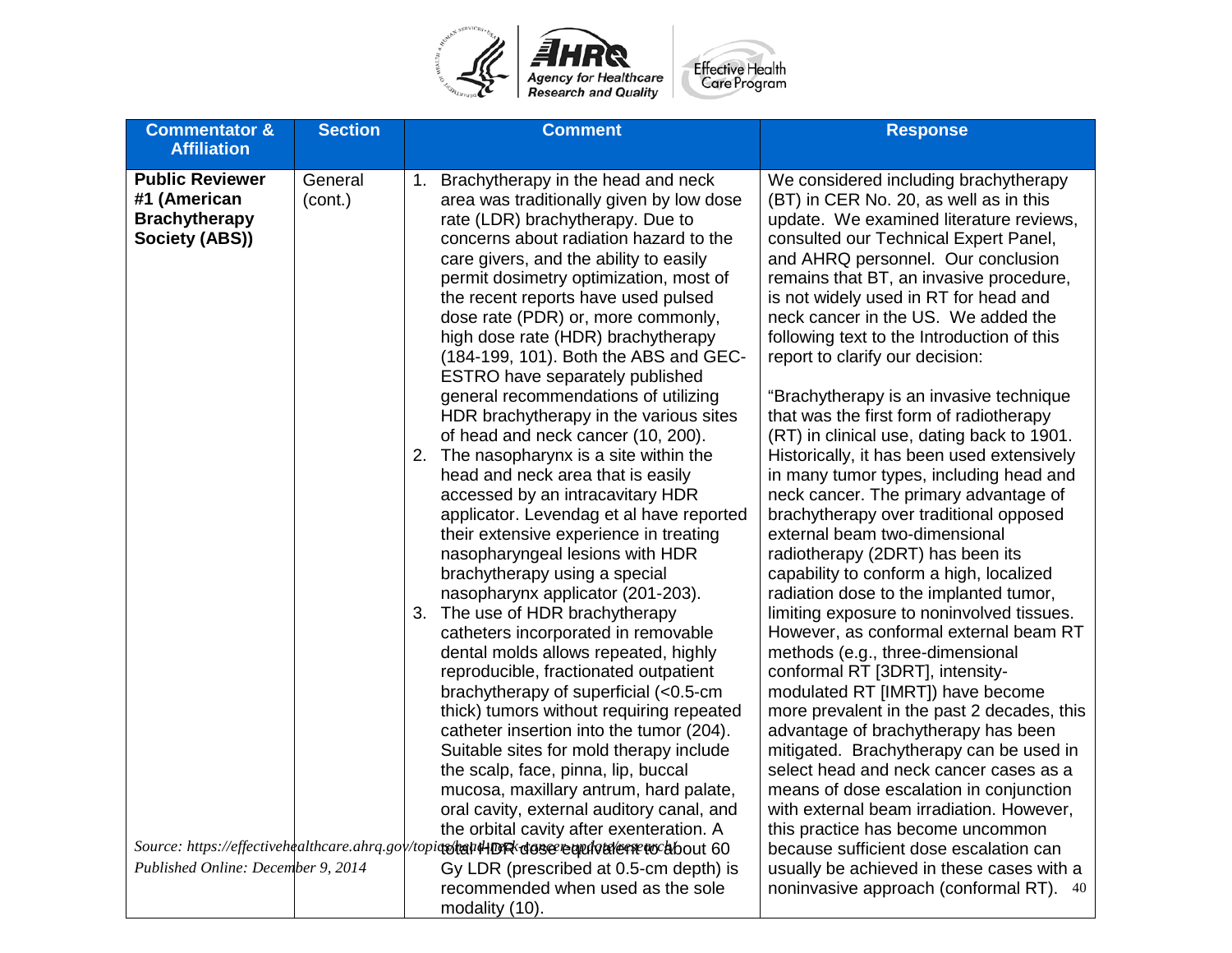

| <b>Commentator &amp;</b><br><b>Affiliation</b>                                          | <b>Section</b>     | <b>Comment</b>                                                                                                                                                                                                                                                                                                                                                                                                                                                                                                                                                                                                                                                           | <b>Response</b>                                                                                                                                                                                                                                                                                                                                                                                                                                                                                                                                                                                                                                                                                                   |
|-----------------------------------------------------------------------------------------|--------------------|--------------------------------------------------------------------------------------------------------------------------------------------------------------------------------------------------------------------------------------------------------------------------------------------------------------------------------------------------------------------------------------------------------------------------------------------------------------------------------------------------------------------------------------------------------------------------------------------------------------------------------------------------------------------------|-------------------------------------------------------------------------------------------------------------------------------------------------------------------------------------------------------------------------------------------------------------------------------------------------------------------------------------------------------------------------------------------------------------------------------------------------------------------------------------------------------------------------------------------------------------------------------------------------------------------------------------------------------------------------------------------------------------------|
| <b>Public Reviewer</b><br>#1 (American<br><b>Brachytherapy</b><br><b>Society (ABS))</b> | General<br>(cont.) | 4. Surgical salvage is generally the<br>preferred treatment for locoregional<br>recurrences after failure of external<br>beam radiation in head and neck<br>cancers, however, surgery is not<br>possible in all cases. Brachytherapy is<br>useful for salvage of recurrent disease in<br>previously irradiated patients with results<br>comparable to other modalities (205-<br>$209$ ).                                                                                                                                                                                                                                                                                 | Brachytherapy alone is very rarely<br>employed, except with small (T1) tumors<br>of the nasal vestibule, lip, or oral cavity.<br>These presentations of head and neck<br>cancers are relatively uncommon (1<br>percent to perhaps 5 percent of all<br>cases), and RT is typically not first-line<br>treatment in many cases. Therefore,<br>because use of brachytherapy alone for<br>primary management of head and neck<br>malignancies has limited applicability in<br>modern radiation oncology practice, we<br>did not seek evidence of it for this current<br>CER; we focused instead on RT<br>modalities that are used as the sole RT<br>intervention for a given presentation of<br>head and neck cancer." |
| <b>Public Reviewer</b><br>#1 (American<br><b>Brachytherapy</b><br>Society (ABS))        | General<br>(cont.) | 1. Another innovative approach is the use<br>of intraoperative HDR brachytherapy,<br>which permits normal tissues to be<br>retracted or shielded during<br>brachytherapy. Intraoperative HDR<br>brachytherapy can reach many sites in<br>the head and neck area that are difficult<br>to treat or are inaccessible by either LDR<br>brachytherapy or intraoperative electron<br>beam radiation. The catheters are<br>removed immediately after the single<br>dose of radiation, hence, minimizing<br>inconvenience and permitting the use of<br>brachytherapy in areas such as the base<br>of skull. In recurrent tumors where no<br>further EBRT can be given, a single | We considered including brachytherapy<br>(BT) in CER No. 20, as well as in this<br>update. We examined literature reviews,<br>consulted our Technical Expert Panel,<br>and AHRQ personnel. Our conclusion<br>remains that BT, an invasive procedure,<br>is not widely used in RT for head and<br>neck cancer in the US. We added the<br>following text to the Introduction of this<br>report to clarify our decision:<br>"Brachytherapy is an invasive technique<br>that was the first form of radiotherapy<br>(RT) in clinical use, dating back to 1901.<br>Historically, it has been used extensively<br>in many tumor types, including head and                                                                |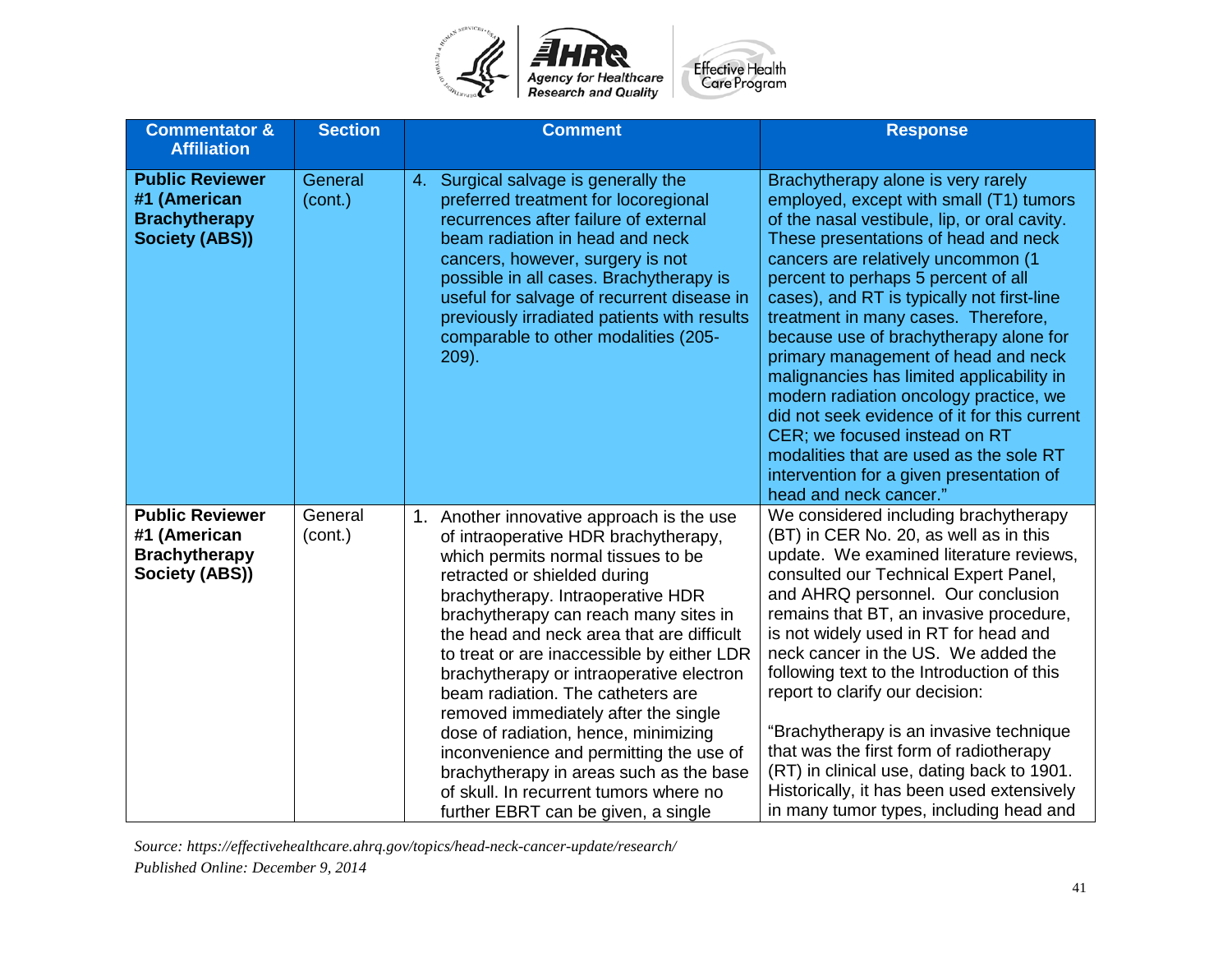

| <b>Commentator &amp;</b><br><b>Affiliation</b>                                          | <b>Section</b>     | <b>Comment</b>                                                                                                                                                                                                                                                                                                                                                                                                                                                                                                                                                                                                                                                                                                                                                                                       | <b>Response</b>                                                                                                                                                                                                                                                                                                                                                                                                                                                                                                                                                                                                                                                                                                                                                                                                                                                                                                                                                                                                   |
|-----------------------------------------------------------------------------------------|--------------------|------------------------------------------------------------------------------------------------------------------------------------------------------------------------------------------------------------------------------------------------------------------------------------------------------------------------------------------------------------------------------------------------------------------------------------------------------------------------------------------------------------------------------------------------------------------------------------------------------------------------------------------------------------------------------------------------------------------------------------------------------------------------------------------------------|-------------------------------------------------------------------------------------------------------------------------------------------------------------------------------------------------------------------------------------------------------------------------------------------------------------------------------------------------------------------------------------------------------------------------------------------------------------------------------------------------------------------------------------------------------------------------------------------------------------------------------------------------------------------------------------------------------------------------------------------------------------------------------------------------------------------------------------------------------------------------------------------------------------------------------------------------------------------------------------------------------------------|
|                                                                                         |                    | intraoperative dose of 15 to 20 Gy is<br>generally given (194, 195).<br>2.<br>In brief, published literature shows that<br>brachytherapy has a more well-defined,<br>cost effective role in the primary<br>management of select head & neck<br>cancer than do either, The role of<br>brachytherapy is well established but<br>excluded from your report while protons<br>and SBRT, whose role in head and neck<br>cancer may well be considered<br>investigational, is included in your report.<br>3. The reviewer is concerned that the<br>exclusion of proven and well established<br>modality of brachytherapy from the<br>AHRQ report just perpetuates the role of<br>"new" and highly expensive technologies<br>to treat tumors for which proven and<br>highly cost-effective modalities exist. | neck cancer. The primary advantage of<br>brachytherapy over traditional opposed<br>external beam two-dimensional<br>radiotherapy (2DRT) has been its<br>capability to conform a high, localized<br>radiation dose to the implanted tumor,<br>limiting exposure to noninvolved tissues.<br>However, as conformal external beam RT<br>methods (e.g., three-dimensional<br>conformal RT [3DRT], intensity-<br>modulated RT [IMRT]) have become<br>more prevalent in the past 2 decades, this<br>advantage of brachytherapy has been<br>mitigated. Brachytherapy can be used in<br>select head and neck cancer cases as a<br>means of dose escalation in conjunction<br>with external beam irradiation. However,<br>this practice has become uncommon<br>because sufficient dose escalation can<br>usually be achieved in these cases with a<br>noninvasive approach (conformal RT).<br>Brachytherapy alone is very rarely<br>employed, except with small (T1) tumors<br>of the nasal vestibule, lip, or oral cavity. |
| <b>Public Reviewer</b><br>#1 (American<br><b>Brachytherapy</b><br><b>Society (ABS))</b> | General<br>(cont.) |                                                                                                                                                                                                                                                                                                                                                                                                                                                                                                                                                                                                                                                                                                                                                                                                      | These presentations of head and neck<br>cancers are relatively uncommon (1<br>percent to perhaps 5 percent of all<br>cases), and RT is typically not first-line<br>treatment in many cases. Therefore,<br>because use of brachytherapy alone for<br>primary management of head and neck<br>malignancies has limited applicability in                                                                                                                                                                                                                                                                                                                                                                                                                                                                                                                                                                                                                                                                              |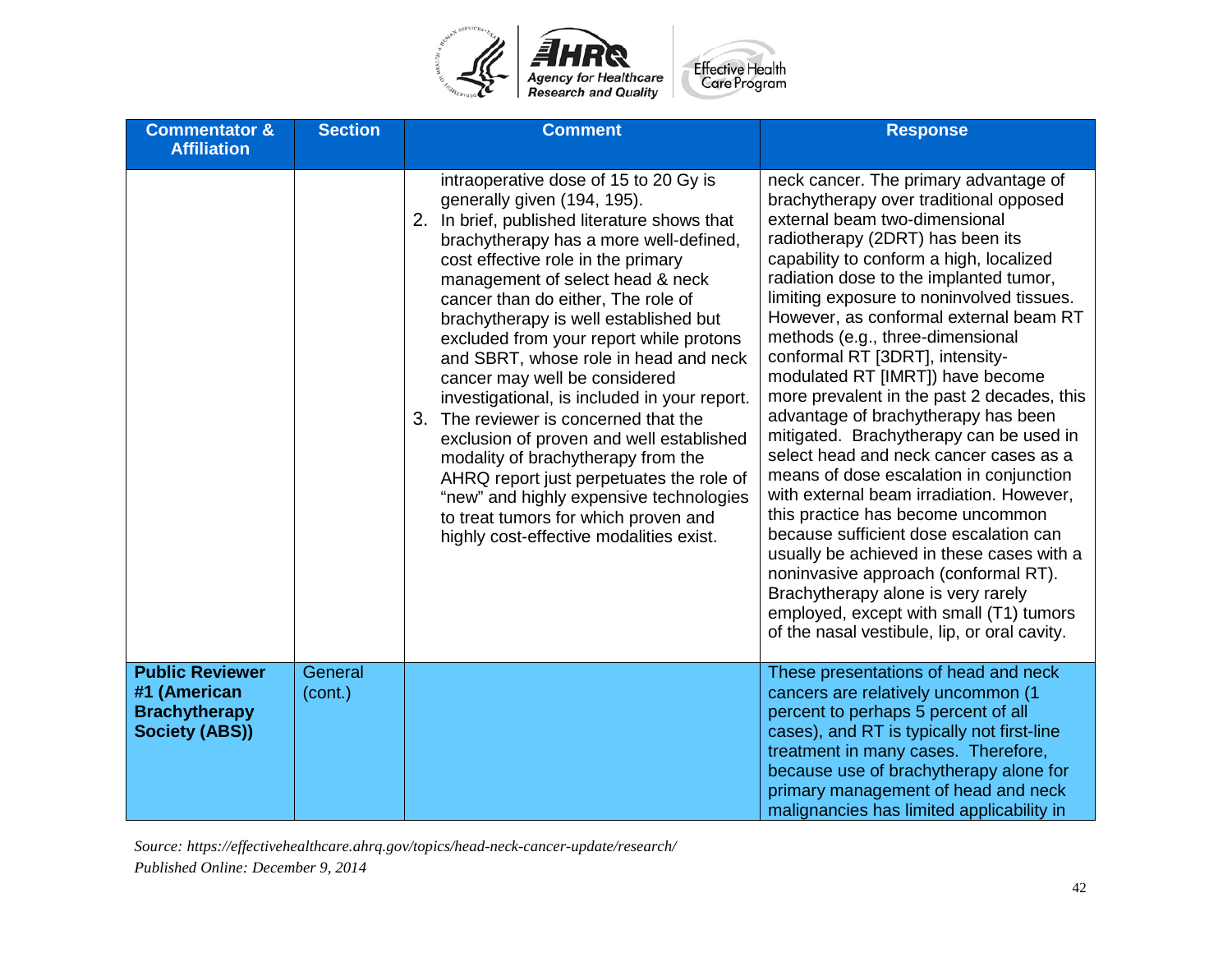

| <b>Commentator &amp;</b><br><b>Affiliation</b>                                                                  | <b>Section</b> | <b>Comment</b>                                                                                                                                                                                                                                                                                                                                                                                                                                                                                                     | <b>Response</b>                                                                                                                                                                                                                          |
|-----------------------------------------------------------------------------------------------------------------|----------------|--------------------------------------------------------------------------------------------------------------------------------------------------------------------------------------------------------------------------------------------------------------------------------------------------------------------------------------------------------------------------------------------------------------------------------------------------------------------------------------------------------------------|------------------------------------------------------------------------------------------------------------------------------------------------------------------------------------------------------------------------------------------|
|                                                                                                                 |                |                                                                                                                                                                                                                                                                                                                                                                                                                                                                                                                    | modern radiation oncology practice, we<br>did not seek evidence of it for this current<br>CER; we focused instead on RT<br>modalities that are used as the sole RT<br>intervention for a given presentation of<br>head and neck cancer." |
| <b>Public Reviewer</b><br>#2 (American<br><b>Society for</b><br><b>Radiation</b><br><b>Oncology</b><br>(ASTRO)) | General        | 1. We appreciate that AHRQ is<br>updating the initial report on this<br>topic. We also agree that the<br>potential impact of human papilloma<br>virus positive tumor tissue plays into<br>outcomes and patient management.<br>As the report notes, studies are<br>needed to identify reduced intensity<br>therapies that continue to yield<br>satisfactory outcomes. We believe<br>these factors will continue to make<br>this topic important for the years to<br>come.<br>2. We are pleased that this review has | 1. Thank you for your comment.<br>2. Thank you for your comment.                                                                                                                                                                         |
|                                                                                                                 |                | found the evidence strengthening the<br>previous comparative effectiveness<br>review's finding of a significant<br>reduction in late xerostomia with<br>IMRT compared with 3DRT.<br>3. We agree with the decision to<br>exclude brachytherapy alone for<br>primary management of head and                                                                                                                                                                                                                          | 3. Thank you for your comment.                                                                                                                                                                                                           |
|                                                                                                                 |                | neck malignancies because of its<br>limited applicability in modern                                                                                                                                                                                                                                                                                                                                                                                                                                                |                                                                                                                                                                                                                                          |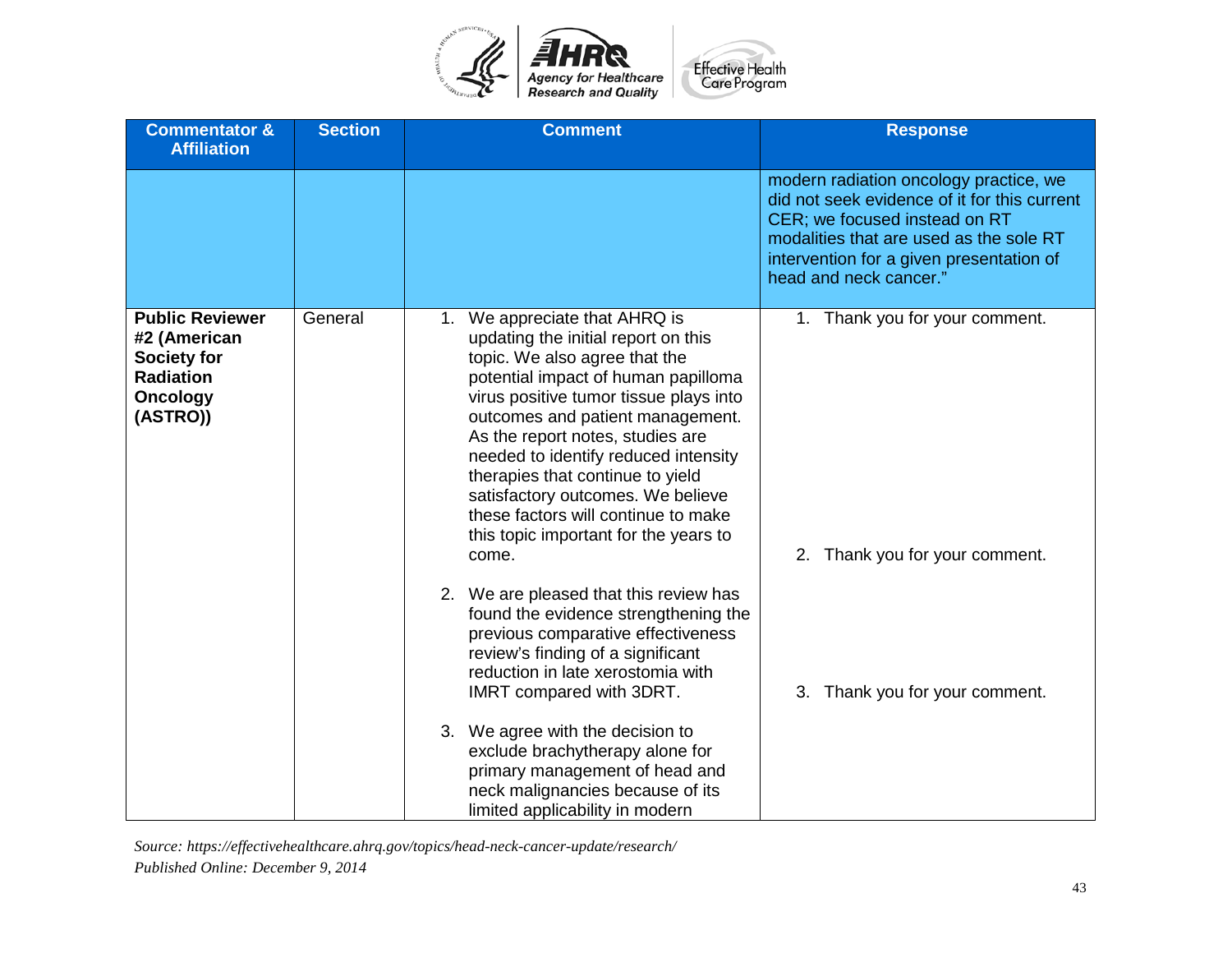

| <b>Commentator &amp;</b><br><b>Affiliation</b>                                                                  | <b>Section</b>     | <b>Comment</b>                                                                                                                                                                                                                                                                                                                                                                                                                                                                                                                                                                                                                                                                                                                                                                                                                                                                                                                                                                                                                                                                                                                                                                                                                        | <b>Response</b>                                                                                                                                                                                                                                                                                                                                                              |
|-----------------------------------------------------------------------------------------------------------------|--------------------|---------------------------------------------------------------------------------------------------------------------------------------------------------------------------------------------------------------------------------------------------------------------------------------------------------------------------------------------------------------------------------------------------------------------------------------------------------------------------------------------------------------------------------------------------------------------------------------------------------------------------------------------------------------------------------------------------------------------------------------------------------------------------------------------------------------------------------------------------------------------------------------------------------------------------------------------------------------------------------------------------------------------------------------------------------------------------------------------------------------------------------------------------------------------------------------------------------------------------------------|------------------------------------------------------------------------------------------------------------------------------------------------------------------------------------------------------------------------------------------------------------------------------------------------------------------------------------------------------------------------------|
|                                                                                                                 |                    | radiation oncology practice to a small<br>subset of head and neck cancers.                                                                                                                                                                                                                                                                                                                                                                                                                                                                                                                                                                                                                                                                                                                                                                                                                                                                                                                                                                                                                                                                                                                                                            |                                                                                                                                                                                                                                                                                                                                                                              |
| <b>Public Reviewer</b><br>#2 (American<br><b>Society for</b><br><b>Radiation</b><br><b>Oncology</b><br>(ASTRO)) | General<br>(cont.) | We are, however, concerned by some of the<br>other decisions that were made to guide this<br>update.<br>1. For example, by deciding to not consider<br>conventional 2D radiation therapy, this<br>review has overlooked a large<br>randomized study showing a survival<br>advantage and significant toxicity<br>reduction of IMRT compared to 2DCRT<br>in nasopharynx cancer (1). The<br>conclusion of this study is that IMRT<br>provides improved local-recurrence free<br>survival, especially in late-stage<br>nasopharynx cancer patients and is<br>associated with a lower incidence of<br>toxicities. Additionally, we are surprised<br>that the report states that there is no<br>evidence IMRT improves any other<br>toxicities besides xerostomia. There is<br>now published data suggesting<br>improvements in dysphagia in patients<br>receiving chemo-IMRT compared with<br>what we expect using previous<br>techniques (2). This prospective study of<br>73 patients found that on average, long-<br>term patient-reported, observer-rated,<br>and objective measures of swallowing<br>were only slightly worse than pretherapy<br>measures. We believe the findings from<br>this prospective study are significant and | 1. We used a strict set of study<br>inclusion and exclusion criteria<br>that we developed a priori for this<br>report. We came to the<br>conclusion that 2DRT is no longer<br>relevant to this report as its use<br>has become obsolete in the US,<br>so we would not include<br>comparative studies in which this<br>modality was compared with 3D<br>conformal RT methods. |
|                                                                                                                 |                    | should be considered rather than                                                                                                                                                                                                                                                                                                                                                                                                                                                                                                                                                                                                                                                                                                                                                                                                                                                                                                                                                                                                                                                                                                                                                                                                      | 2. We checked and corrected the                                                                                                                                                                                                                                                                                                                                              |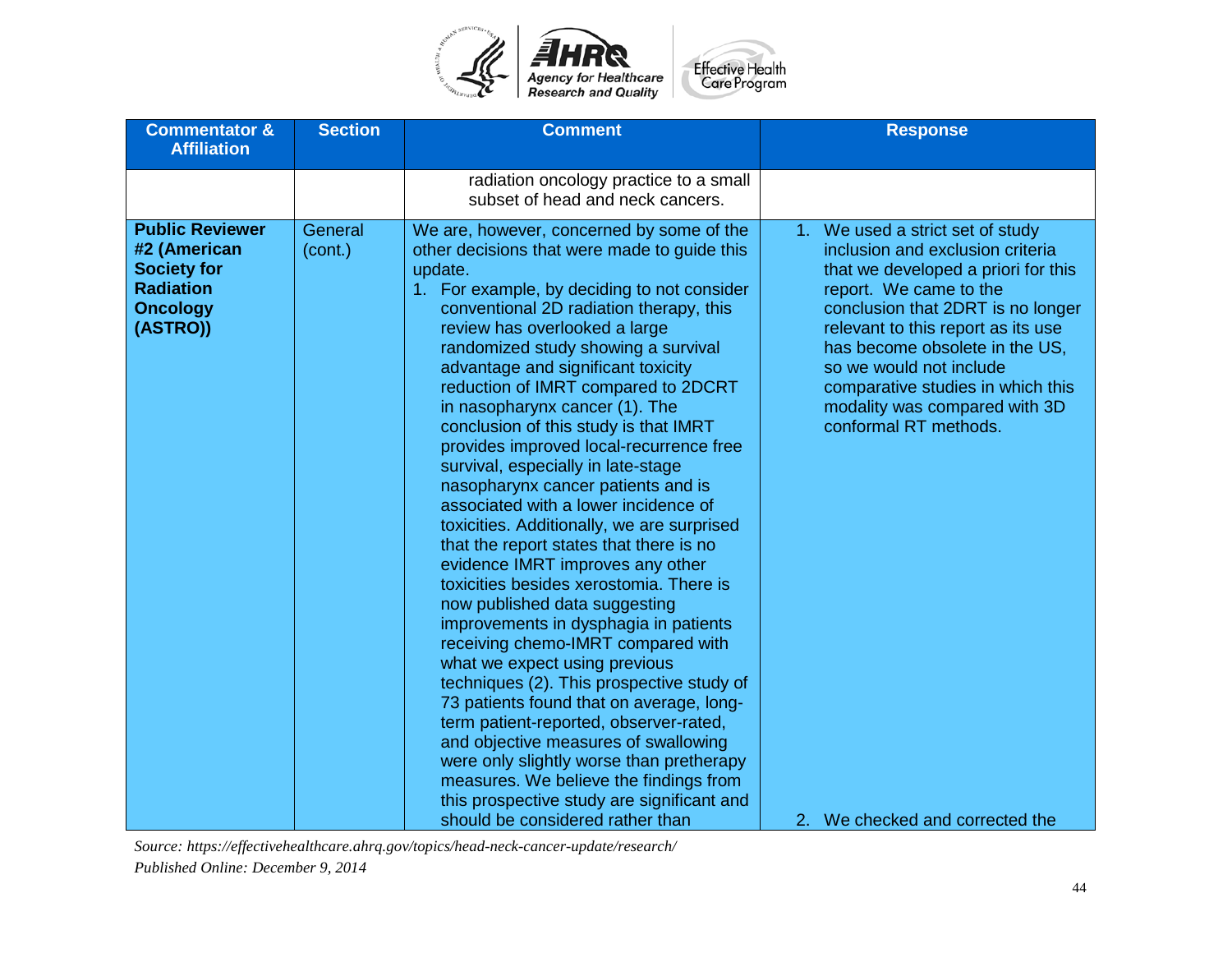

| <b>Commentator &amp;</b><br><b>Affiliation</b>                                                                  | <b>Section</b>     | <b>Comment</b>                                                                                                                                                                                                                                                                                                                                                                                                                                             | <b>Response</b>                                                                                                                                                                                                                                                                                                                                                                                                                                                |
|-----------------------------------------------------------------------------------------------------------------|--------------------|------------------------------------------------------------------------------------------------------------------------------------------------------------------------------------------------------------------------------------------------------------------------------------------------------------------------------------------------------------------------------------------------------------------------------------------------------------|----------------------------------------------------------------------------------------------------------------------------------------------------------------------------------------------------------------------------------------------------------------------------------------------------------------------------------------------------------------------------------------------------------------------------------------------------------------|
|                                                                                                                 |                    | discarded as non-relevant.<br>2. Please note, we believe this study is<br>listed in the Appendix on page 28 with a<br>"nonrelevant study design" designation;<br>however the citation - Dysphagia. 2011.<br>26:206-207- is incorrect.)                                                                                                                                                                                                                     | citation in question.                                                                                                                                                                                                                                                                                                                                                                                                                                          |
| <b>Public Reviewer</b><br>#2 (American<br><b>Society for</b><br><b>Radiation</b><br><b>Oncology</b><br>(ASTRO)) | General<br>(cont.) | 3. Under Interventions (Table E, page<br>ES-25), we do not understand why<br>the draft review makes comments on<br>the availability of IMRT and SBRT.<br>According to our membership<br>survey, in 2013 over 95% of US<br>radiation oncology practices offered<br>both IMRT and SBRT. We do not<br>believe that the comments about the<br>availability of these two treatment<br>options are accurate and<br>recommend that this commentary be<br>removed. | 4. We revised the text in the table to<br>reflect this comment.                                                                                                                                                                                                                                                                                                                                                                                                |
| <b>Public Reviewer</b><br>#3 (Medical<br>Imaging &<br><b>Technology</b><br><b>Alliance (MITA))</b>              | General<br>(cont.) | Our comments address the fact that the<br>Draft Report fails to apply the most<br>appropriate evidentiary thresholds and<br>endpoints for evaluating technologies in the<br>radiation therapy sector. Our comments are<br>divided into the following three sections:<br>(1) Evidentiary thresholds and endpoints<br>should reflect the cancer care<br>paradigm;                                                                                            | In preparing this report, and its<br>1.<br>predecessor, CER No. 20, we<br>used accepted methods for<br>conducting systematic reviews<br>that were approved by AHRQ.<br>We laid out our evidence criteria a<br>priori and adhered to them to<br>ensure we minimized bias in the<br>results. A main criterion was that<br>we would include only direct,<br>comparative evidence, to reduce<br>potential bias due to interstudy<br>heterogeneity among single-arm |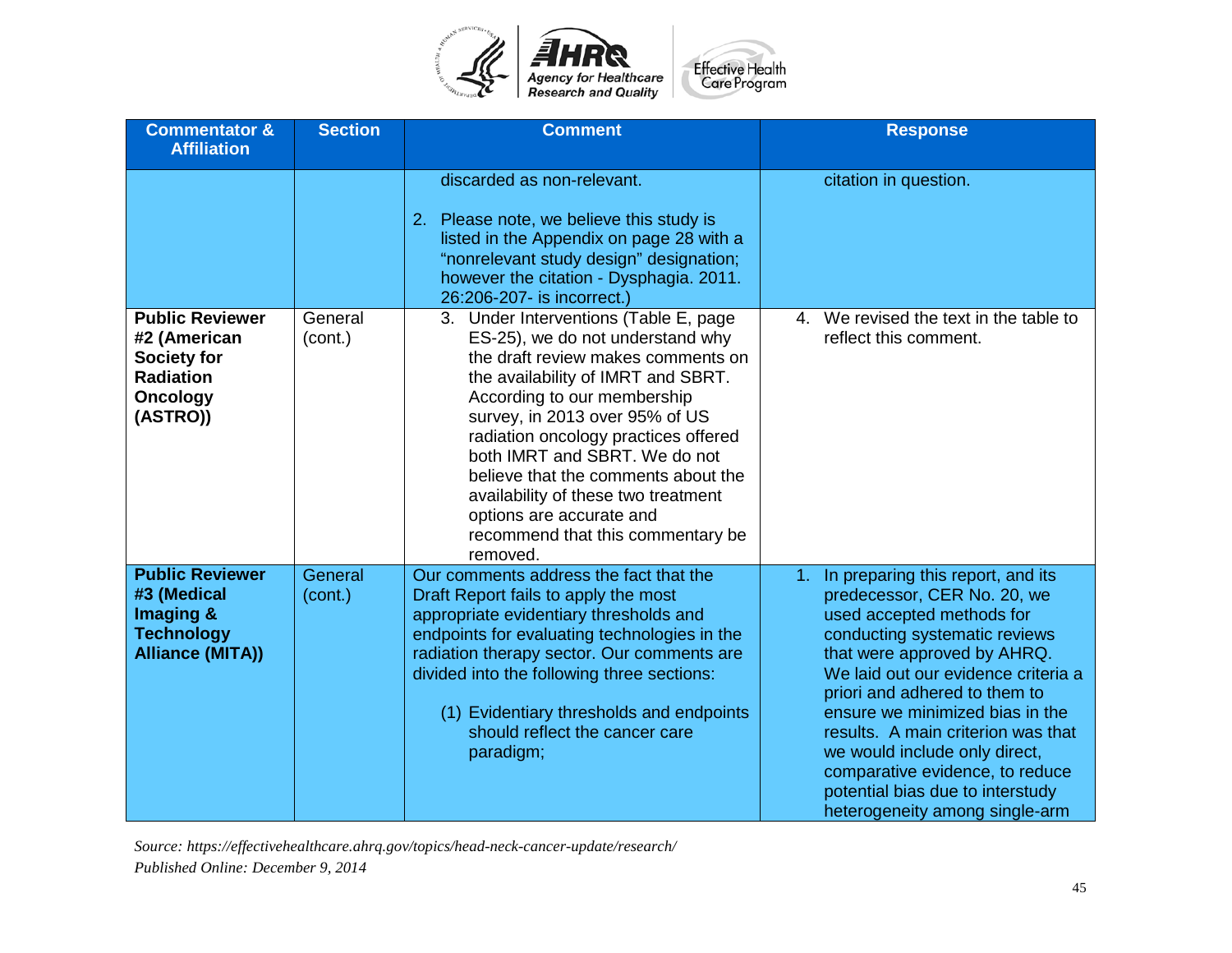

| <b>Commentator &amp;</b><br><b>Affiliation</b>                                              | <b>Section</b>     | <b>Comment</b>                                                                                                                                                                                                                                                                                                                                                                                                                                                                                                                                                                                                                                                                                                                                                                                           | <b>Response</b>                                                                                                                                                                                                                                                                                                                                                                                                                                                                                                                                                                                                                                                                                                                                                                                        |
|---------------------------------------------------------------------------------------------|--------------------|----------------------------------------------------------------------------------------------------------------------------------------------------------------------------------------------------------------------------------------------------------------------------------------------------------------------------------------------------------------------------------------------------------------------------------------------------------------------------------------------------------------------------------------------------------------------------------------------------------------------------------------------------------------------------------------------------------------------------------------------------------------------------------------------------------|--------------------------------------------------------------------------------------------------------------------------------------------------------------------------------------------------------------------------------------------------------------------------------------------------------------------------------------------------------------------------------------------------------------------------------------------------------------------------------------------------------------------------------------------------------------------------------------------------------------------------------------------------------------------------------------------------------------------------------------------------------------------------------------------------------|
|                                                                                             |                    |                                                                                                                                                                                                                                                                                                                                                                                                                                                                                                                                                                                                                                                                                                                                                                                                          | studies. For comparison between<br>RT interventions, RCTs provide<br>the reference standard for efficacy<br>outcomes; direct comparative<br>studies of non-randomized design<br>provide good evidence as well,<br>although not the same quality as<br>RCTs. We believe our<br>transparent methods meet proper<br>standards for this type of evidence<br>review.                                                                                                                                                                                                                                                                                                                                                                                                                                        |
| <b>Public Reviewer</b><br>#3 (Medical<br>Imaging &<br><b>Technology</b><br>Alliance (MITA)) | General<br>(cont.) | 1. By failing to include high quality<br>reproducible dosimetric studies, the<br>literature referenced in the Draft Report<br>is inappropriately limited.<br>2. Randomized controlled trials should not<br>be the sole evidentiary threshold for<br>radiation therapy.<br>3. In its current form, the Draft Report<br>provides misleading information<br>regarding the critical role that advanced<br>radiation therapy technologies play in<br>ameliorating head and neck cancers.<br>The omission of numerous high quality<br>studies could have dramatic, adverse<br>impacts on patient access in the future<br>to the most appropriate forms of<br>radiation therapy. We urge AHRQ and<br>the authors to amend the report<br>consistent with the observations and<br>recommendation described below. | 1. We indeed considered including<br>dosimetry studies in CER No. 20, and<br>this update. For both reports, our<br>ultimate conclusion was agreed upon<br>in-house, among AHRQ personnel,<br>and in discussion with our TEP – not<br>to include dosimetry studies. The<br>primary rationale for this conclusion is<br>that dosimetry studies do not provide<br>a link to actual clinical outcomes that<br>are realized by patients. Dosimetry<br>modeling is clearly needed to<br>advance research in RT methods, but<br>it does not provide evidence for<br>clinical efficacy per se.<br>2. We agree RCTs should not be the<br>sole evidentiary threshold for RT.<br>However, we made an a priori<br>decision to include only direct<br>comparative evidence among RT<br>methods as a means to reduce |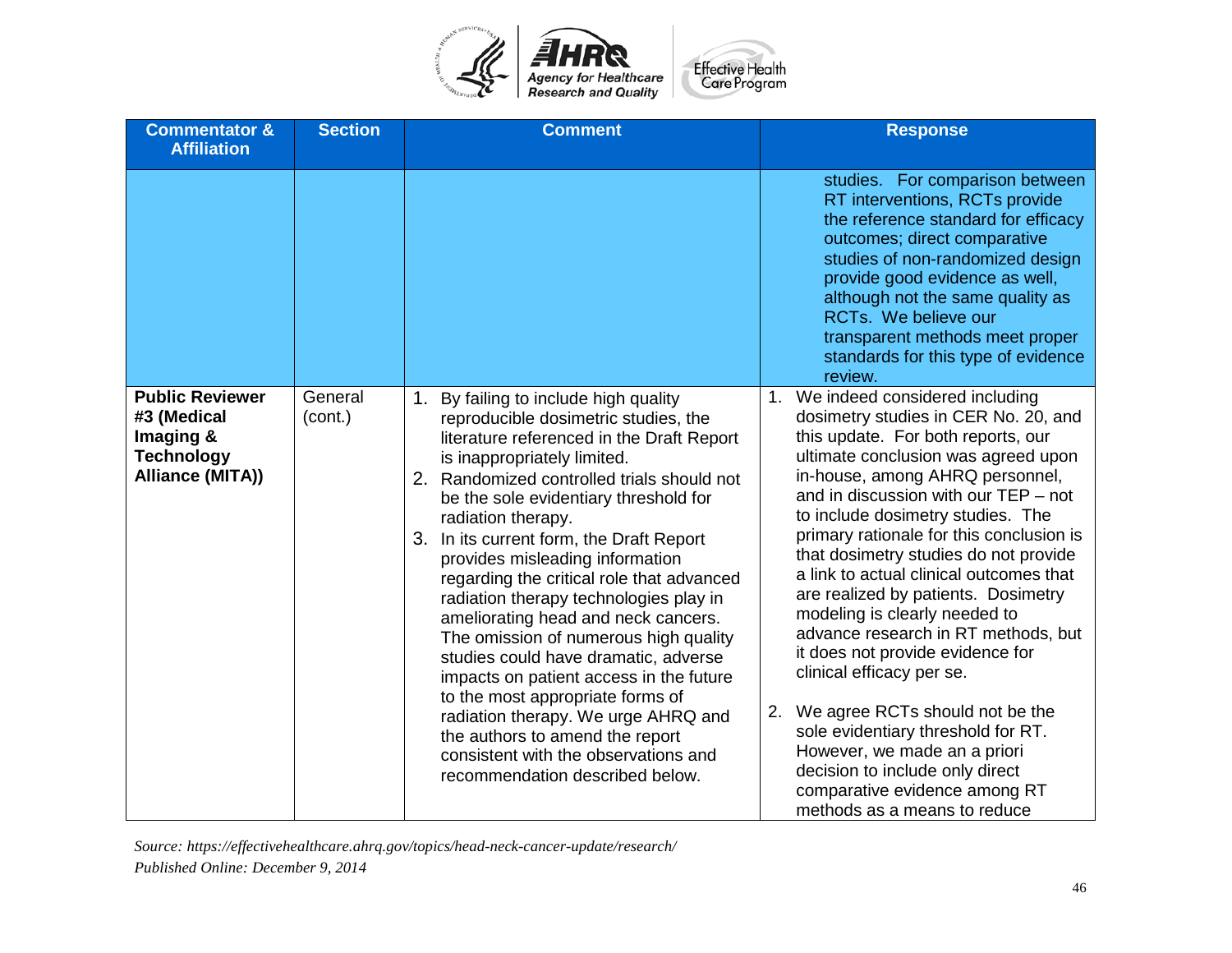

| <b>Commentator &amp;</b><br><b>Affiliation</b>                                                     | <b>Section</b>     | <b>Comment</b>                                                                                                                                                                                                                                                                                                                                                                                                                                                                                                                                                                                                                                                                                | <b>Response</b>                                                                                                                                                                                                                                                                                                                                                                                                                                                                                                                                               |
|----------------------------------------------------------------------------------------------------|--------------------|-----------------------------------------------------------------------------------------------------------------------------------------------------------------------------------------------------------------------------------------------------------------------------------------------------------------------------------------------------------------------------------------------------------------------------------------------------------------------------------------------------------------------------------------------------------------------------------------------------------------------------------------------------------------------------------------------|---------------------------------------------------------------------------------------------------------------------------------------------------------------------------------------------------------------------------------------------------------------------------------------------------------------------------------------------------------------------------------------------------------------------------------------------------------------------------------------------------------------------------------------------------------------|
|                                                                                                    |                    |                                                                                                                                                                                                                                                                                                                                                                                                                                                                                                                                                                                                                                                                                               | heterogeneity and thus enhance<br>internal and external validity of our<br>results. All but 2 of the studies<br>included were observational studies.<br>We disagree on this point. We agree<br>3.<br>RCTs should not be the sole<br>evidentiary threshold for RT.<br>However, we made an a priori<br>decision to include only direct<br>comparative evidence among RT<br>methods as a means to reduce<br>heterogeneity and thus enhance<br>internal and external validity of our<br>results. All but 2 of the studies<br>included were observational studies. |
| <b>Public Reviewer</b><br>#3 (Medical<br>Imaging &<br><b>Technology</b><br><b>Alliance (MITA))</b> | General<br>(cont.) | The treatment of head and neck cancer<br>4.<br>has evolved considerably over the last<br>decade. This is partly related to our<br>improved understanding of the disease,<br>as well as improvements in the reduction<br>of adverse events and increase in quality<br>of life regarding novel radiotherapy<br>techniques. Head and neck cancer is<br>unique in that target volumes are often in<br>very close proximity to several normal<br>structures that must be avoided, and as<br>a result advanced radiotherapy<br>techniques, such as IMRT, may add<br>significant value in the management of<br>head and neck cancer. Patient quality of<br>life is an acceptable study endpoint, and | 4. Thank you for your comment.                                                                                                                                                                                                                                                                                                                                                                                                                                                                                                                                |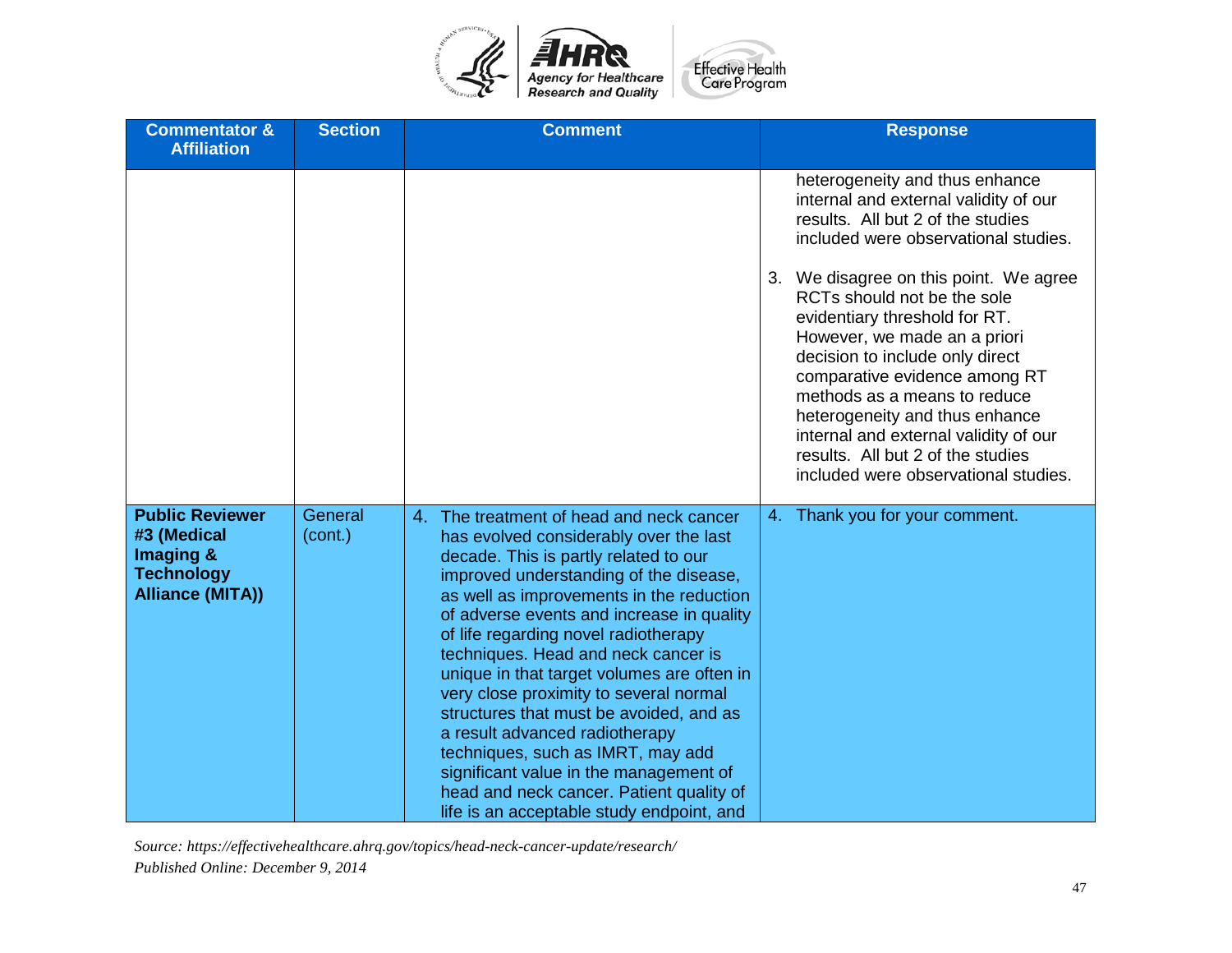

| <b>Commentator &amp;</b><br><b>Affiliation</b>                                              | <b>Section</b>     | <b>Comment</b>                                                                                                                                                                                                                                                                                                                                                                                                                                                                                                                                                                                                                                                                                                                                                                                                                                                    | <b>Response</b>                                                                                                                                                                                                                              |
|---------------------------------------------------------------------------------------------|--------------------|-------------------------------------------------------------------------------------------------------------------------------------------------------------------------------------------------------------------------------------------------------------------------------------------------------------------------------------------------------------------------------------------------------------------------------------------------------------------------------------------------------------------------------------------------------------------------------------------------------------------------------------------------------------------------------------------------------------------------------------------------------------------------------------------------------------------------------------------------------------------|----------------------------------------------------------------------------------------------------------------------------------------------------------------------------------------------------------------------------------------------|
|                                                                                             |                    | therefore IMRT is the standard of care<br>for most advanced head and neck<br>cancer and the preferred treatment over<br>3DRT.                                                                                                                                                                                                                                                                                                                                                                                                                                                                                                                                                                                                                                                                                                                                     |                                                                                                                                                                                                                                              |
| <b>Public Reviewer</b><br>#3 (Medical<br>Imaging &<br><b>Technology</b><br>Alliance (MITA)) | General<br>(cont.) | Stereotactic Radiosurgery (SRS) and<br>1.<br><b>Stereotactic Body Radiation Therapy</b><br>(SBRT) have shown value in certain<br>settings and Intensity Modulated Proton<br>Therapy (IMPT) technologies may<br>further enhance the ability to improve<br>head and neck cancer therapy, but<br>additional data is needed.                                                                                                                                                                                                                                                                                                                                                                                                                                                                                                                                          | 1. We agree with your comment and<br>have called for further<br>comparative studies of these<br>modalities.                                                                                                                                  |
|                                                                                             |                    | 2. We are concerned that the Draft Report<br>draws conclusions based on only nine of<br>the 6,661 items identified in the literature<br>search. There are many valuable and<br>clinically relevant studies within the more<br>than 6,000 items identified by the<br>reviewers, but not considered in the<br>conclusions. For example, high quality<br>reproducible dosimetric studies are<br>valuable in evaluating and establishing<br>clinical standards in the area of radiation<br>oncology. It is well-established that even<br>modest differences in dosimetry are<br>clinically significant, and dosimetry<br>provides an important surrogate for<br>toxicity. Such studies provide a timely<br>and robust approach to evaluating<br>technologies in the rapidly evolving area<br>of radiation oncology in which<br>incremental improvements in technology | 2. We address dosimetry studies in<br>the revised document. In general,<br>because dosimetry studies per se<br>do not link to clinical outcomes in<br>patients, we do not view them as<br>relevant to a comparative<br>effectiveness review. |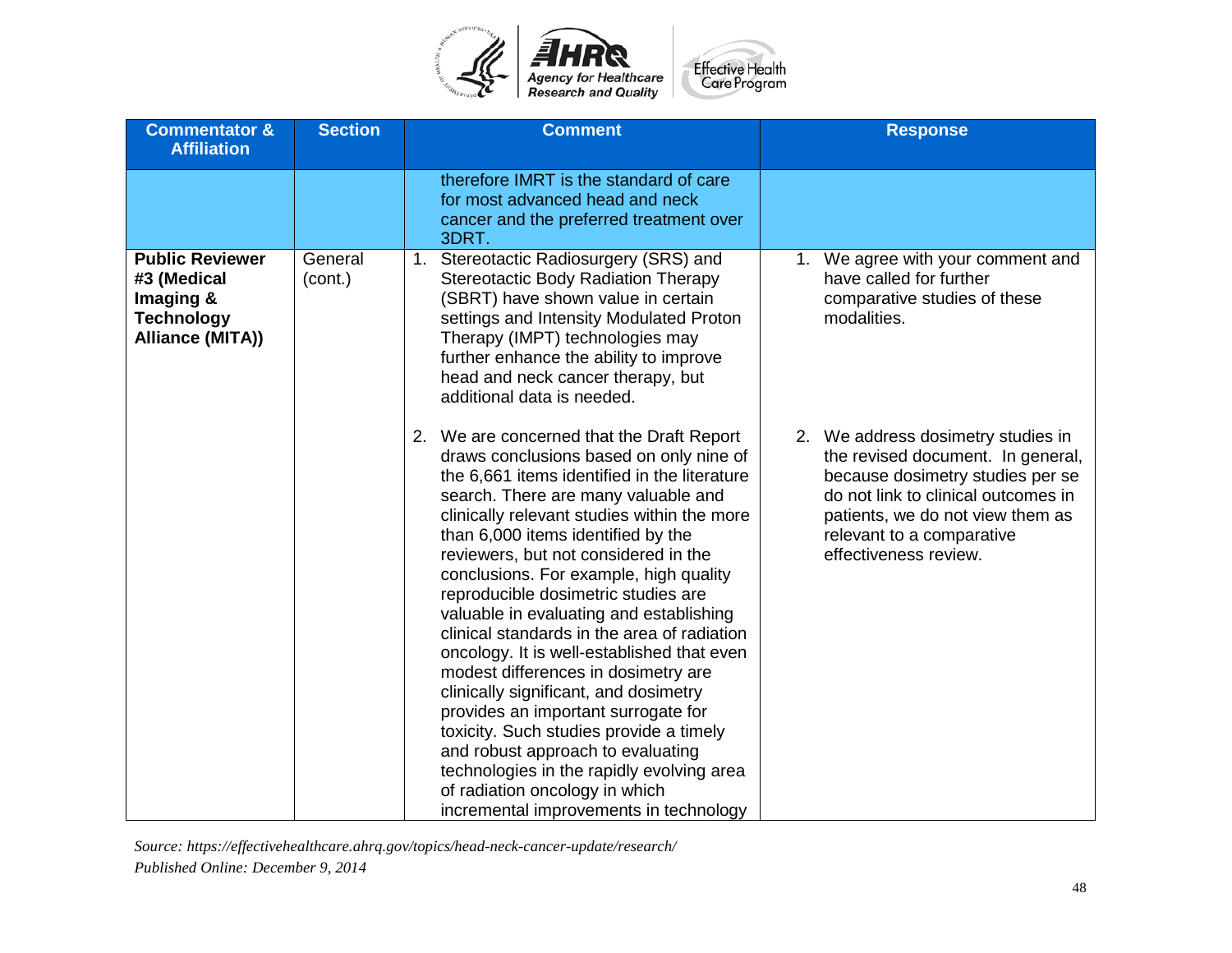

|                                                                                                                          | occur frequently.<br>3. As a result, the Draft Report is<br>fundamentally flawed in its current form.<br>Completely ignoring high quality<br>dosimetric studies misrepresents the                                                                                                                                                                                                                                                                                                                                                                                                                                                                                                                                                                       | 3. We address dosimetry studies in<br>the revised document. In general,<br>because dosimetry studies per se<br>do not link to clinical outcomes in                                                                                                                                                 |
|--------------------------------------------------------------------------------------------------------------------------|---------------------------------------------------------------------------------------------------------------------------------------------------------------------------------------------------------------------------------------------------------------------------------------------------------------------------------------------------------------------------------------------------------------------------------------------------------------------------------------------------------------------------------------------------------------------------------------------------------------------------------------------------------------------------------------------------------------------------------------------------------|----------------------------------------------------------------------------------------------------------------------------------------------------------------------------------------------------------------------------------------------------------------------------------------------------|
|                                                                                                                          | existing body of scientific evidence that<br>plays a valuable role in guiding clinical<br>treatment decisions in radiation<br>oncology.                                                                                                                                                                                                                                                                                                                                                                                                                                                                                                                                                                                                                 | patients, we do not view them as<br>relevant to a comparative<br>effectiveness review.                                                                                                                                                                                                             |
| <b>Public Reviewer</b><br>General<br>#3 (Medical<br>(cont.)<br>Imaging &<br><b>Technology</b><br><b>Alliance (MITA))</b> | Inappropriate scaling back of the studies<br>used resulted in limitations related to the<br>Key<br>Questions:<br>Key Question 1 - What is the<br>1 <sub>1</sub><br>comparative effectiveness of 3DRT,<br><b>IMRT, SBRT, and PBRT regarding</b><br>adverse events and quality of life?<br>The three studies that were utilized to draw<br>conclusions support that IMRT shows a<br>benefit in the statistically significant<br>reduction of late grade > xerostomia. One of<br>the three studies showed a<br>statistically significant reduction in<br>dysphagia with IMRT as compared to 3D.<br>While not considered statistically significant,<br>two other studies supported the reduction in<br>dysphagia and this fact should not be<br>discounted. | 1. We assessed the strength of<br>available evidence on dysphagia<br>according to validate methods<br>used by AHRQ in conducting<br>systematic reviews. As such, we<br>conclude what the methods allow<br>us to conclude based on the<br>relevant evidence only.<br>2. We assessed the strength of |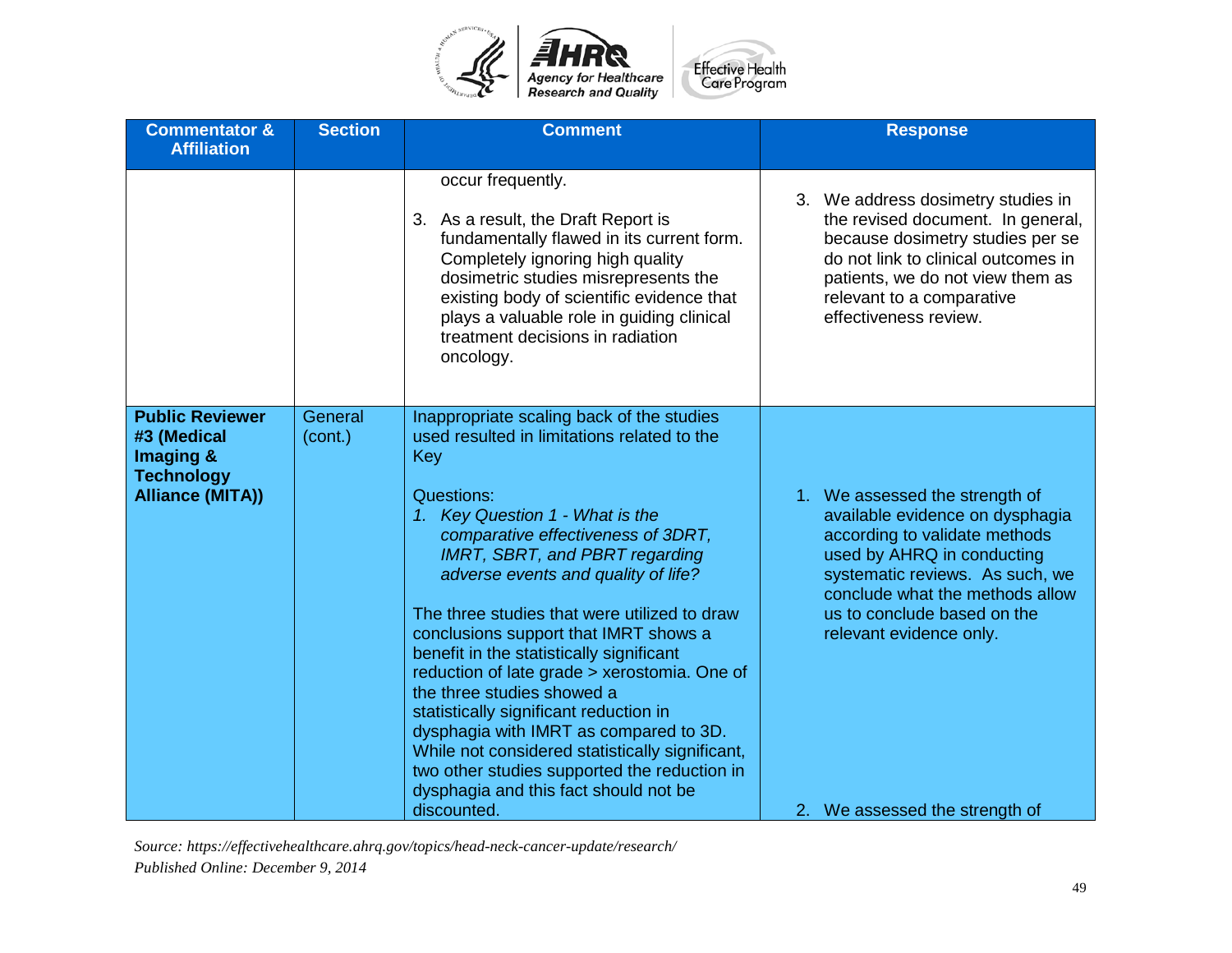

| <b>Commentator &amp;</b><br><b>Affiliation</b>                                              | <b>Section</b>     | <b>Comment</b>                                                                                                                                                                                                                                                                                                                                                                                                                                                                                                                                                                                                                                                                                                                                                            | <b>Response</b>                                                                                                                                                                                                                            |
|---------------------------------------------------------------------------------------------|--------------------|---------------------------------------------------------------------------------------------------------------------------------------------------------------------------------------------------------------------------------------------------------------------------------------------------------------------------------------------------------------------------------------------------------------------------------------------------------------------------------------------------------------------------------------------------------------------------------------------------------------------------------------------------------------------------------------------------------------------------------------------------------------------------|--------------------------------------------------------------------------------------------------------------------------------------------------------------------------------------------------------------------------------------------|
|                                                                                             |                    | 2. Key Question 2 - What is the<br>comparative effectiveness of 3DRT,<br><b>IMRT, SBRT, and PBRT regarding</b><br>tumor control and patient survival?<br>The studies were found to show insufficient<br>proof for both overall survival and<br>locoregional control, but we do not feel that<br>this discounts the adverse events and<br>quality of life benefits addressed in the first<br>question.                                                                                                                                                                                                                                                                                                                                                                     | available evidence on oncologic<br>outcomes according to validate<br>methods used by AHRQ in<br>conducting systematic reviews.<br>As such, we conclude what the<br>methods allow us to conclude<br>based on the relevant evidence<br>only. |
| <b>Public Reviewer</b><br>#3 (Medical<br>Imaging &<br><b>Technology</b><br>Alliance (MITA)) | General<br>(cont.) | 3. Key Questions 3 and 4 - Are there<br>differences in the comparative<br>effectiveness of 3DRT, IMRT, SBRT,<br>and PBRT for specific patient and tumor<br>characteristics? Is there variation in the<br>comparative effectiveness of 3DRT,<br>IMRT, SBRT, and PBRT because of<br>differences in user experience, treatment<br>planning, treatment delivery, and target<br>volume delineation?<br>There were no studies included to address<br>the measures. While we certainly<br>understand the need<br>for additional randomized controlled trials to<br>address all four of the measures in this draft,<br>it should be noted that the difficulty of<br>conducting randomized controlled trials in<br>radiation oncology, which we outline further<br>in this letter. | 3. We agree, and have addressed<br>issues and impediments relevant<br>to conduct of clinical trials in a<br>later section of the report.                                                                                                   |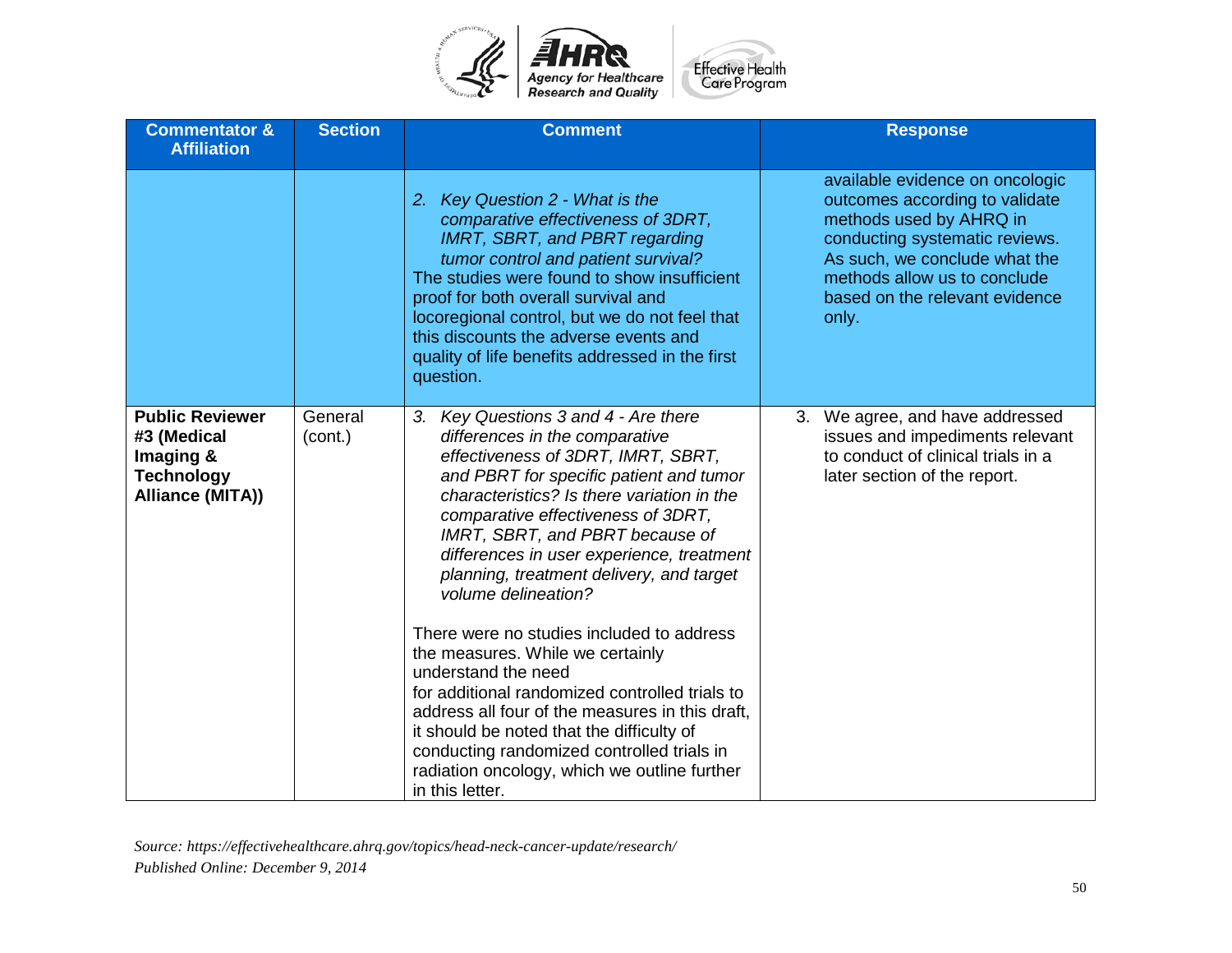

| <b>Effective Health</b> |
|-------------------------|
|                         |
| Care Program            |
|                         |

| <b>Commentator &amp;</b><br><b>Affiliation</b>                                                     | <b>Section</b>     | <b>Comment</b>                                                                                                                                                                                                                                                                                                                                                                                                                                                                                                                                                                                                                                                                                                                                                                                                                                                                                                                                                                                                             | <b>Response</b>                                                                                                                                                                                                                                                          |
|----------------------------------------------------------------------------------------------------|--------------------|----------------------------------------------------------------------------------------------------------------------------------------------------------------------------------------------------------------------------------------------------------------------------------------------------------------------------------------------------------------------------------------------------------------------------------------------------------------------------------------------------------------------------------------------------------------------------------------------------------------------------------------------------------------------------------------------------------------------------------------------------------------------------------------------------------------------------------------------------------------------------------------------------------------------------------------------------------------------------------------------------------------------------|--------------------------------------------------------------------------------------------------------------------------------------------------------------------------------------------------------------------------------------------------------------------------|
| <b>Public Reviewer</b><br>#3 (Medical<br>Imaging &<br><b>Technology</b><br><b>Alliance (MITA))</b> | General<br>(cont.) | There are several challenges with relying on<br>radiation therapy randomized controlled<br>trials as the main or sole evidentiary<br>threshold.<br>1. Ethical Considerations<br>More technologically advanced radiotherapy<br>techniques deliver therapeutic radiation<br>doses more<br>precisely than older forms of radiation<br>treatment. When conducting randomized<br>trials comparing<br>older and newer radiotherapy technologies,<br>it may be unethical to subject a cancer<br>patient to a notably inferior dosimetry in<br>certain situations where the dosimetric<br>advantages are clear and the trade-offs are<br>minimal. As stated by investigators, "The<br>treatment options being compared must look<br>at acceptable trade-offs between risks and<br>benefits, perhaps for different reasons - and<br>this is what will ultimately make a trial<br>ethically acceptable to the participating<br>investigators and eventually lead an<br>informed patient to volunteer as a trial<br>participant (4)." | 1. We agree there are impediments<br>to conduct of clinical trials of RT<br>modalities, and allude to possible<br>ethical constraints. However, we<br>did not seek or review evidence<br>on these concerns and so did not<br>address them substantively in the<br>draft. |
| <b>Public Reviewer</b><br>#3 (Medical<br>Imaging &<br><b>Technology</b><br>Alliance (MITA))        | General<br>(cont.) | 2. Patient Choice and Education<br>Patients do not want to be enrolled in clinical<br>trials when there is a chance that they will<br>receive                                                                                                                                                                                                                                                                                                                                                                                                                                                                                                                                                                                                                                                                                                                                                                                                                                                                              | 2. We agree there are impediments<br>to conduct of clinical trials of RT<br>modalities, and allude to possible<br>constraints. However, we did not<br>seek or review evidence on these                                                                                   |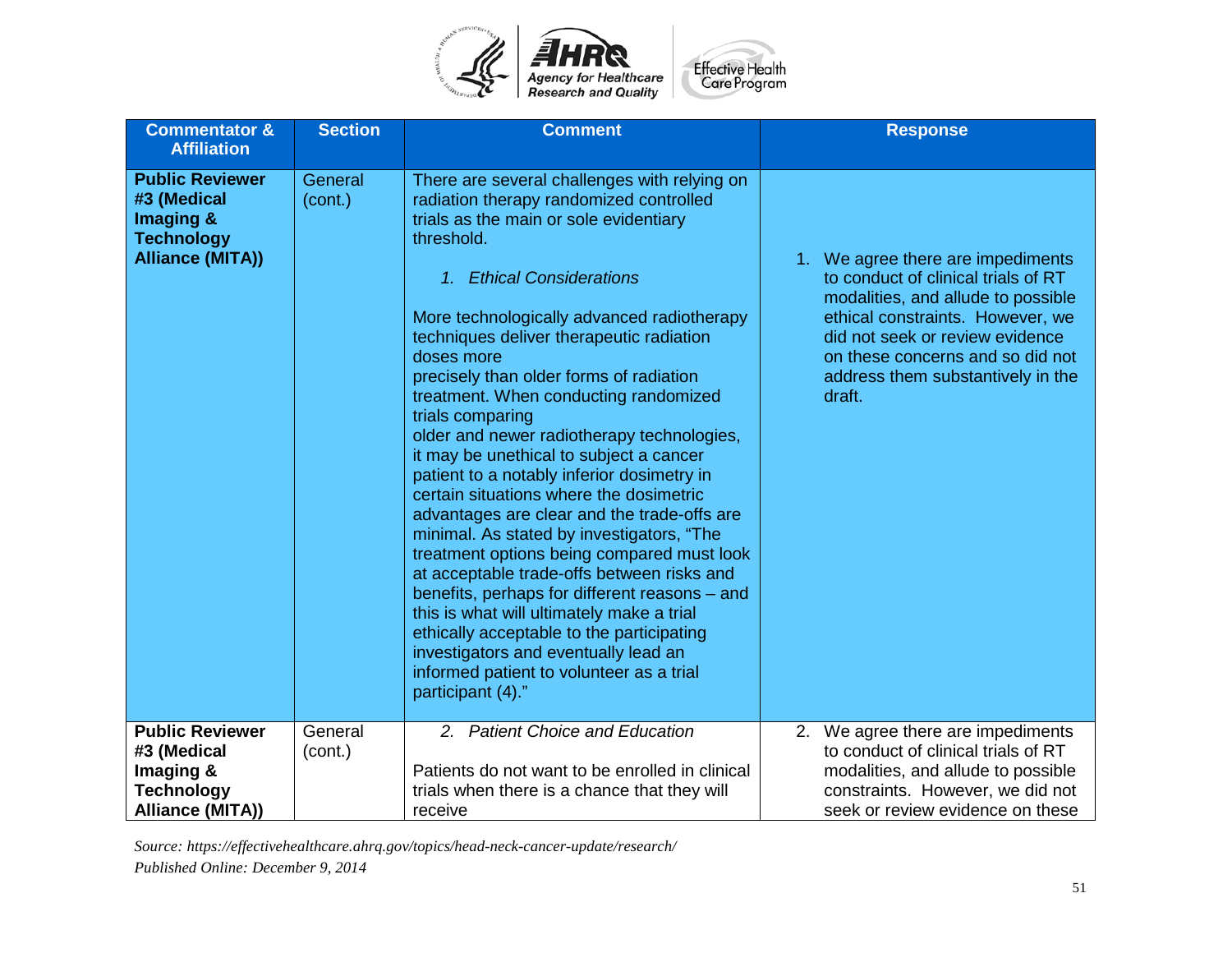

| <b>Commentator &amp;</b><br><b>Affiliation</b>                                                     | <b>Section</b>     | <b>Comment</b>                                                                                                                                                                                                                                                                                                                                                                                                                                                                                                                                                                                                                                                                                                                                                                                                                                                                                                                | <b>Response</b>                                                                                                                                                                                                                                                                                                                                 |
|----------------------------------------------------------------------------------------------------|--------------------|-------------------------------------------------------------------------------------------------------------------------------------------------------------------------------------------------------------------------------------------------------------------------------------------------------------------------------------------------------------------------------------------------------------------------------------------------------------------------------------------------------------------------------------------------------------------------------------------------------------------------------------------------------------------------------------------------------------------------------------------------------------------------------------------------------------------------------------------------------------------------------------------------------------------------------|-------------------------------------------------------------------------------------------------------------------------------------------------------------------------------------------------------------------------------------------------------------------------------------------------------------------------------------------------|
|                                                                                                    |                    | an inferior radiation treatment option. Data<br>suggest that patients are less likely to<br>consent to<br>randomization if they get more detailed<br>information on trial arms (5,6) and also that<br>the willingness<br>to volunteer seems to be inversely<br>correlated with the level of education of the<br>research subject<br>or their medical legal proxy (7). In addition,<br>there is a significant amount of data<br>available through a variety of resources for<br>patients regarding the best and/or latest<br>technologies for cancer care. Though these<br>data may not have met the criteria for<br>inclusion in the Draft Report, they are<br>relevant as patients and their families will<br>consider this information; those patients not<br>at a terminal stage are likely unwilling to risk<br>being assigned to a treatment technique that<br>their research has led them to believe is<br>substandard. | concerns and so did not address<br>them substantively in the draft.                                                                                                                                                                                                                                                                             |
| <b>Public Reviewer</b><br>#3 (Medical<br>Imaging &<br><b>Technology</b><br><b>Alliance (MITA))</b> | General<br>(cont.) | 1. Costs<br>Randomized controlled trials are extremely<br>expensive to conduct. On average,<br>excluding overhead expenses, it cost slightly<br>more than \$6,094 (range, \$2,098 to<br>\$19,285) per enrolled subject for an<br>industry-sponsored trial, including \$1,999<br>devoted to nonclinical costs (8). In addition,<br>due to significant costs associated with                                                                                                                                                                                                                                                                                                                                                                                                                                                                                                                                                    | 1. The costs of randomized trials do<br>indeed pose an impediment to<br>research in the United States. We<br>acknowledge the cost of RCTs in<br>the research gaps section. In<br>general costs and cost-<br>effectiveness are outside the<br>purview of an AHRQ systematic<br>review of this type. We did not<br>review any evidence related to |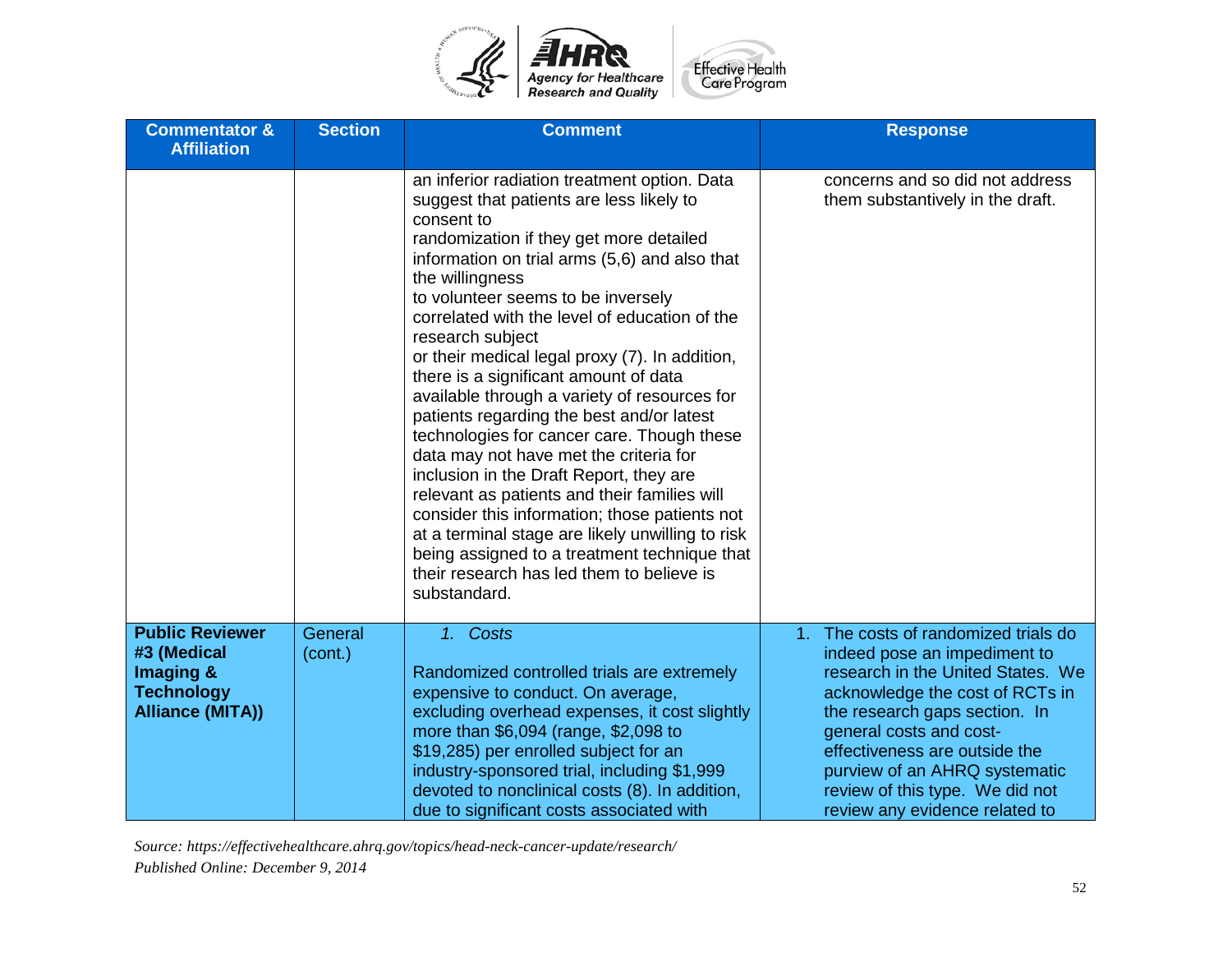

| <b>Commentator &amp;</b><br><b>Affiliation</b>                                              | <b>Section</b>     | <b>Comment</b>                                                                                                                                                                                                                                                                                                                                                                                                                                                                                                                                                                                                                                                                                                                                                                                                                                                                                                                                 | <b>Response</b>                                                                                                                                                                                                                                            |
|---------------------------------------------------------------------------------------------|--------------------|------------------------------------------------------------------------------------------------------------------------------------------------------------------------------------------------------------------------------------------------------------------------------------------------------------------------------------------------------------------------------------------------------------------------------------------------------------------------------------------------------------------------------------------------------------------------------------------------------------------------------------------------------------------------------------------------------------------------------------------------------------------------------------------------------------------------------------------------------------------------------------------------------------------------------------------------|------------------------------------------------------------------------------------------------------------------------------------------------------------------------------------------------------------------------------------------------------------|
|                                                                                             |                    | radiation therapy capital equipment,<br>randomized clinical trials are typically the<br>domain of academic institutions. This fact<br>limits opportunities to conduct randomized<br>controlled trials. Furthermore, radiation<br>technologies evolve incrementally. Isolating<br>each development and performing<br>randomized controlled trials is simply<br>impractical. Such an approach would place<br>an unsustainable drain on the nation's<br>resources for research.<br>2. Traditional randomized controlled<br>trials should be used to address a<br>limited number of high impact<br>questions in the field of radiation<br>oncology that are not reasonably<br>addressed through alternative, more<br>cost-effective research approaches.<br>In radiation oncology, high quality<br>dosimetry studies often provide the<br>preferred option for addressing<br>clinically important questions in a<br>timely, cost-effective manner. | this area.<br>2. We address dosimetry studies in<br>the revised document. In general,<br>because dosimetry studies per se<br>do not link to clinical outcomes in<br>patients, we do not view them as<br>relevant to a comparative<br>effectiveness review. |
| <b>Public Reviewer</b><br>#3 (Medical<br>Imaging &<br><b>Technology</b><br>Alliance (MITA)) | General<br>(cont.) | 1. Duration and Medical Innovation<br>Diseases with prolonged natural history<br>such as prostate cancer demonstrate an<br>additional challenge with randomized<br>controlled trials. In particular, radiation<br>therapy techniques and dosing schemes                                                                                                                                                                                                                                                                                                                                                                                                                                                                                                                                                                                                                                                                                        | 1. We agree with this comment,<br>which is one reason why this<br>report was commissioned by<br>AHRQ.                                                                                                                                                      |
|                                                                                             |                    | evolve during the long periods of follow up<br>that may be required in these cancers. By                                                                                                                                                                                                                                                                                                                                                                                                                                                                                                                                                                                                                                                                                                                                                                                                                                                       |                                                                                                                                                                                                                                                            |